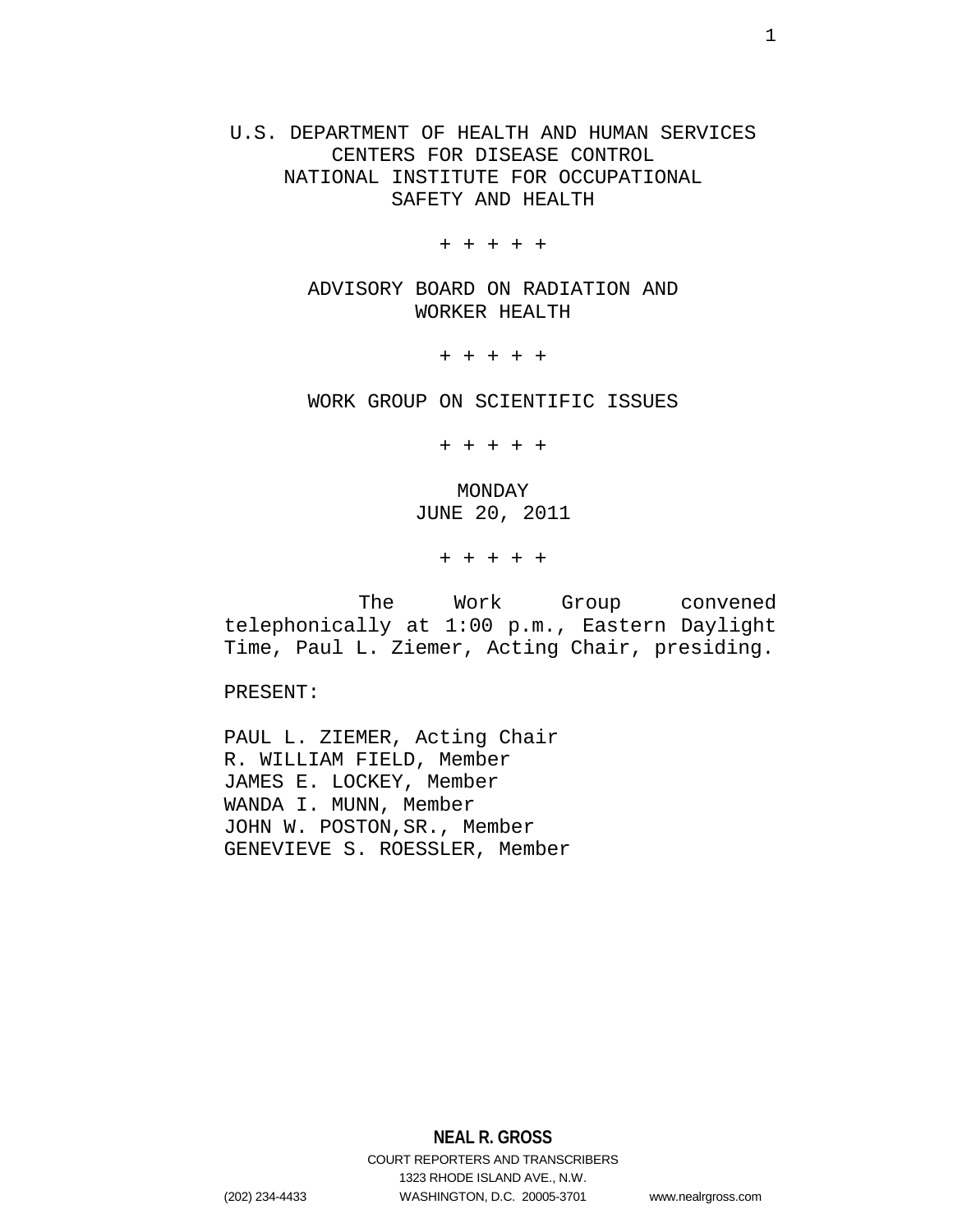ALSO PRESENT:

TED KATZ, Designated Federal Official ISAF AL-NABULSI, DOE IULIAN APOSTOAEI, ORAU Team JENNY LIN, HHS JOHN MAURO, SC&A JOHN TRABALKA, ORAU Team JIM NETON, DCAS JOHN STIVER, SC&A

2

# **NEAL R. GROSS**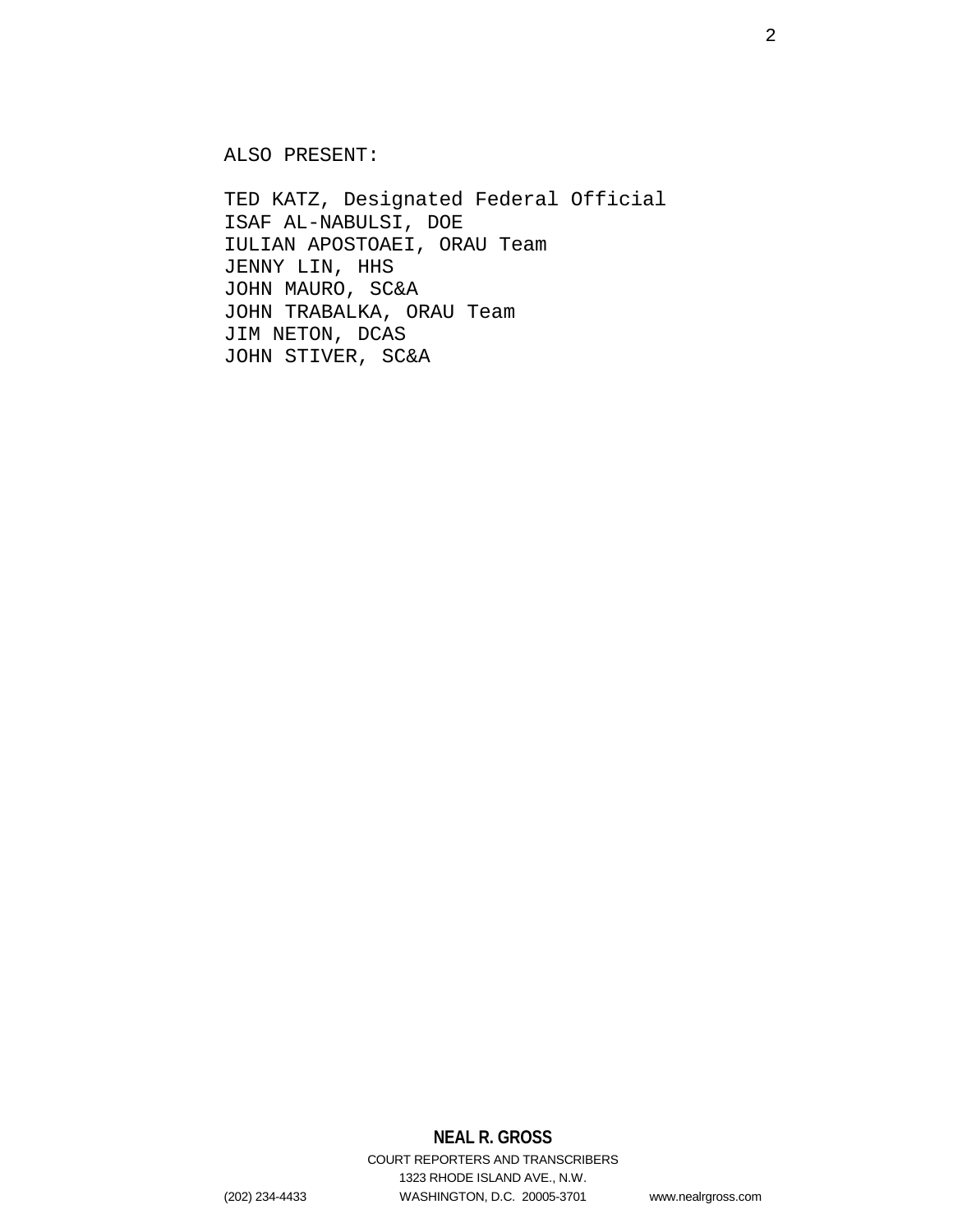## C-O-N-T-E-N-T-S

|                                                                        | PAGE |
|------------------------------------------------------------------------|------|
| Roll Call                                                              |      |
| Call to Order                                                          |      |
| Discussion on proposed revision<br>of the guidelines of non-radiogenic |      |
| cancers                                                                |      |

# **NEAL R. GROSS**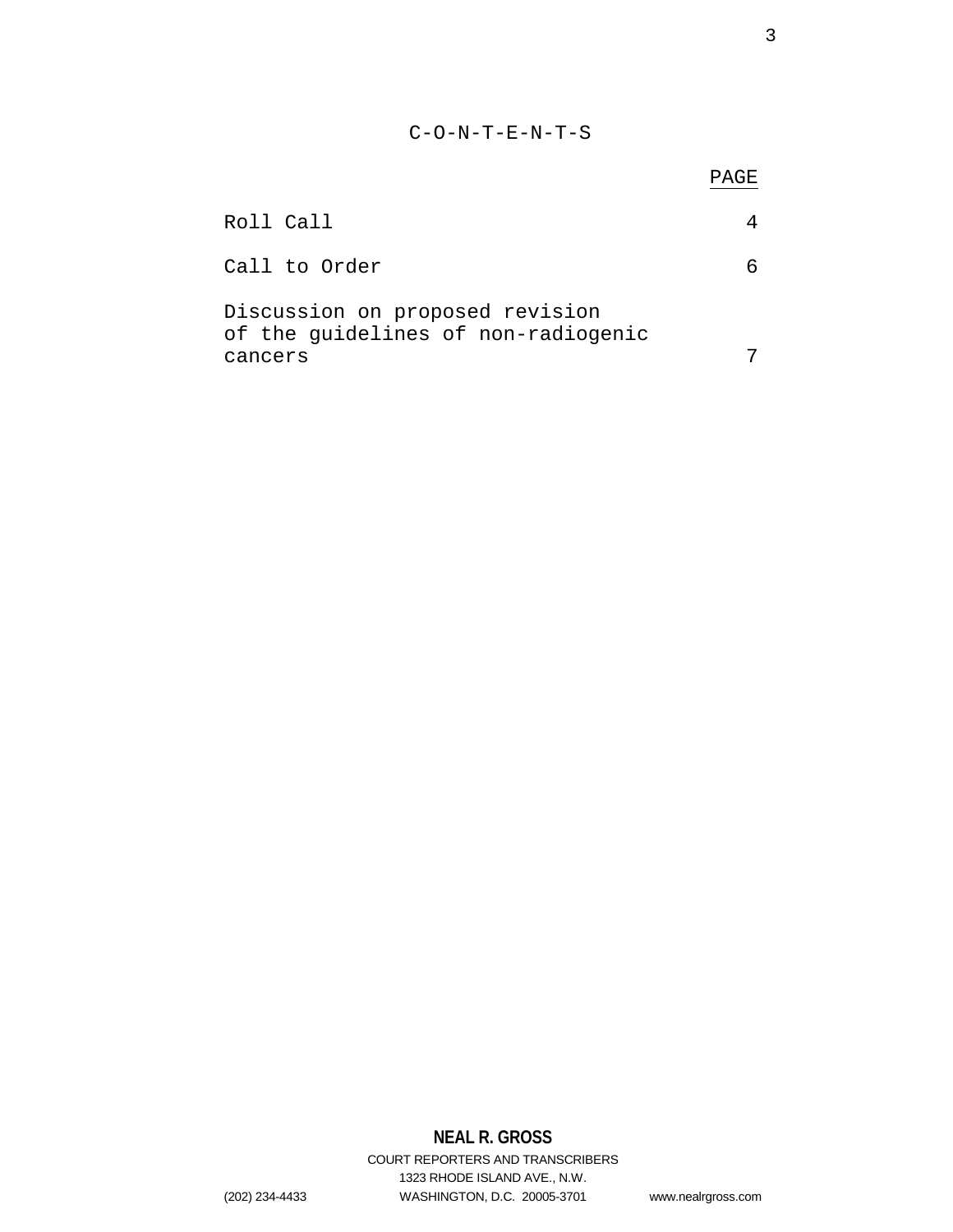1 P-R-O-C-E-E-D-I-N-G-S 2  $(1:01 \text{ p.m.})$ 3 MR. KATZ: So great. So Paul, 4 you're on. It is now 1:00 p.m. by all my 5 clocks, so why don't we see about, let's start 6 with roll call beginning with the Board 7 Members. 8 ACTING CHAIR ZIEMER: You can 9 proceed with the roll call, Ted, if you want 10 to and then we'll see if we have our group 11 here. 12 MR. KATZ: Right. So beginning 13 with the Board Members, and Paul has agreed to 14 chair this session for this Work Group even 15 though Dr. Richardson ordinarily chairs this 16 Work Group. 17 ACTING CHAIR ZIEMER: And Wanda is 18 here I heard. 19 MEMBER MUNN: Yes. 20 MEMBER POSTON: John Poston's 21 here. 22 MEMBER ROESSLER: Gen Roessler's

## **NEAL R. GROSS** COURT REPORTERS AND TRANSCRIBERS 1323 RHODE ISLAND AVE., N.W. (202) 234-4433 WASHINGTON, D.C. 20005-3701 www.nealrgross.com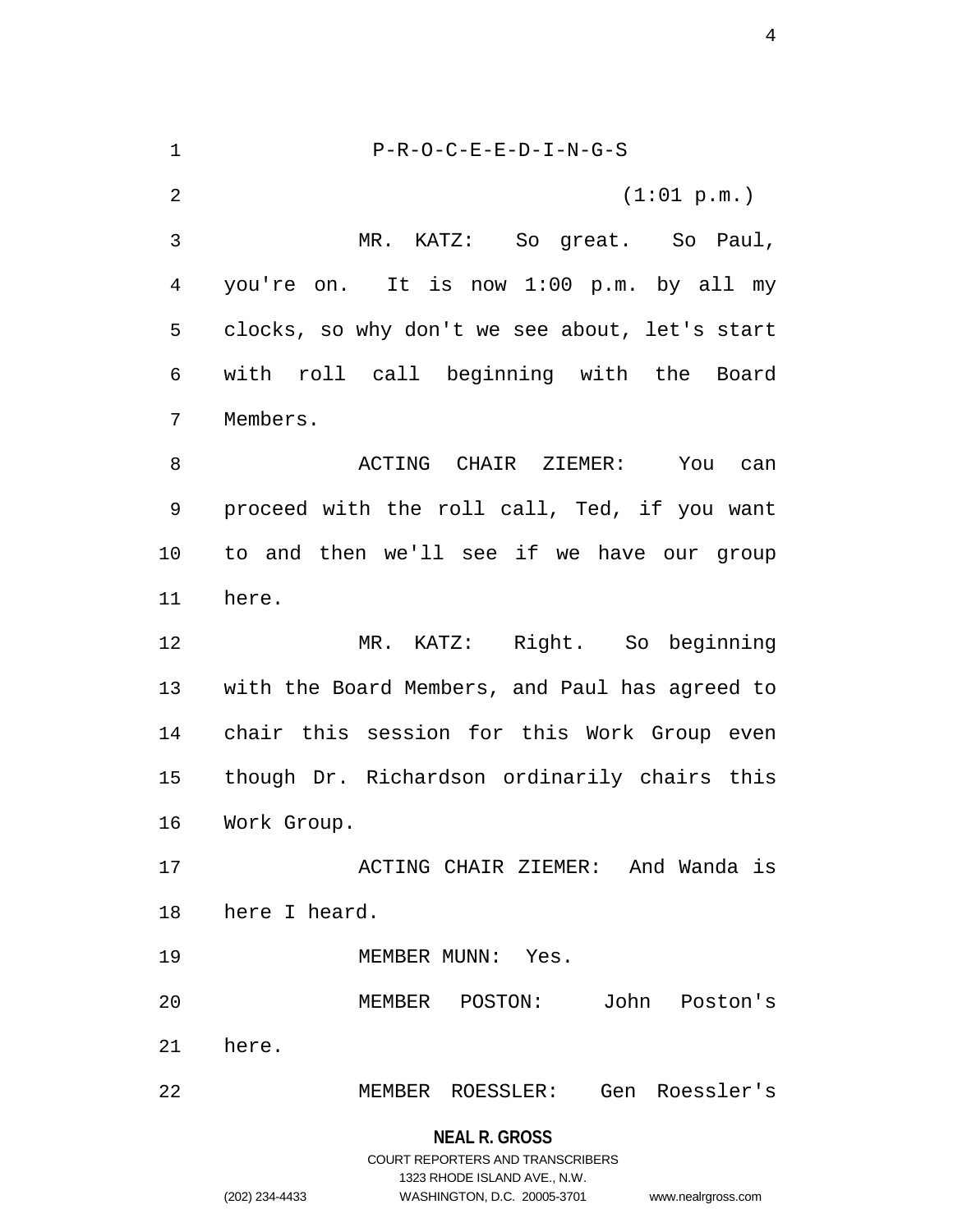1 here.

2 MEMBER LOCKEY: Jim Lockey's here. 3 ACTING CHAIR ZIEMER: And that's 4 all the Board Members I believe that were on 5 the Group, right, except for Dr. Richardson  $6$  who's  $-$ 7 MEMBER ROESSLER: Dr. Lemen - 8 BOOK ACTING CHAIR ZIEMER: Dr. Lemen 9 will not be here today. 10 MR. KATZ: He cannot make it, 11 right. So that's the full roster of Board 12 Members we expect. So let's move on to NIOSH-13 ORAU staff. 14 DR. NETON: Yes, this is Jim Neton 15 in Cincinnati. 16 DR. APOSTOAEI: Hello, we have 17 here Iulian Apostoaei and John Trabalka from 18 SENES Oak Ridge. 19 ACTING CHAIR ZIEMER: Okay. 20 MR. KATZ: Very good. SC&A staff? 21 DR. MAURO: John Mauro here from 22 SC&A. Hi, everyone.

#### **NEAL R. GROSS**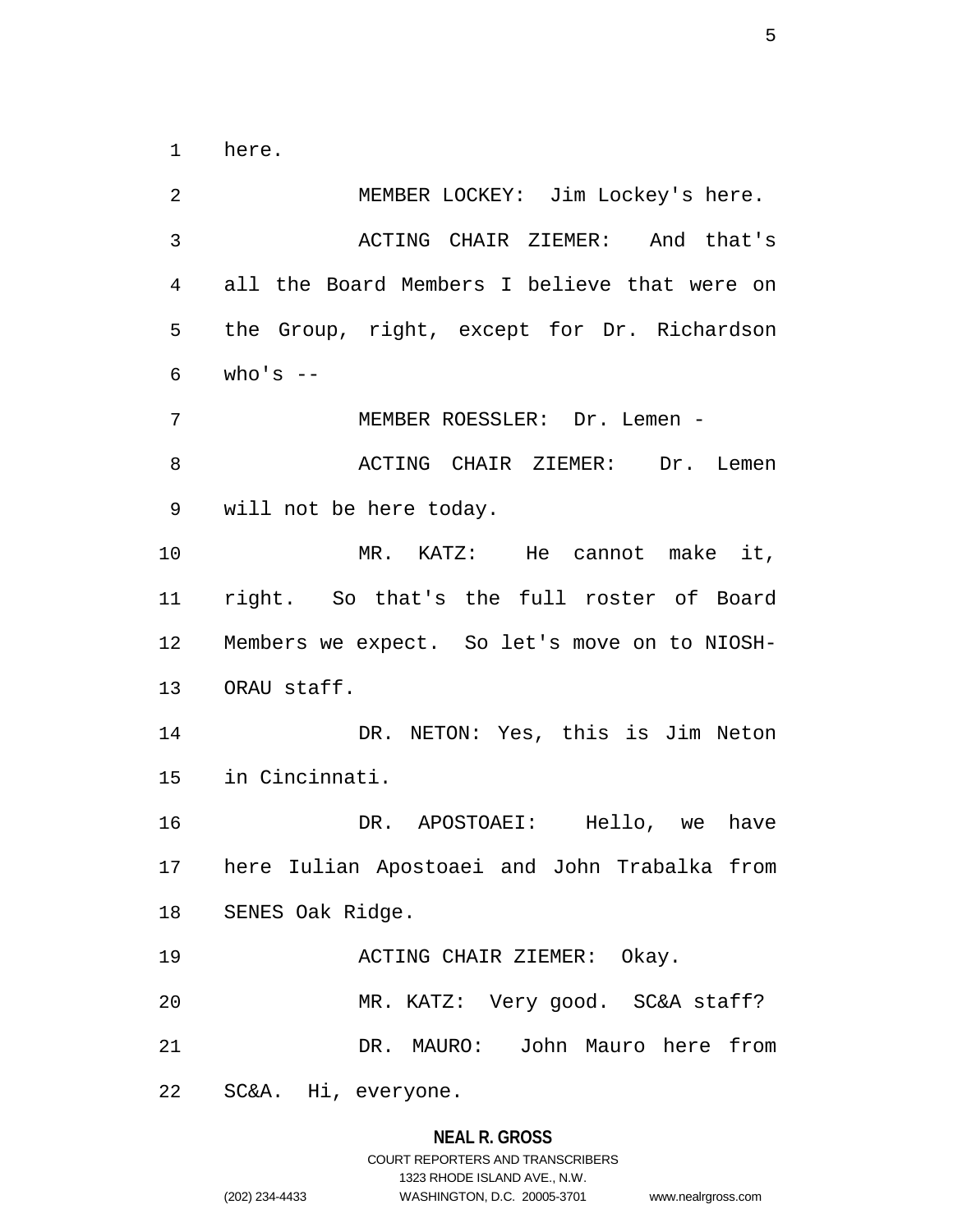1 ACTING CHAIR ZIEMER: Hi John. 2 MR. STIVER: John Stiver from 3 SC&A. 4 MR. KATZ: Welcome to both of you. 5 Agency officials or contractors to the Feds, 6 HHS or other agencies? 7 MS. LIN: Jenny Lin, HHS. 8 DR. AL-NABULSI: Isaf Al-Nabulsi, 9 DOE. 10 MR. KATZ: Welcome. And this is 11 Ted Katz on the, Designated Federal Official 12 for the Advisory Board. 13 And last but not least, any 14 members of the public on the line who wish to 15 identify themselves? 16 Okay, then. We can carry on. 17 ACTING CHAIR ZIEMER: Okay, I'll 18 officially call the meeting to order. I 19 assume we have the official recorder in place. 20 MR. KATZ: We do. 21 ACTING CHAIR ZIEMER: Yes, we're 22 ready to proceed then and remind everyone when

## **NEAL R. GROSS** COURT REPORTERS AND TRANSCRIBERS 1323 RHODE ISLAND AVE., N.W. (202) 234-4433 WASHINGTON, D.C. 20005-3701 www.nealrgross.com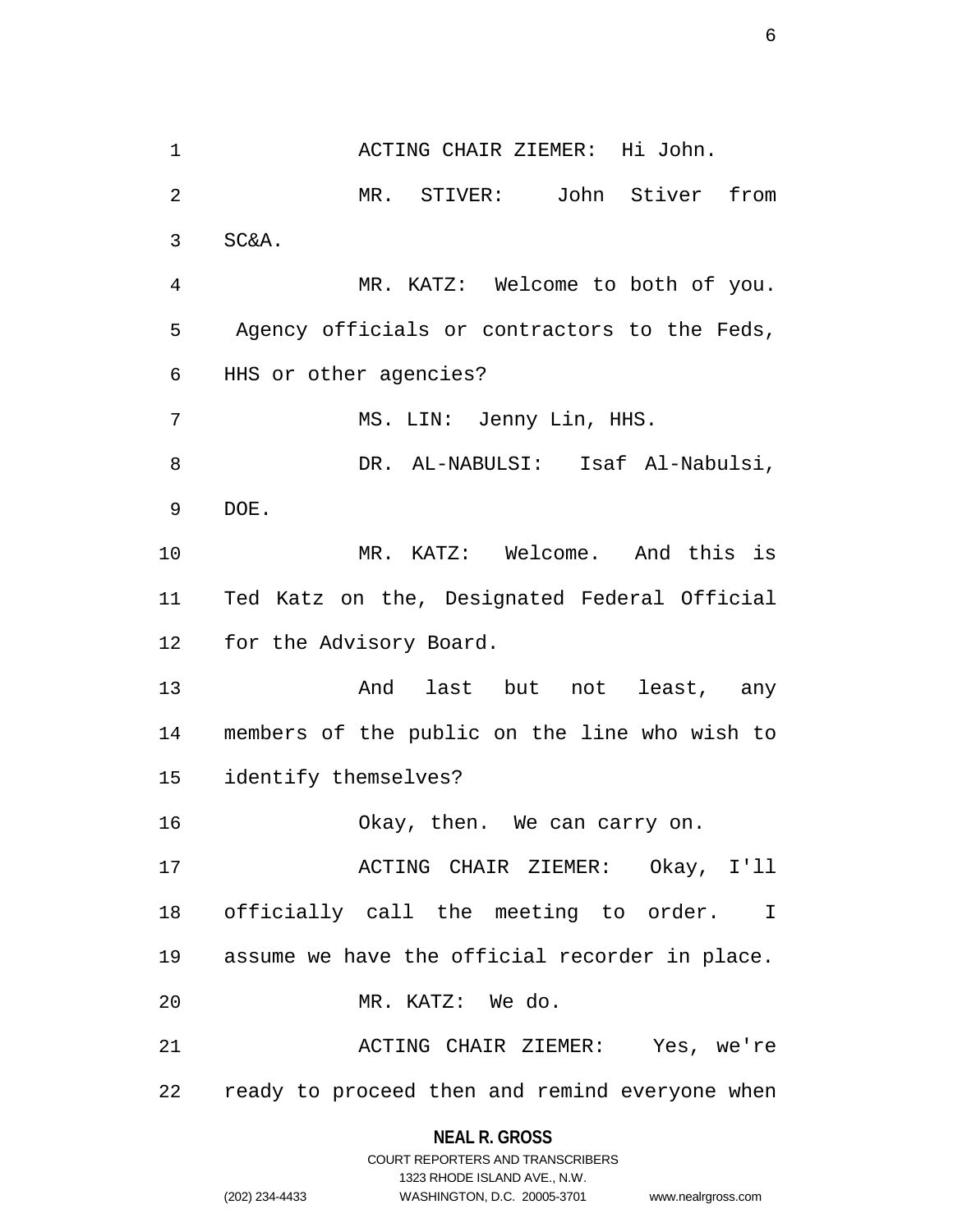1 you speak since the recorder may not know 2 everyone's voice, to identify yourself as you 3 make comments.

4 Our job today is to suggest some 5 comments and perhaps some position paper to 6 respond to the 42 CFR Part 81 docket on the 7 proposed revision of the guidelines on non-8 radiogenic cancers.

9 Dr. Neton made a presentation on 10 the NIOSH proposed revisions at our last full 11 Board meeting.

12 And I want to make sure everyone 13 has before them a copy of the docket itself, 14 which is Federal Register Volume 76, Number 15 54, dated Monday, March 21. It is referenced 16 as, the docket reference is RIN0920-AA39.

17 Are there any of the Work Group 18 Members that do not have a copy of that? It 19 was part of our packet at the last meeting so 20 I assume you all have that.

21 What I thought we would do, and 22 let me outline my thoughts on how to proceed

> **NEAL R. GROSS** COURT REPORTERS AND TRANSCRIBERS

> > 1323 RHODE ISLAND AVE., N.W.

(202) 234-4433 WASHINGTON, D.C. 20005-3701 www.nealrgross.com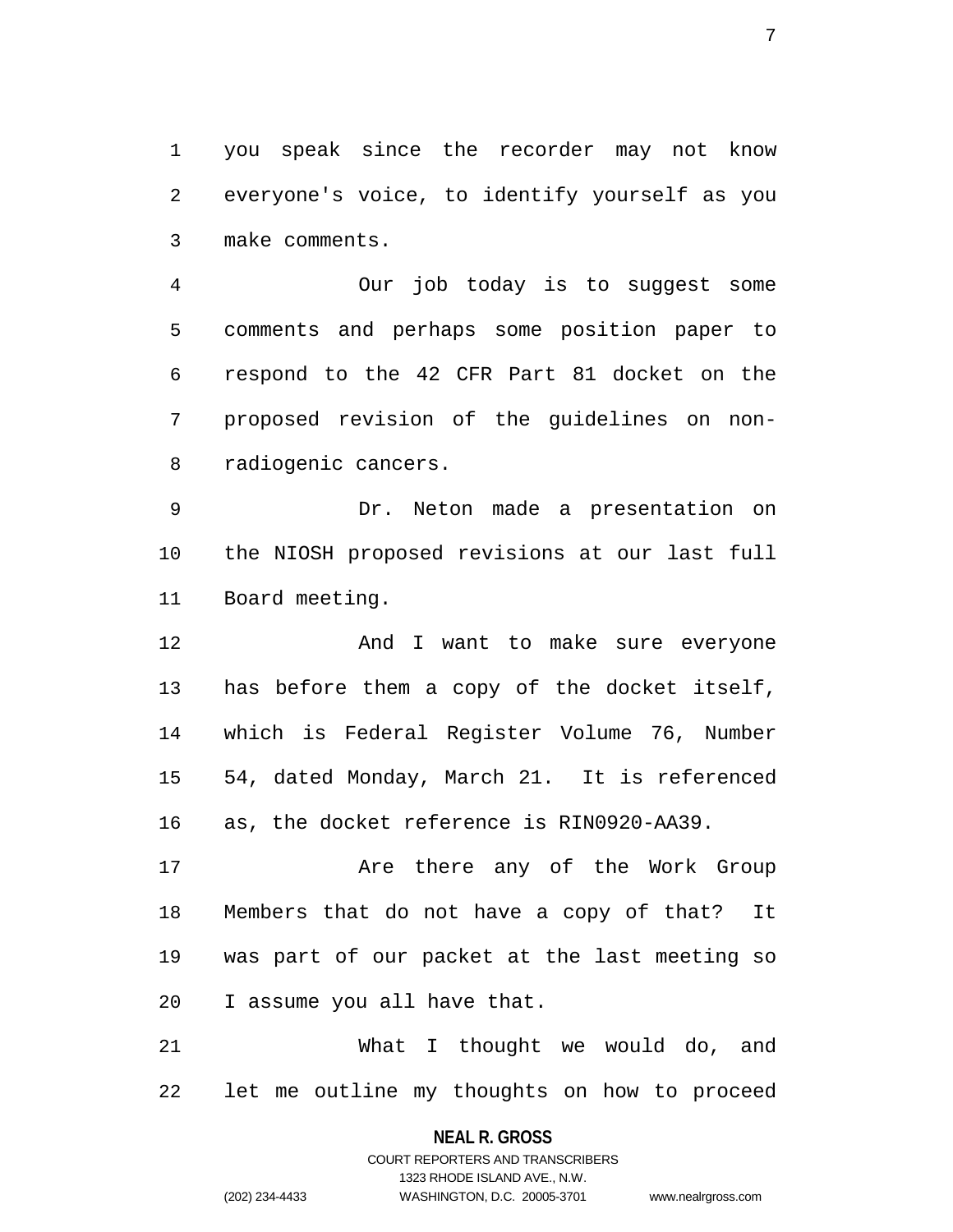1 on this and then we can get some comments 2 back.

3 The docket itself asks two main 4 questions of commenters, although it doesn't 5 limit comments to those questions.

6 But it seems to me that it would 7 be of value for the Board as proposed through 8 this Work Group, would respond to the two main 9 questions which are enumerated on Page 15268 10 of the Federal Register of that particular 11 reference. It's in the middle top among your 12 public participation.

13 The first question is, "Does 14 epidemiological and other scientific research 15 support finding that CLL is caused by 16 radiation, and what are the major limitations 17 of the determination (whether affirmative or 18 negative)?"

19 And the second question, which is 20 a bit longer but let me go ahead and identify 21 it. "If CLL were to be covered under EEOICPA, 22 does the risk model proposed by the National

### **NEAL R. GROSS**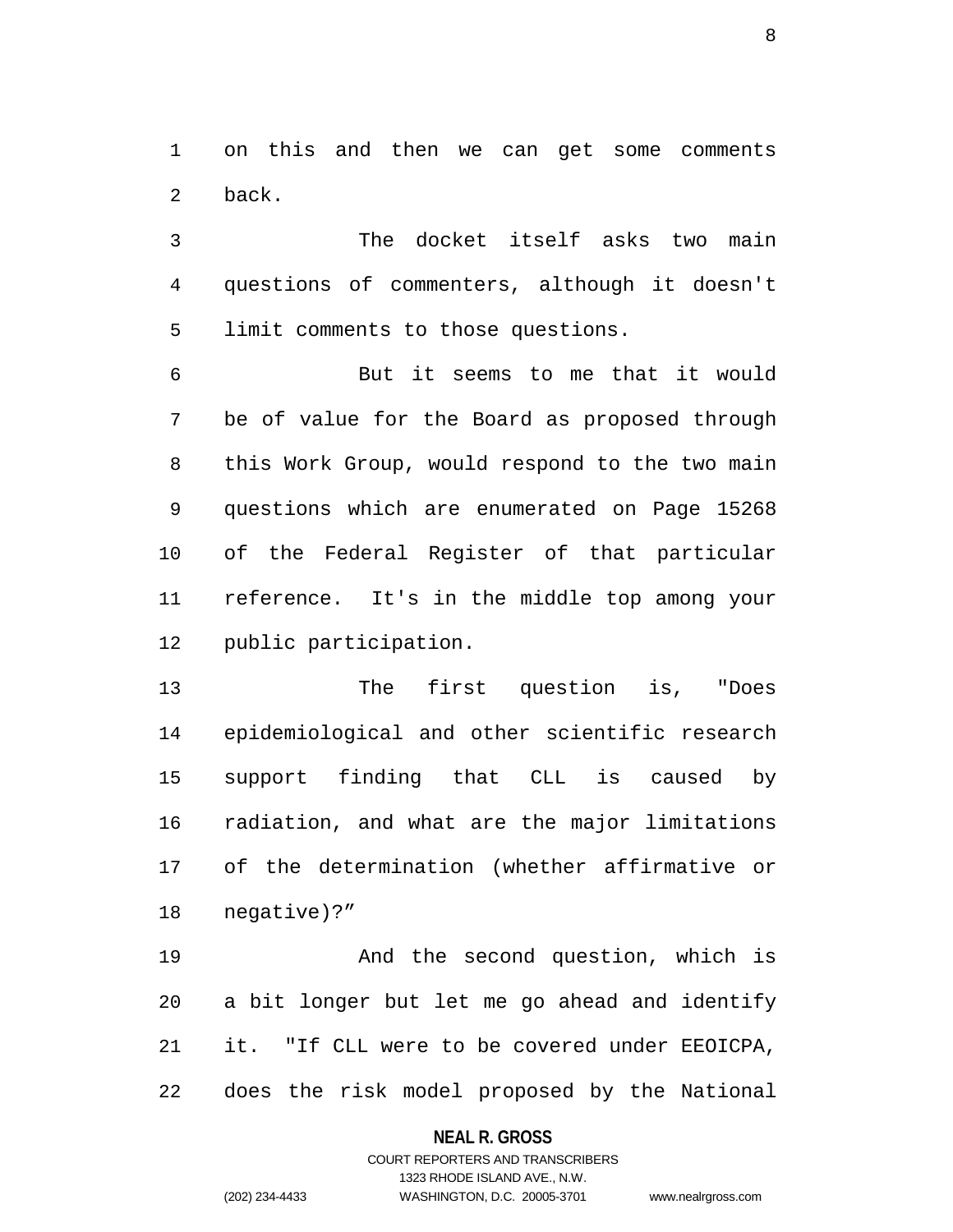1 Institute for Occupational Safety and Health 2 use the best available science and 3 methodological approaches to express the dose-4 response relationship between radiation 5 exposure and CLL?"

6 And I'm going to end the question 7 at that point although there's some additional 8 wording beyond that, but those are the two 9 main questions.

10 And it seemed to me that it would 11 be at least appropriate for the Board to 12 address those either in terms of saying we 13 agree with NIOSH's position, or if we have 14 concerns about it to identify what those might 15 be.

16 And then beyond those two if there 17 are additional issues that we wish to address 18 those could be enumerated.

19 And this would be directed as per 20 the docket instructions to the NIOSH docket 21 office so that they would go into the public 22 record.

### **NEAL R. GROSS**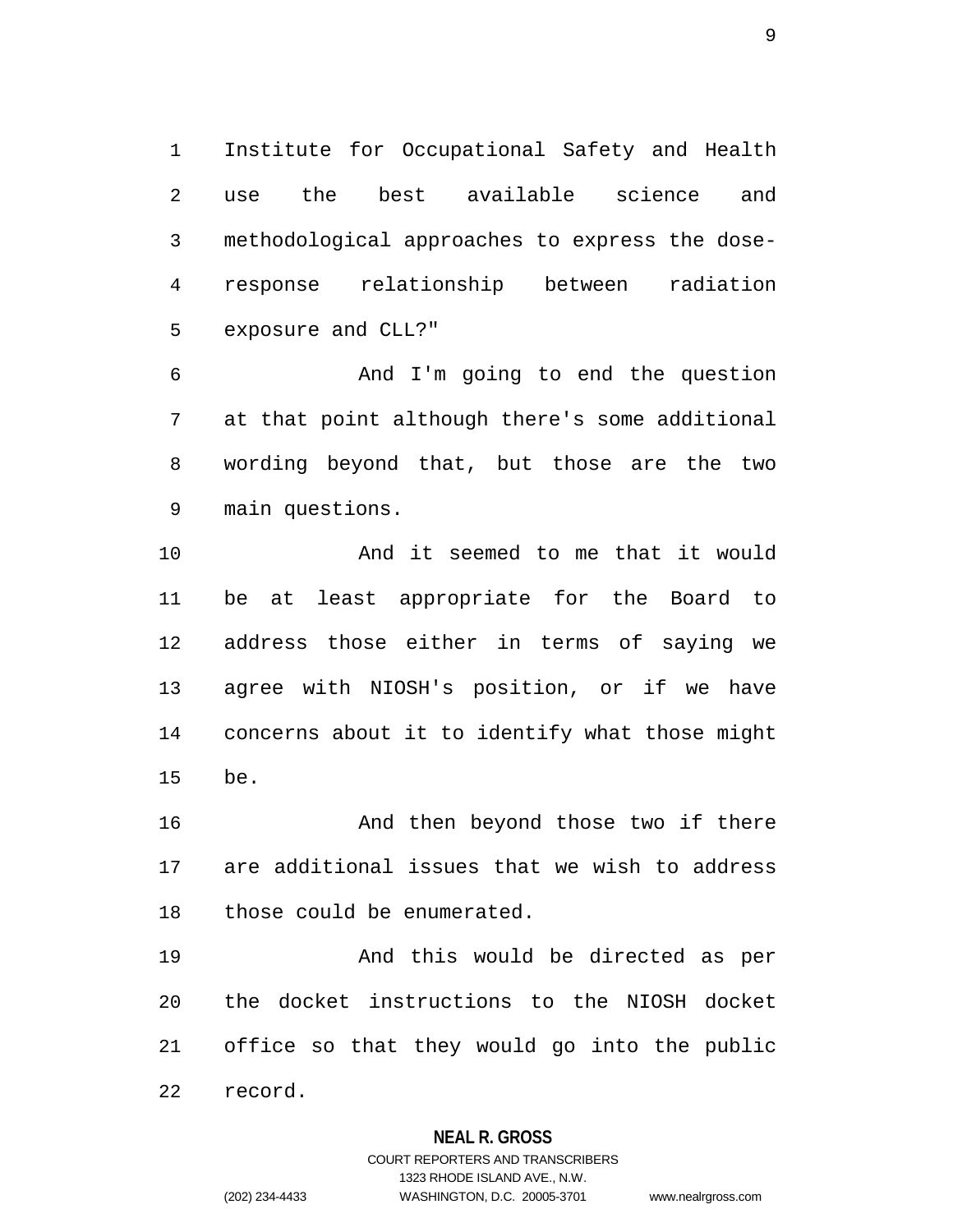1 So let me ask first if there's 2 sort of general agreement that that's how we 3 should proceed. 4 MEMBER LOCKEY: That sounds good 5 to me, Paul. 6 ACTING CHAIR ZIEMER: Yes, and who 7 else has -- 8 MEMBER LOCKEY: It's Jim Lockey. 9 MEMBER MUNN: And this is Wanda. 10 That seems reasonable if you choose not to 11 address the other lesser questions. 12 **ACTING CHAIR ZIEMER:** Well, I'm 13 not saying not to address them. I'm just 14 saying those are the two main ones that are 15 identified in the docket. It would seem to me 16 it would be useful. 17 MEMBER MUNN: Well, certainly 18 there are two scientific issues here. 19 ACTING CHAIR ZIEMER: Yes. 20 MEMBER ROESSLER: And this is Gen. 21 I agree that that's an appropriate procedure 22 here.

## **NEAL R. GROSS**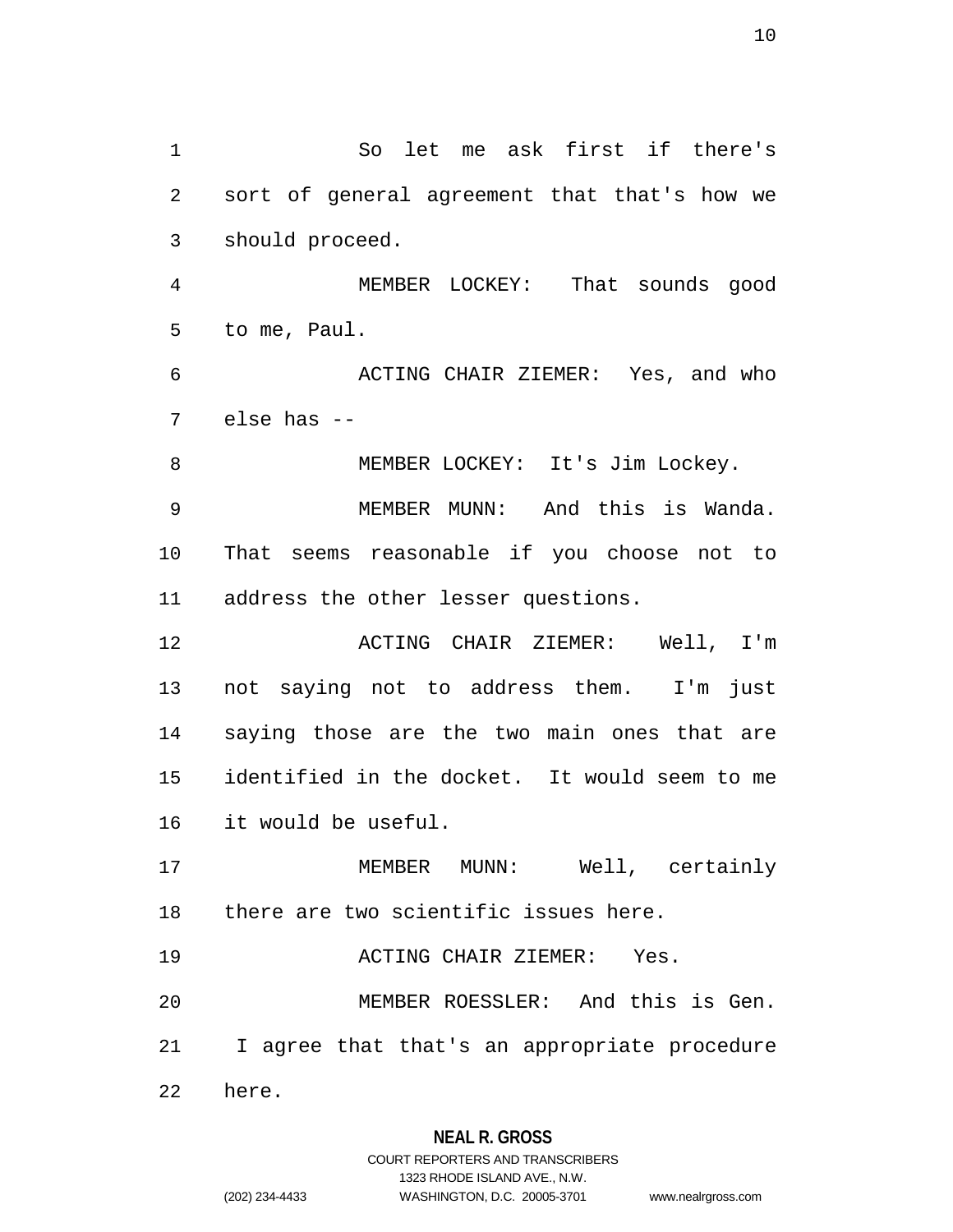1 MR. KATZ: Paul?

2 ACTING CHAIR ZIEMER: Yes.

3 MR. KATZ: This is Ted. And this 4 is sort of a friendly amendment to your 5 suggestion about providing your comments to 6 the docket.

7 You are actually, this is part of 8 the Board's charter, to advise the Secretary 9 on these guidelines. So in fact, I believe 10 and I think this is how we've done it in the 11 past, the Board would send a letter to the 12 Secretary, I mean that will be put in the 13 docket by NIOSH as well, but --

14 ACTING CHAIR ZIEMER: Okay, I 15 wasn't quite certain of the route, but either 16 way the intent is to put it in the public 17 record. So what you're saying is it would go 18 to the Secretary and then by that route would 19 feed back to NIOSH.

20 MR. KATZ: Right.

21 ACTING CHAIR ZIEMER: Yes, and it 22 certainly wasn't my intent that we bypass the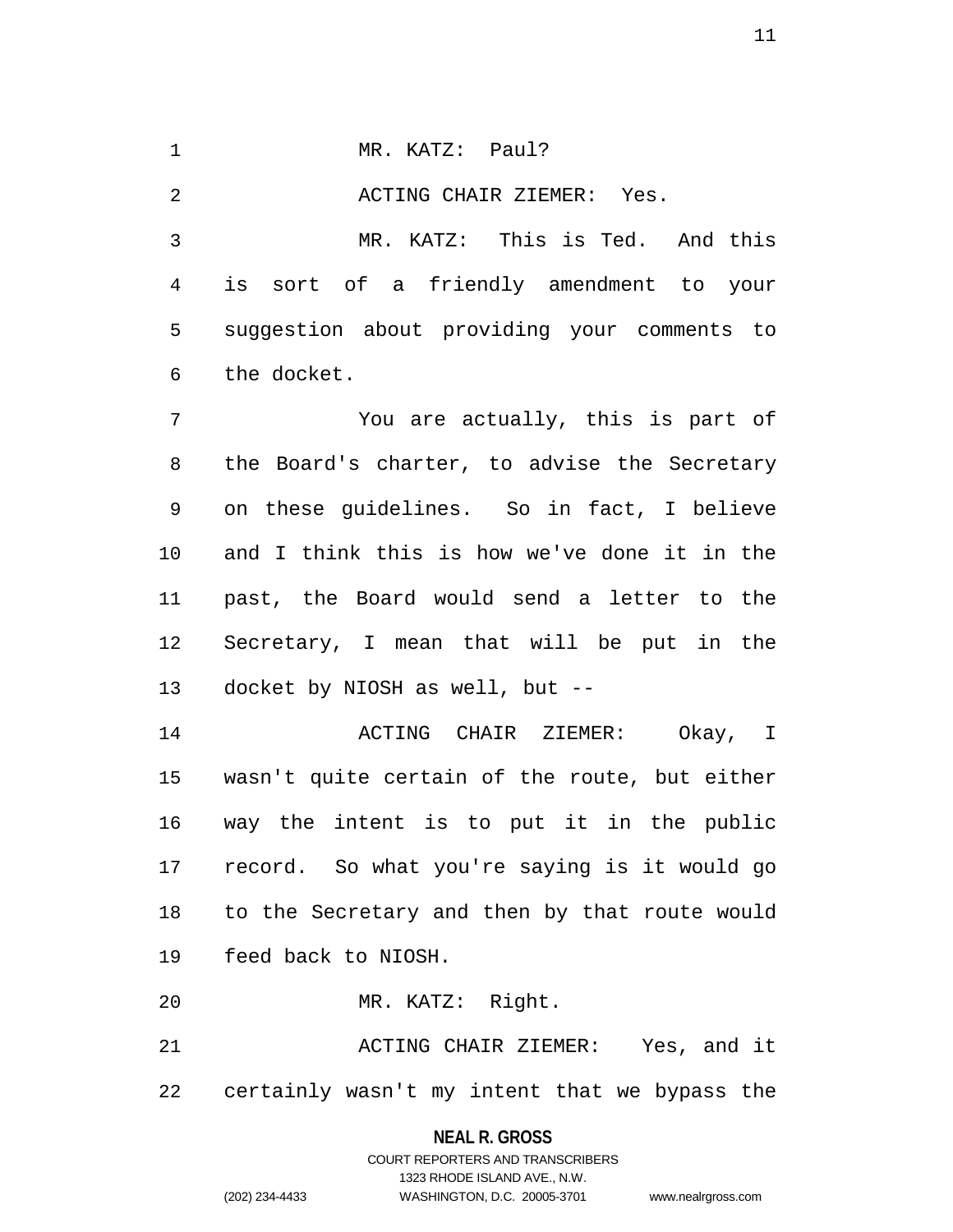1 Secretary. I was just looking at the 2 instructions in the docket itself and that's 3 where it said to submit them. But I 4 understand that the point is we actually 5 advise the Secretary, so that would be 6 appropriate.

7 Let me also add an additional 8 comment or a thought here. And the first 9 thing is, the question is, "Does 10 epidemiological and other research support the 11 finding that CLL is caused by radiation?"

12 One of the concerns that I had was 13 that for the most part, and although not 14 completely, but most of our Board Members are 15 not in a position technically to evaluate that 16 research.

17 I certainly don't consider myself 18 in a position to evaluate that epi research 19 that's basis for this, and in fact have to 20 rely on those who are experts.

21 Now we do have on the Board some 22 epidemiological people. In fact, one of the

## **NEAL R. GROSS** COURT REPORTERS AND TRANSCRIBERS

1323 RHODE ISLAND AVE., N.W. (202) 234-4433 WASHINGTON, D.C. 20005-3701 www.nealrgross.com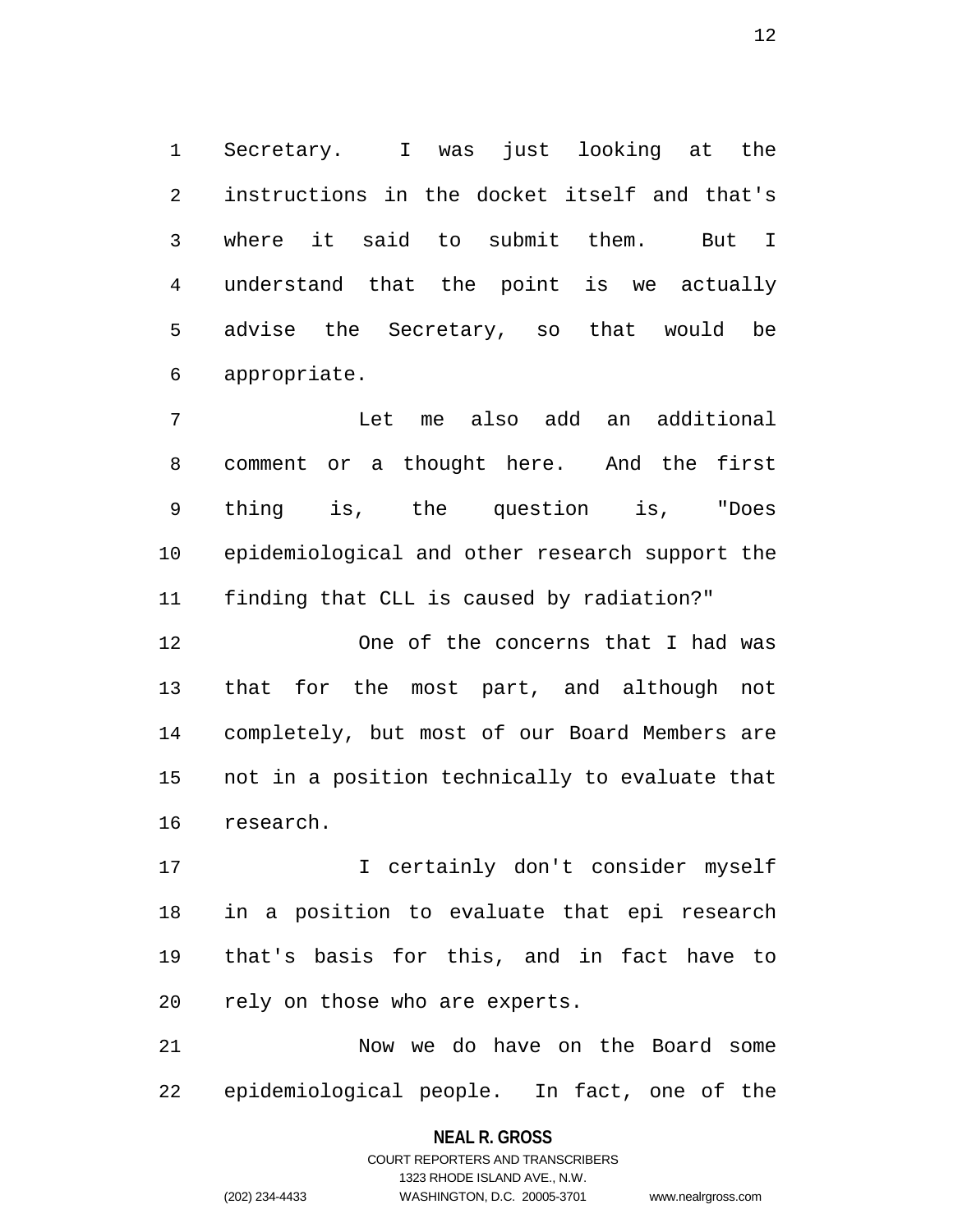1 persons who's not able to participate with us 2 was one of their NIOSH evaluators whose 3 comments are in the docket.

4 So we already know that we have a 5 high level of expertise amongst our Board and 6 that person's expertise is reflected in some 7 of the comments here.

8 And we have a couple of others on 9 the Board who have epidemiological background. 10 But it seemed to me from my own 11 personal point of view and I think a lot of, 12 and I would sort of assume that the other 13 nontechnical people might feel this way, that 14 we very much have to rely on the evaluations 15 made by those international experts that NIOSH 16 has itself relied upon to evaluate the 17 scientific literature.

18 So one of the things that I would 19 expect perhaps to include in the comments 20 would be the fact that we are not specifically 21 as a Board evaluating the actual scientific 22 literature on this, but we are evaluating the

#### **NEAL R. GROSS**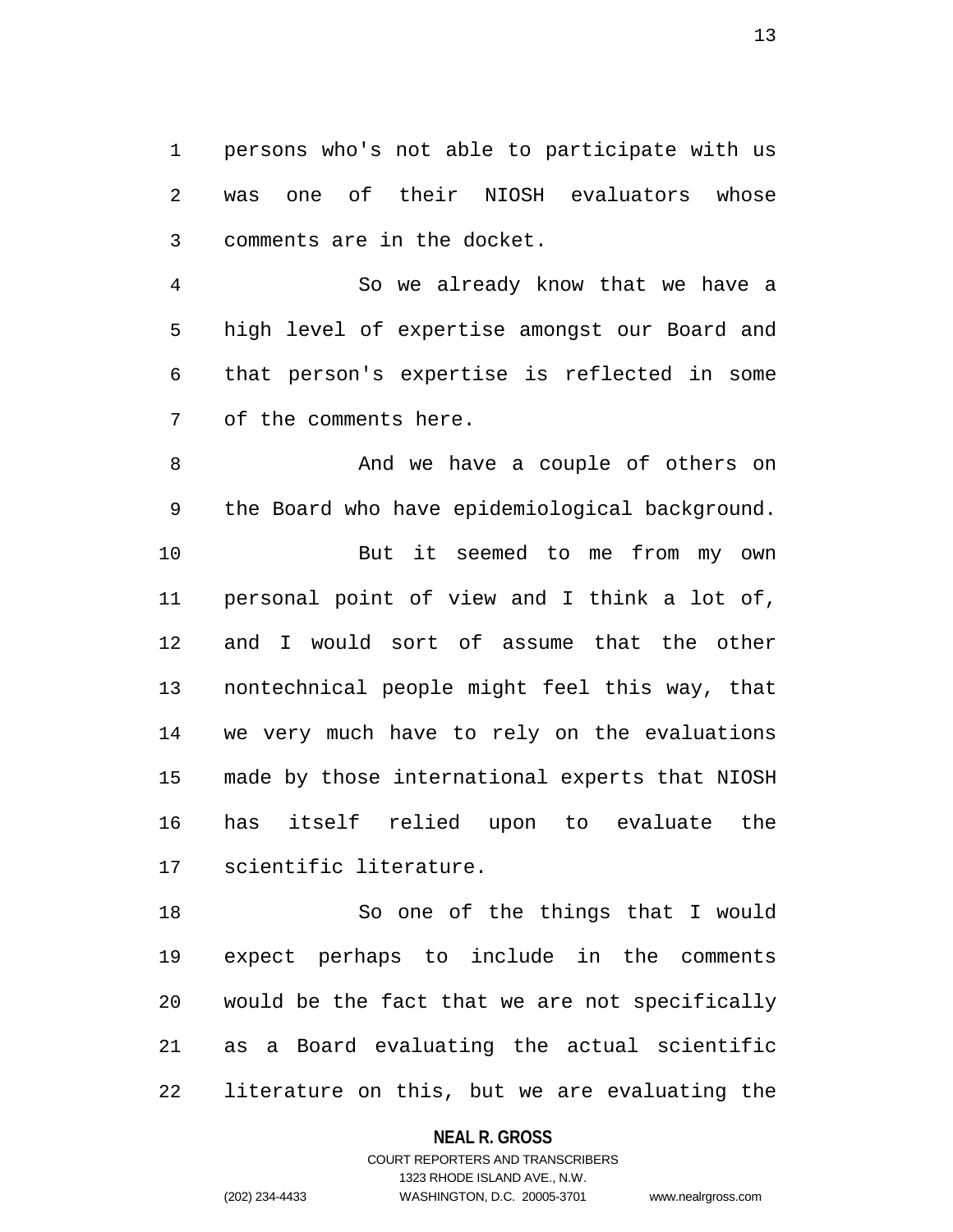1 process that NIOSH used to reach their 2 conclusion.

3 That is I, for example, would be 4 willing to accept the fact that the top 5 experts in this field have reached a somewhat 6 inconclusive but not, it's sort of a negative 7 way of going about it in saying, we can't show 8 that CLL is not radiogenic.

9 And therefore in keeping with the 10 policy that says that we will, for claimant 11 favorability, will make certain policy 12 decisions that we would accept CLL on that 13 basis. That it's appropriate in that NIOSH's 14 approach for erring on the side of the 15 claimant when the scientific knowledge is 16 lacking.

17 And at least it's soon clear to me 18 that there's no consensus that would rule out 19 CLL as being radiogenic. There's not a full 20 consensus that it is, but not a consensus that 21 you can rule it out either.

22 MEMBER ROESSLER: Paul, I have a

**NEAL R. GROSS**

COURT REPORTERS AND TRANSCRIBERS 1323 RHODE ISLAND AVE., N.W. (202) 234-4433 WASHINGTON, D.C. 20005-3701 www.nealrgross.com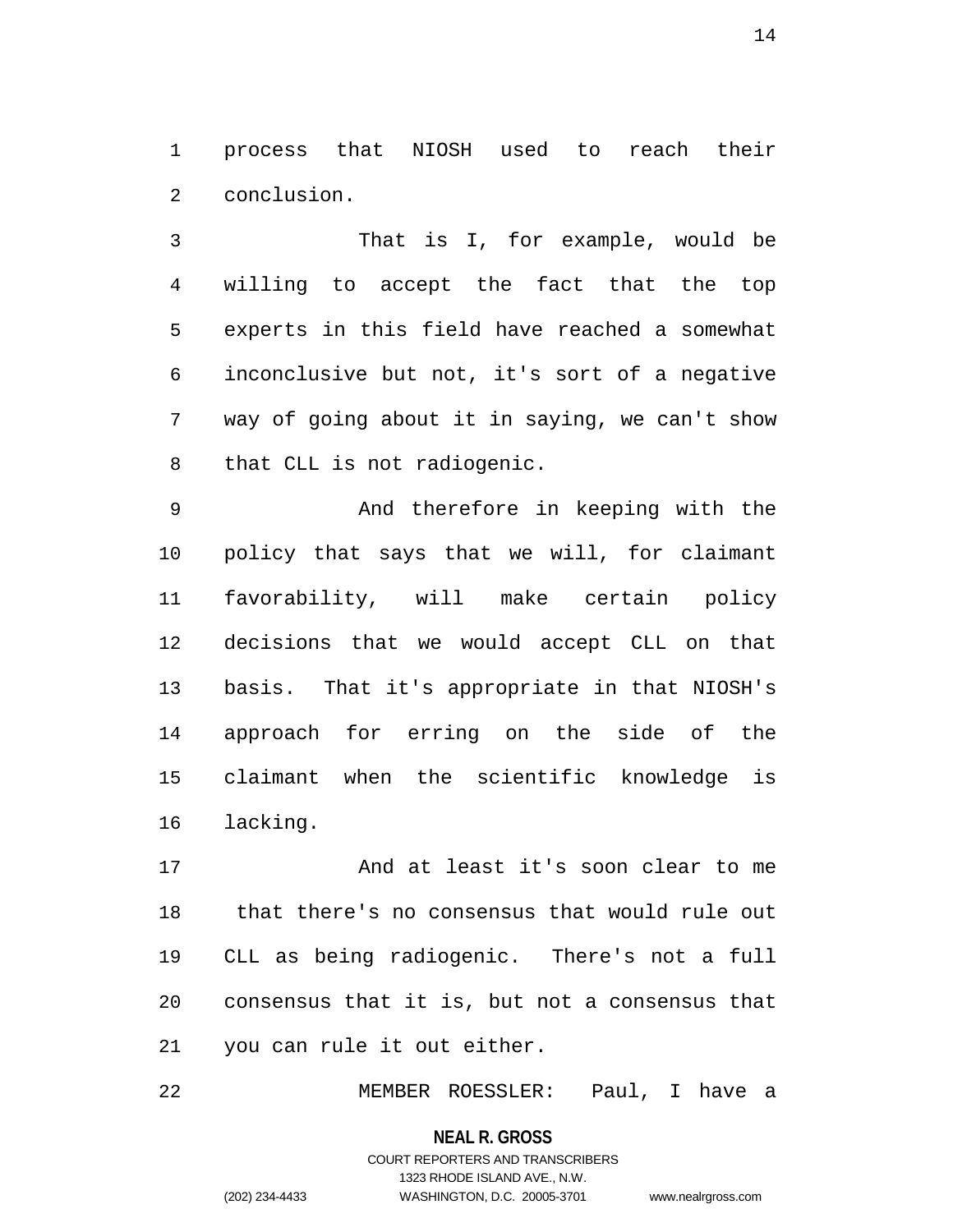1 comment.

2 ACTING CHAIR ZIEMER: I was 3 thinking of it in those terms, so let's get 4 some feedback on that. 5 Yes, Gen Roessler? 6 MEMBER ROESSLER: Yes, this is 7 Gen. Before I make my comment on what you 8 just said, I noticed I'm on the website, the 9 NIOSH website, and it looks like Dr. Field is 10 also on this committee. Now he is an 11 epidemiologist. 12 1'm wondering if that listing is 13 wrong or is he not on this group? 14 MEMBER FIELD: Gen. Gen, I'm on 15 the phone. This is Bill Field. 16 MEMBER ROESSLER: Oh, okay. I 17 didn't hear your name. Okay, so we can -- 18 MEMBER FIELD: Yes, I was here at 19 the very beginning. 20 MEMBER ROESSLER: Yes, okay. Then 21 I guess then Paul -- 22 ACTING CHAIR ZIEMER: Yes, I said

**NEAL R. GROSS**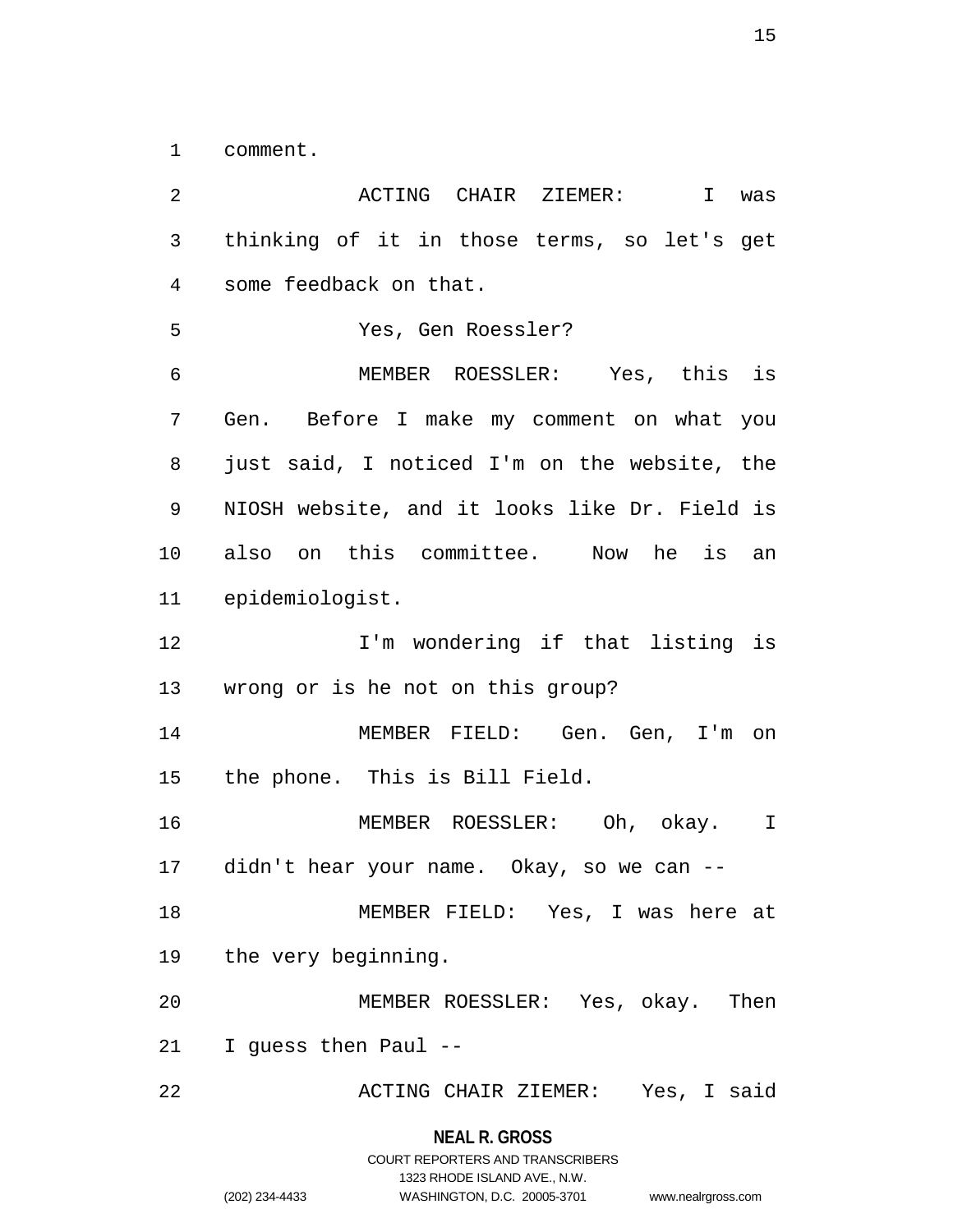1 we have some Board Members who are in that 2 position, but if we want to speak for the full 3 Board we may --

4 MEMBER ROESSLER: Yes, I just 5 wondered if Bill was on and he is. Then I 6 guess I'll continue.

7 Before we started the phone call, 8 I wrote down some thoughts which I think agree 9 pretty well with what you just said.

10 My conclusion after reading 11 through this very complicated material is that 12 personally I don't disagree with the approach 13 to add CLL, even though I'm not convinced that 14 CLL is radiogenic. I think it's as you say, 15 inconclusive.

16 But again as you said, making a 17 change like this is consistent with NIOSH's 18 procedure to err on the side of the claimant 19 when the state of scientific knowledge is 20 lacking.

21 So I think I'm just sort of saying 22 yes, Paul, I agree with what you just said.

> **NEAL R. GROSS** COURT REPORTERS AND TRANSCRIBERS 1323 RHODE ISLAND AVE., N.W. (202) 234-4433 WASHINGTON, D.C. 20005-3701 www.nealrgross.com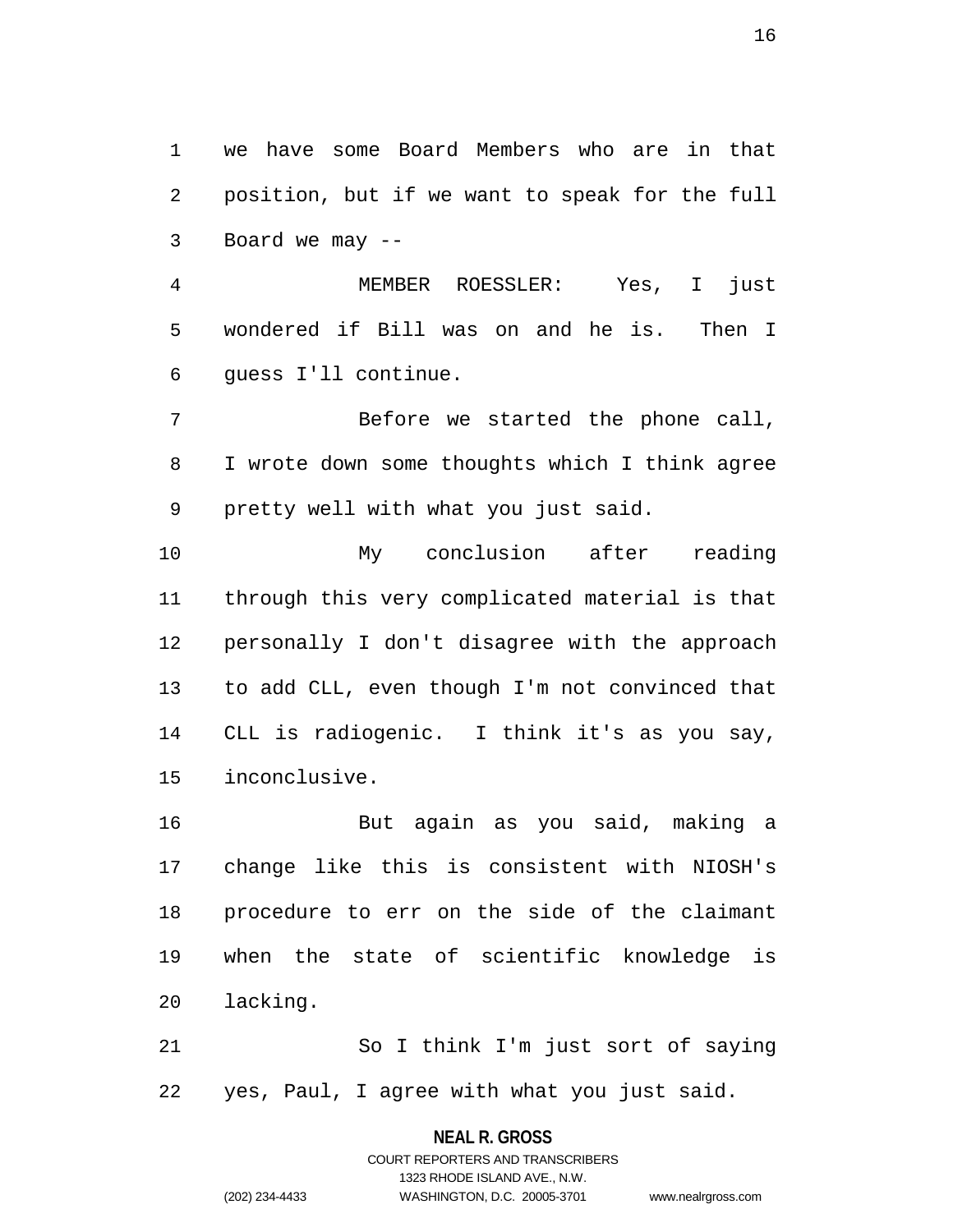1 ACTING CHAIR ZIEMER: Right. It 2 seemed to me, and again I'm relying on the 3 experts, and most of those I recognize the 4 names and they're the individuals, if somebody 5 raised the question I would have said, ask 6 that person, ask that person.

7 There's obviously sort of a split 8 amongst the experts, but it's not conclusive 9 but we approach it in a sense from a policy 10 point of view.

11 So at least as I would personally 12 approach it would be to say, for example, if 13 we agreed with the fact that it appears from 14 the experts that we cannot rule out CLL as 15 being radiogenic that we therefore under the 16 stated policy, that we proceed with the 17 concept that we include it as a claimant-18 favorable approach where the science is 19 lacking.

20 MEMBER MUNN: Paul, this is Wanda. 21 I would not disagree with anything that 22 you've said so far. It's very clear I think

### **NEAL R. GROSS**

## COURT REPORTERS AND TRANSCRIBERS 1323 RHODE ISLAND AVE., N.W. (202) 234-4433 WASHINGTON, D.C. 20005-3701 www.nealrgross.com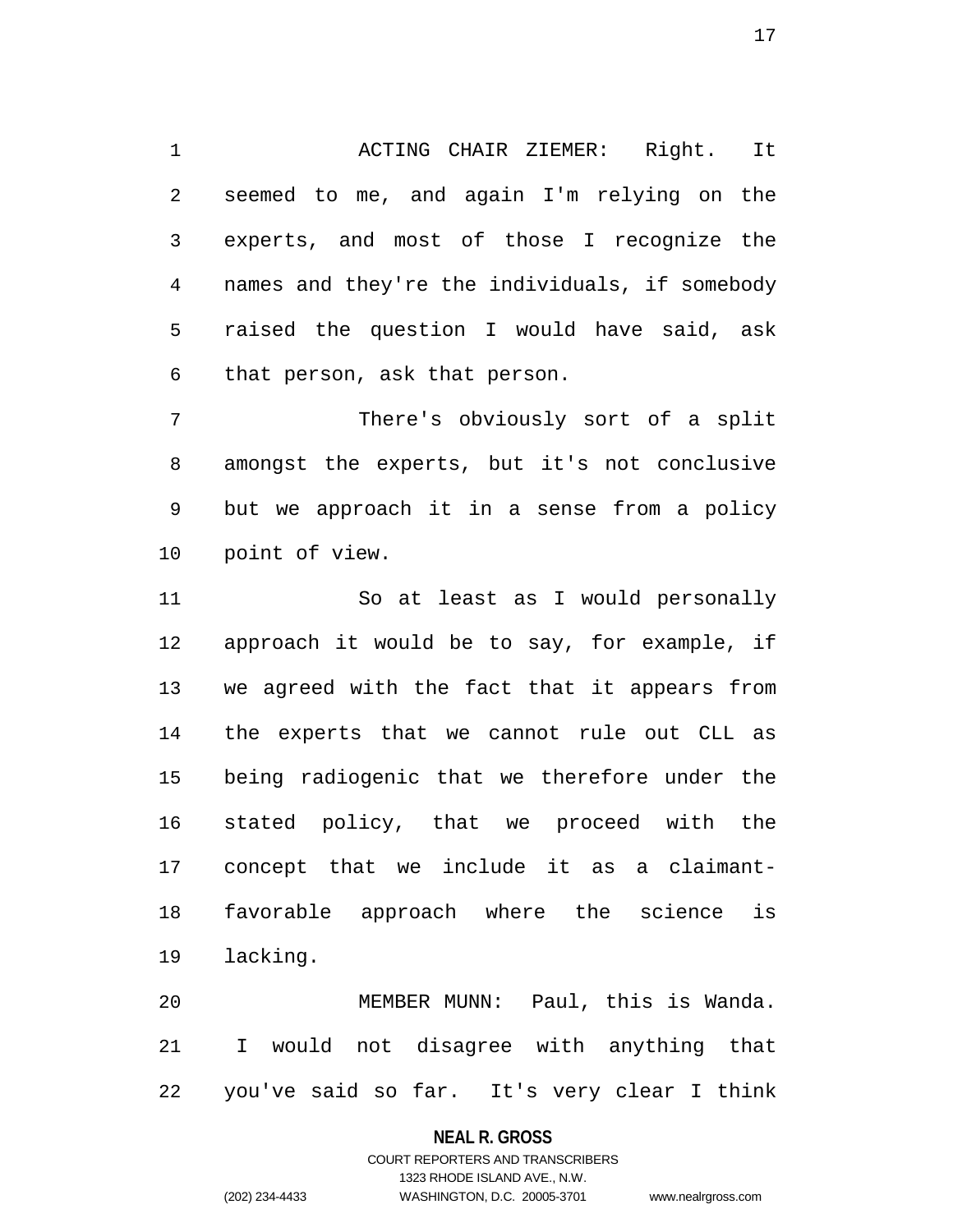1 from the outset this is another one of those 2 cases that we've been faced with for the last 3 decade of attempting to prove a negative, 4 which of course is not going to happen.

5 I also agree with your comment 6 with respect to our ability to analyze the 7 original material and the literature that's 8 out there.

9 However, the people on this 10 particular Work Group in my humble opinion are 11 certainly categorically capable of analyzing 12 the comments that were made by the experts 13 with respect to those reviews.

14 And that being the case, we 15 understand, for example, what the reviewer 16 means when he says that "the CLL induction 17 weighs heavily towards the conclusion that CLL 18 is similar to other hematological malignancies 19 whose etiology involves structural changes at 20 the chromosomal level".

21 We understand that and are able to 22 evaluate that in a fairly objective way I

**NEAL R. GROSS**

COURT REPORTERS AND TRANSCRIBERS 1323 RHODE ISLAND AVE., N.W. (202) 234-4433 WASHINGTON, D.C. 20005-3701 www.nealrgross.com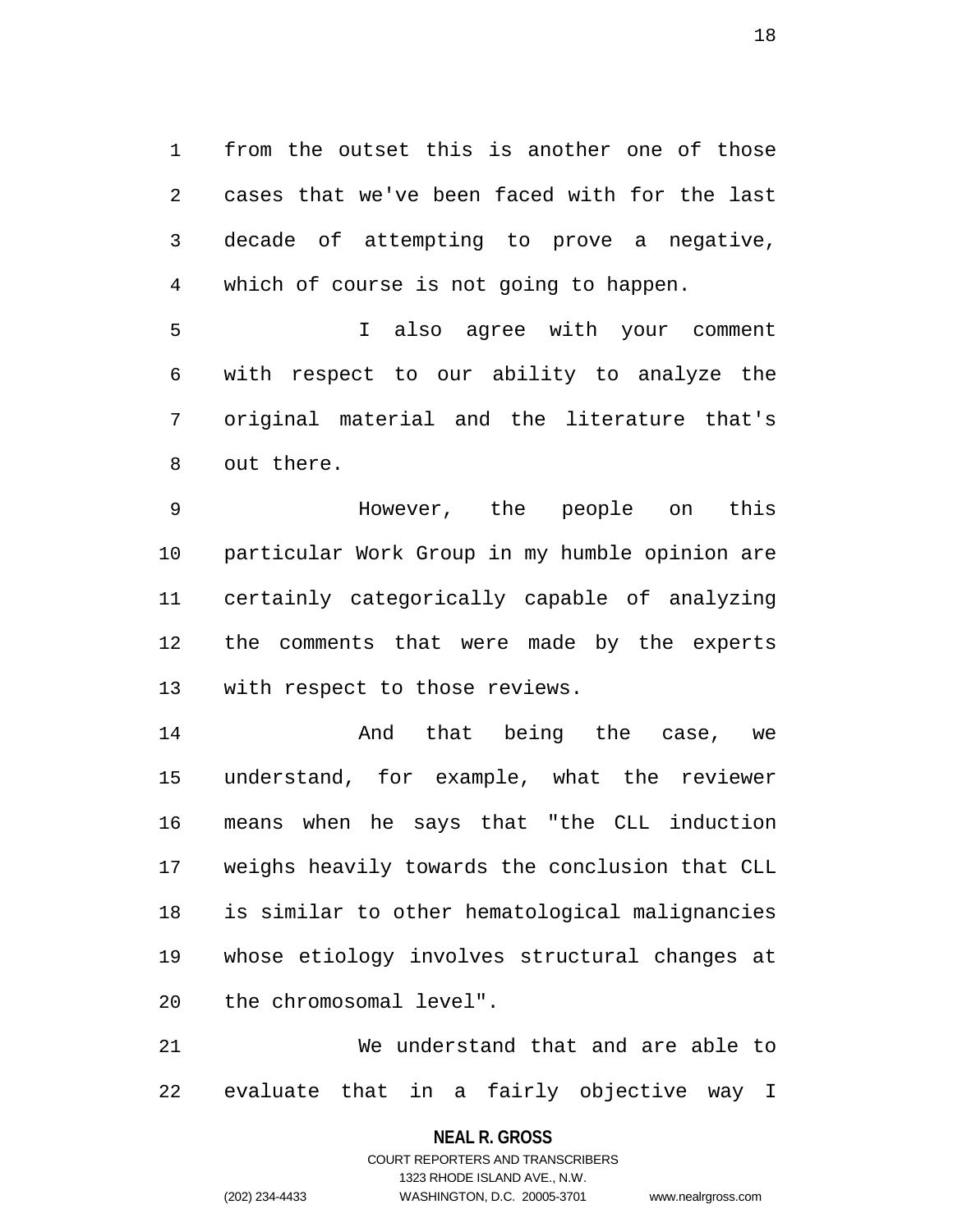1 think.

| 2  | think what I heard you say,<br>I.              |  |  |
|----|------------------------------------------------|--|--|
| 3  | which is my personal view after absorbing as   |  |  |
| 4  | much as I could of this, that there still is   |  |  |
| 5  | no clear cut answer to, is CLL radiogenic?     |  |  |
| 6  | I personally suspect that it                   |  |  |
| 7  | probably is not, but there is no way to prove  |  |  |
| 8  | that and there is some evidence that it might  |  |  |
| 9  | be.                                            |  |  |
| 10 | Therefore, as you've already                   |  |  |
| 11 | stated, NIOSH in my view has no option other   |  |  |
| 12 | than to follow the course that they have laid  |  |  |
| 13 | out in this ruling.                            |  |  |
| 14 | ACTING CHAIR ZIEMER: Okay, other               |  |  |
| 15 | comments?                                      |  |  |
| 16 | I'm trying to get a feel for                   |  |  |
| 17 | whether there's a consensus towards the first  |  |  |
| 18 | question, and that's the question of including |  |  |
| 19 | CLL on the list of radiogenic cancers within   |  |  |
| 20 | the framework of the manner in which it's      |  |  |
| 21 | outlined by NIOSH in terms of both the         |  |  |
| 22 | uncertainty of the conclusion as well as the   |  |  |

# **NEAL R. GROSS**

## COURT REPORTERS AND TRANSCRIBERS 1323 RHODE ISLAND AVE., N.W. (202) 234-4433 WASHINGTON, D.C. 20005-3701 www.nealrgross.com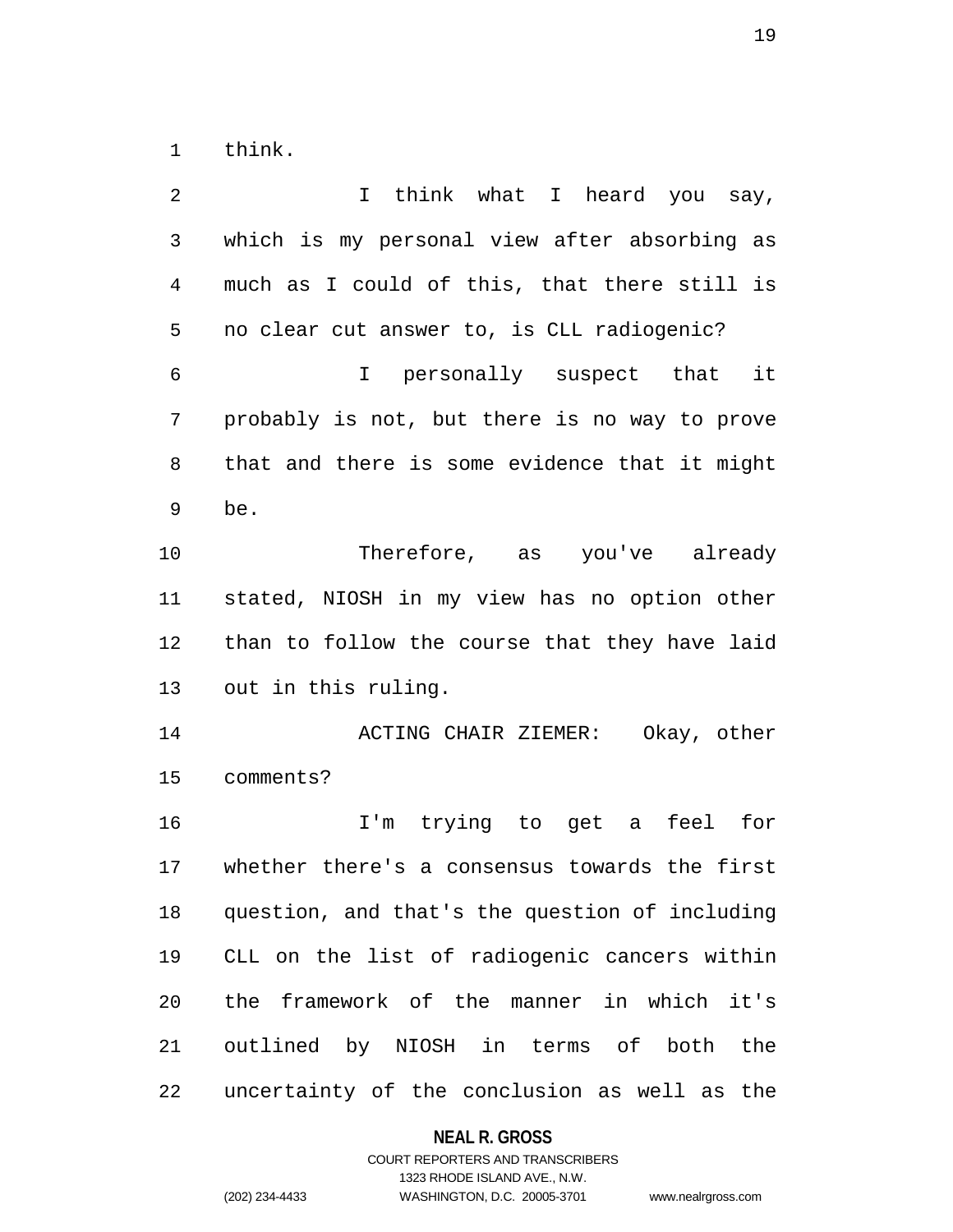1 policy part of it that says that in the 2 absence of sufficient scientific information 3 that would conclude that it was not that we 4 take the position that it is.

5 And then if the answer to that is 6 yes then we can proceed to the model issue.

7 MEMBER MUNN: Yes, that it is 8 under certain circumstances.

9 ACTING CHAIR ZIEMER: Bill Field, 10 do you have any sort of comment on this in 11 terms of the epidemiology at this point?

12 MEMBER FIELD: Yes, and I guess my 13 view of this starts, what was the evidence to 14 I guess initially determine that it was not? 15 And I think the primary basis for 16 that conclusion was based on the atomic bomb 17 survivors, and we know that CLL is a very rare 18 cancer for the Japanese population.

19 So I guess part of it goes back to 20 the generalizability of those in that 21 population and very intense but short-term 22 exposures producing CLL that could be

#### **NEAL R. GROSS**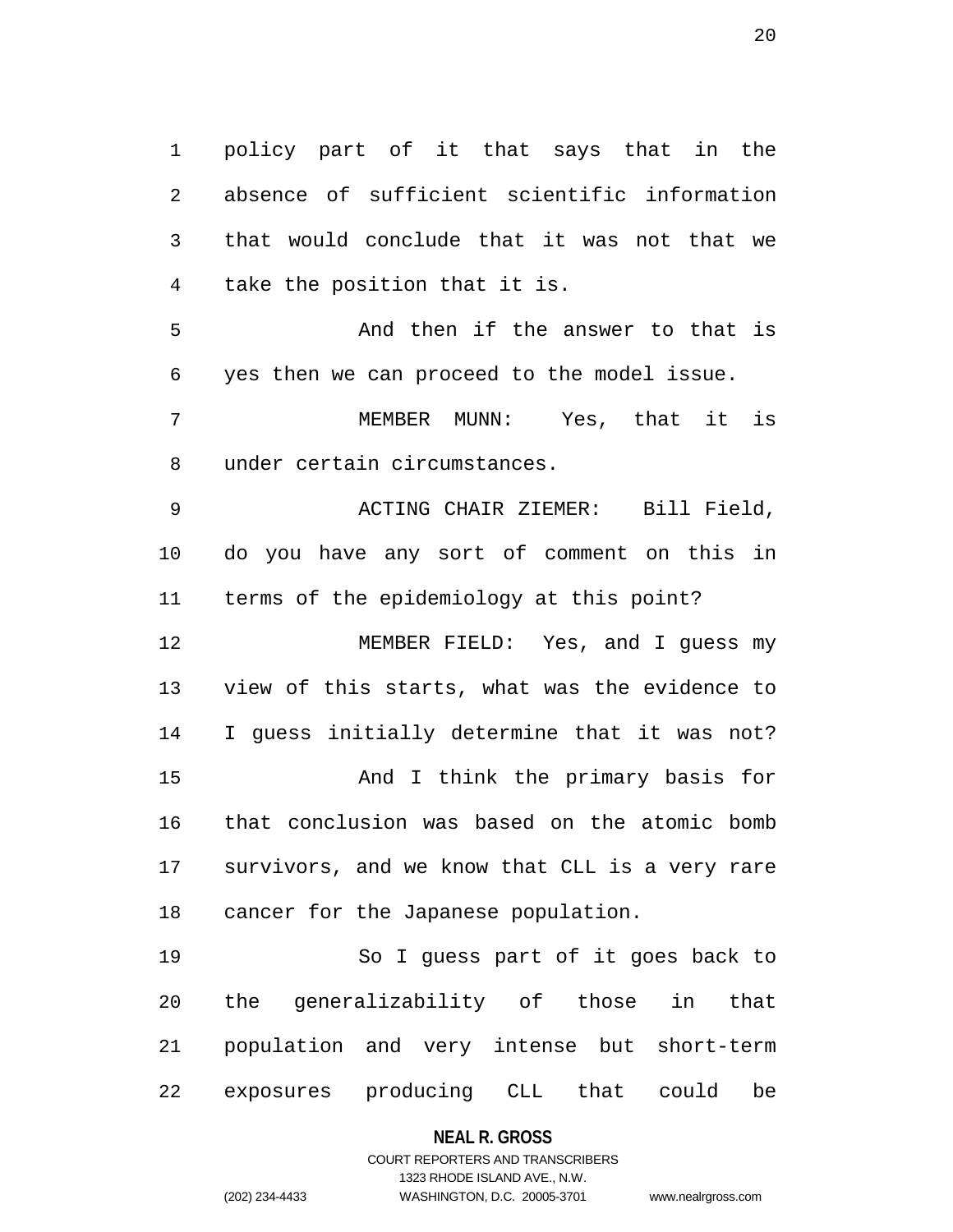1 identified epidemiologically was the initial I 2 guess premise that it's not radiogenic.

3 But I think there's been some 4 studies, and from my perspective, I'm the 5 author of one of the studies that had to do 6 with radon and CLL and I took part in a 7 conference that was organized by NIOSH where 8 experts came from all over the country to 9 review just the subjects.

10 Yes, I must say I don't think 11 there's anything that clearly points to CLL 12 until it clearly demonstrates that it is 13 radiogenic. But I think there is subjective 14 evidence to suggest that it may be.

15 I guess I have that view of it, 16 but I think at this point the evidence from my 17 perspective is stronger that it is radiogenic 18 than the evidence that it's not. That's sort 19 of my basis for belief.

20 But I think what the Agency says 21 is that the Agency finds the evidence of 22 radiogenicity offered by epidemiology to be

### **NEAL R. GROSS**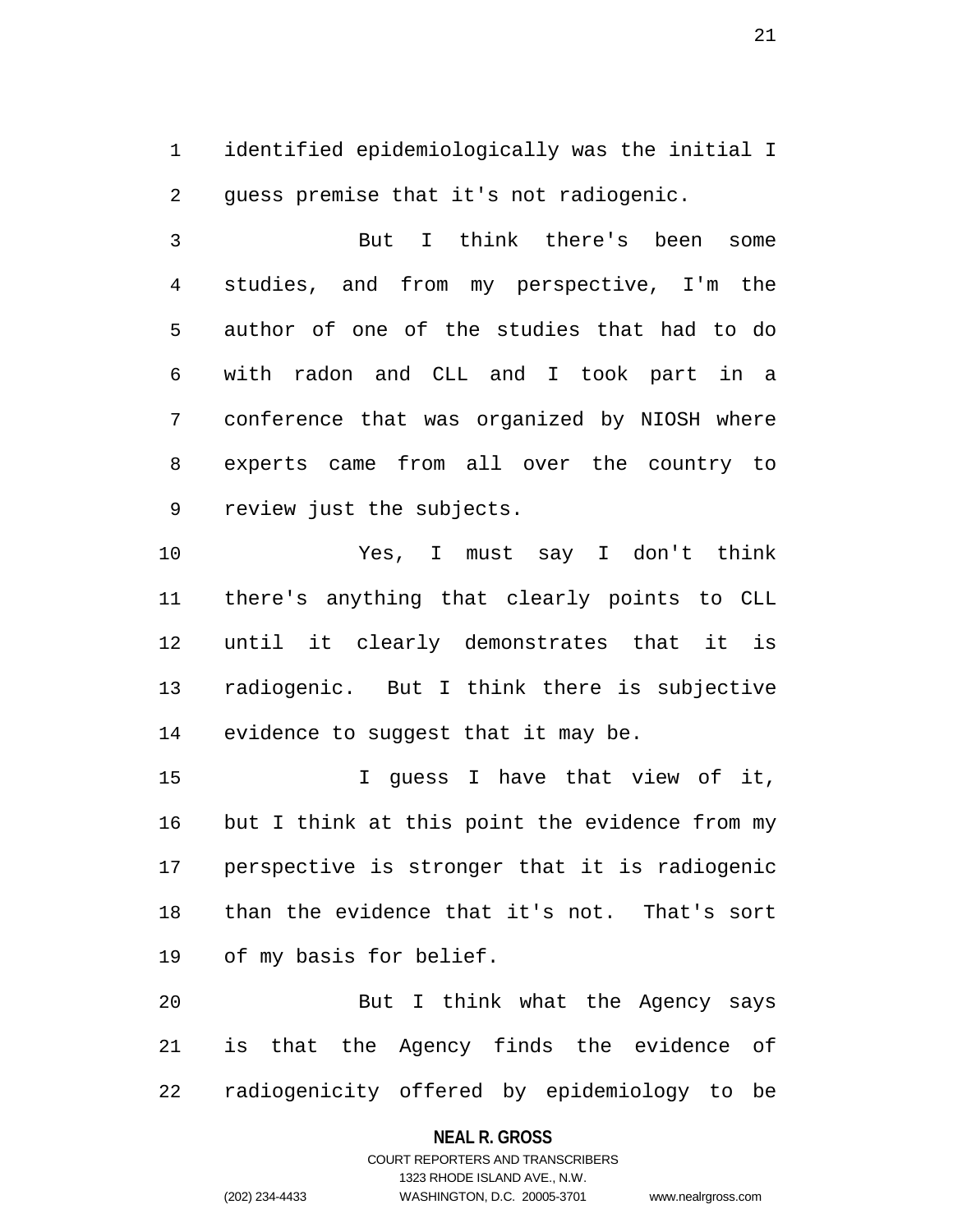1 non-determinative, but no longer believes it's 2 possible to state that the Probability of 3 Causation equals zero. I guess I agree 4 completely with that statement.

5 ACTING CHAIR ZIEMER: And if it's 6 not zero that means there's a slight, there's 7 some risk, and then you go from there to what 8 is the risk model.

9 Let me get other comments on this 10 first question then. Others reflect or agree 11 with what Ted and Gen have stated? Because if 12 we have agreement I'm going to shoot you all 13 an email in about a couple minutes which has 14 some suggested wording.

15 But I don't a wordsmith right here 16 right now, I want to get sort of a general 17 consensus.

18 MEMBER FIELD: Paul, this is Bill 19 again. I haven't seen the review from the one 20 reviewer that did not think there was 21 evidence. Is that available somewhere?

22 ACTING CHAIR ZIEMER: Let's see,

### **NEAL R. GROSS**

## COURT REPORTERS AND TRANSCRIBERS 1323 RHODE ISLAND AVE., N.W. (202) 234-4433 WASHINGTON, D.C. 20005-3701 www.nealrgross.com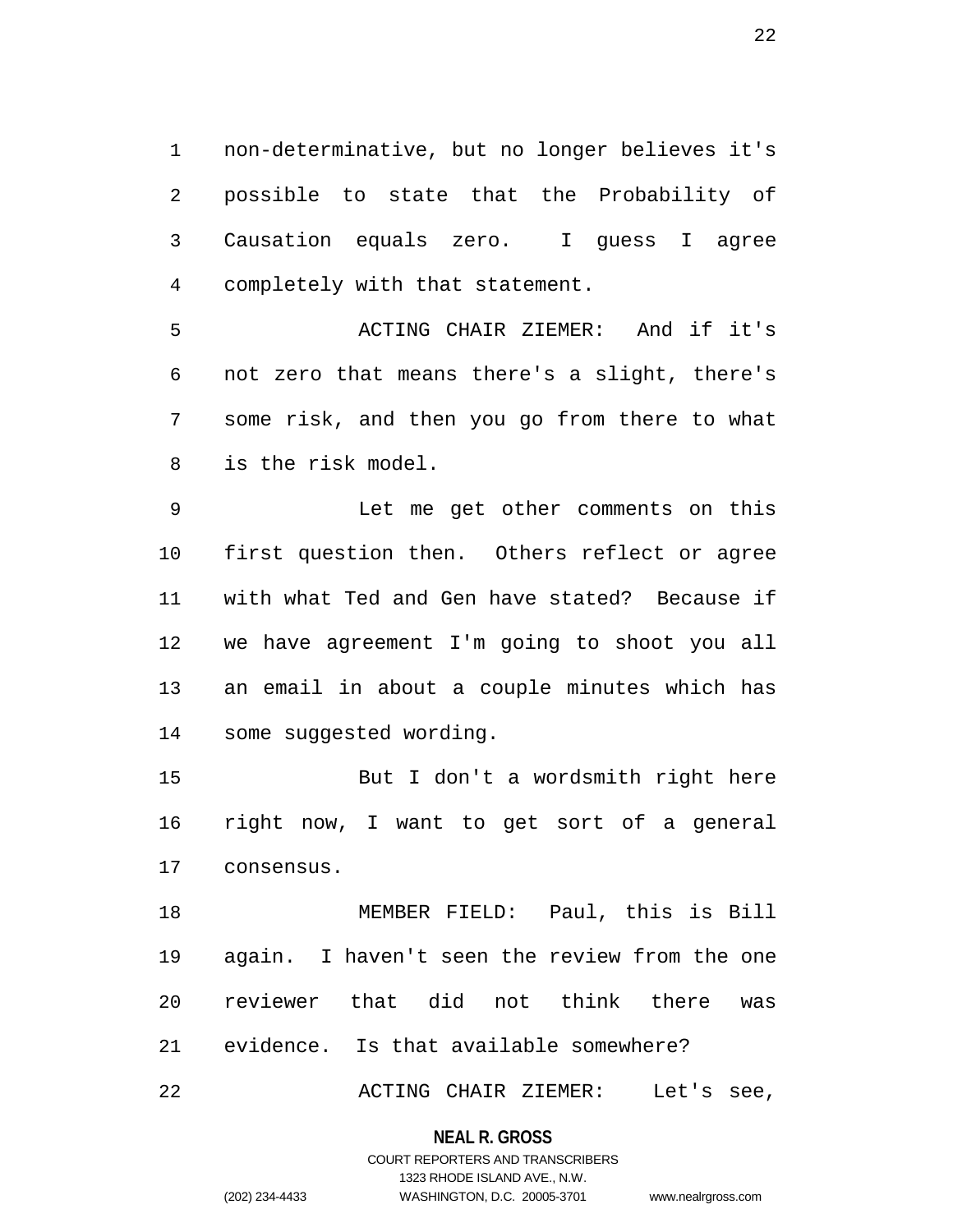1 I can catch Jim Neton on the line here. I 2 think the reference is given. I'm looking in 3 the footnotes right now.

4 DR. NETON: Paul, I can give you 5 that reference. It's John Boice's review and 6 it's, if you look on the regulatory docket 209 7 it's the fifth one down from the subject 8 matter expert reviews, labeled "Boice, 9 Reconsideration of Chronic Lymphocytic 10 Leukemia."

11 MEMBER FIELD: And Jim, where 12 would you find that, the actual review?

13 DR. NETON: It's actually his 14 report and it's on the regulatory docket 15 associated with this NPRM. And the regulatory 16 docket can either be gotten directly off of a 17 NIOSH website or our DCAS website.

18 MEMBER FIELD: Okay, because I 19 think if we're going to change policy it'd be 20 I think worthwhile to at least, or at least 21 suggest a change, at least be worthwhile to 22 consider what his thinking is not to believe

### **NEAL R. GROSS**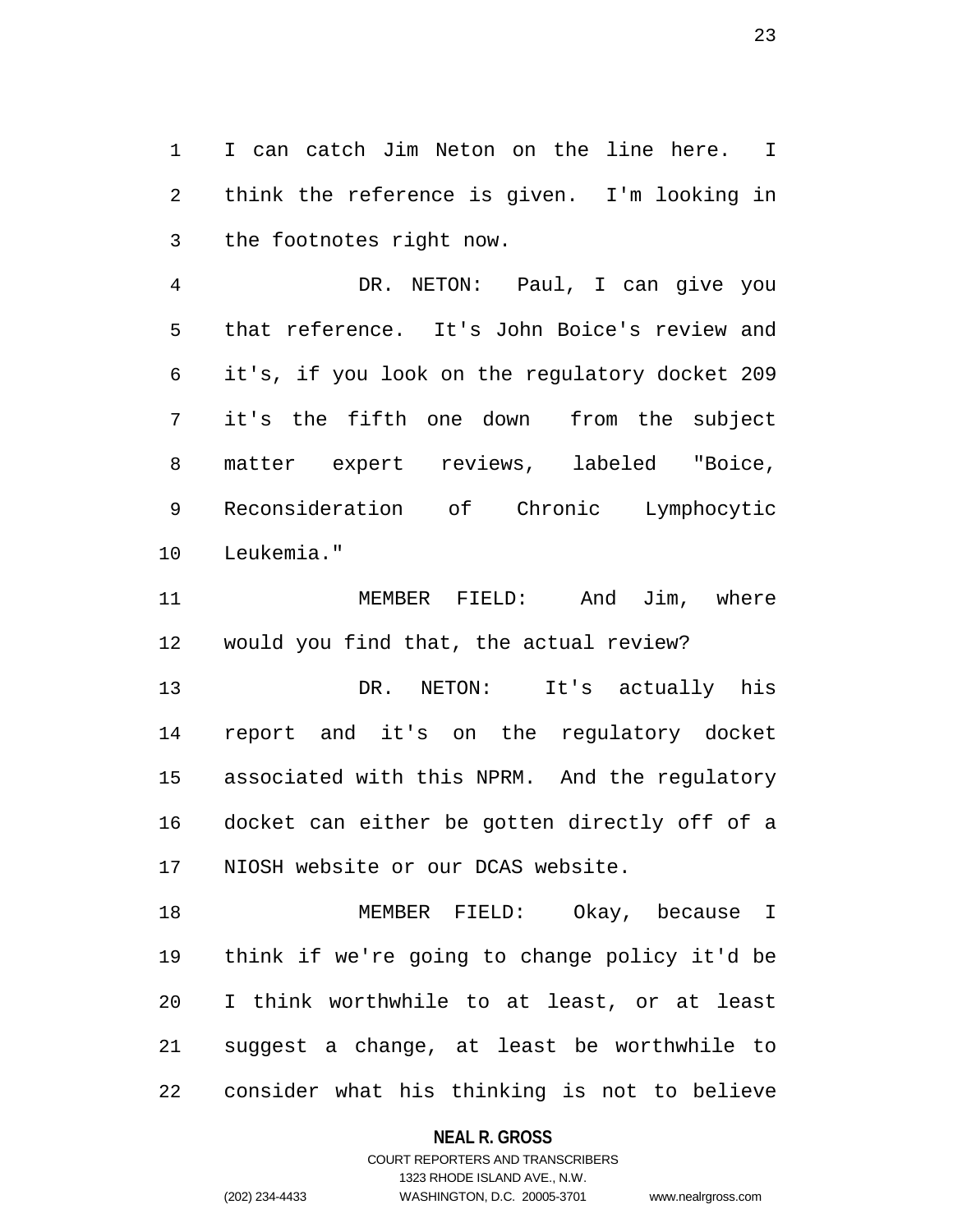1 it's not zero.

| 2              | DR. NETON: Sure. It's available.               |
|----------------|------------------------------------------------|
| $\mathfrak{Z}$ | MEMBER MUNN: Jim, didn't one of                |
| $\overline{4}$ | our either Work Groups or Subcommittees have   |
| 5              | all of those reports available at one time?    |
| 6              | I've read them.                                |
| $\overline{7}$ | DR. NETON: Well, they're all                   |
| 8              | listed like I say in the regulatory docket     |
| 9              | online. I made sure we got them all there.     |
| 10             | I don't think we actually reviewed             |
| 11             | these reports separately in a Work Group       |
| 12             | though because this was undergoing rule making |
| 13             | and we were pretty circumspect about what we   |
| 14             | talked about.                                  |
| 15             | MEMBER MUNN: Well, I found them                |
| 16             | somewhere. I remember reading.                 |
| 17             | DR. NETON: Yes, it was a<br>John               |
| 18             | Boice review that the only one of all of them  |
| 19             | out of the five, that one review John Boice    |
| 20             | said definitely not.                           |
| 21             | There was another review that said             |
| 22             | it's difficult to tell, and the other three    |
|                |                                                |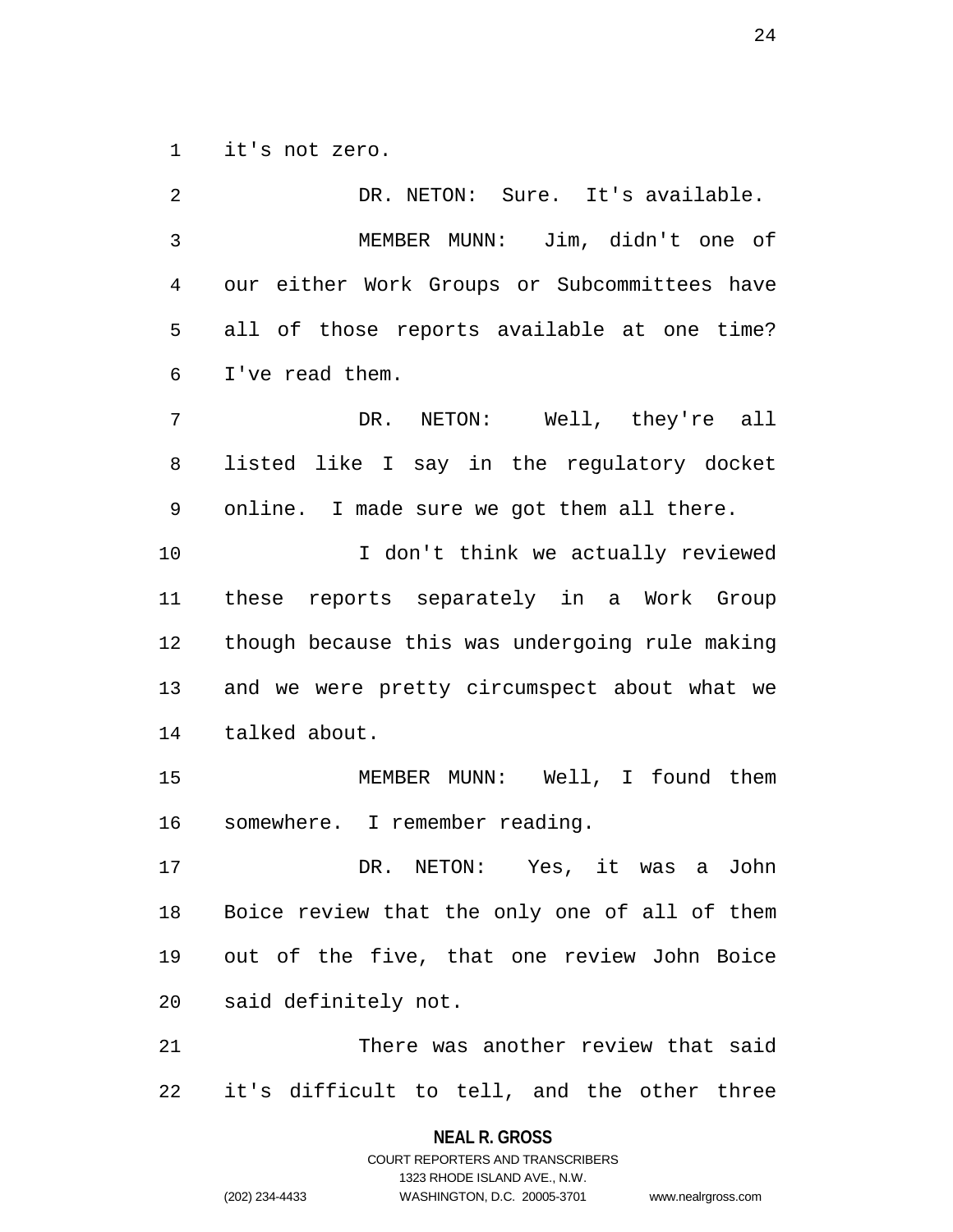1 basically agreed that it should not continue 2 to be excluded.

3 MEMBER LOCKEY: Bill Field? 4 MEMBER FIELD: Yes. 5 MEMBER LOCKEY: Hi, Jim Lockey. 6 Wasn't there a meta-analysis done, I'd have to 7 go back and look what I read, but that said 8 that there was an elevated rate, like for 38 9 studies or something and that included in the 10 meta-analysis and there was like six percent 11 increased risk? 12 MEMBER FIELD: That doesn't ring a 13 bell. Does that ring a bell to you, Jim? 14 DR. NETON: No, I don't recall a 15 meta-analysis showing an increase risk for 16 CLL. The only real positive association I 17 think I've seen is the one with the Czech 18 uranium miner study that came out a few years

19 back that identified a significant excess 20 relative risk.

21 There's been a number of studies 22 that have since the rule was published early

**NEAL R. GROSS**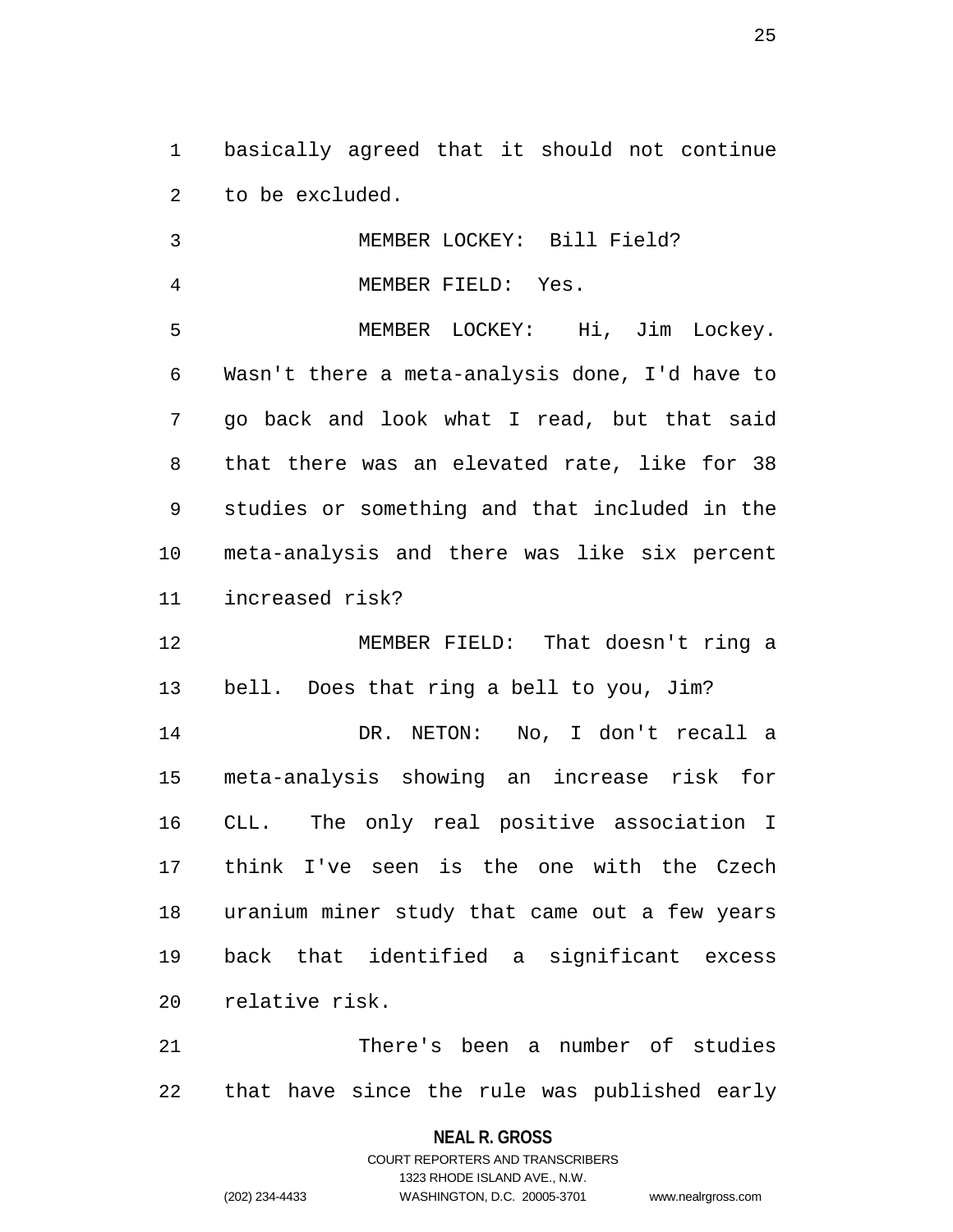1 on, identified excess relative risk but they 2 were not statistically significant.

3 But I agree with Bill Field that 4 the weight of the evidence seems to be 5 shifting a little bit. You start compiling 6 enough studies that show us excess relative 7 risk even though it's not significant, you 8 start to question the assignment of zero 9 probability.

10 MEMBER FIELD: Right, Jim. And 11 the paper you're talking about that's Rericha 12 and Dale Sandler I think was on that paper and 13 some others. And I think NCI was very 14 critical?

15 DR. NETON: Yes.

16 MEMBER FIELD: I talked to Dale 17 about that. NCI was very critical in 18 identification of CLL in their registry, was 19 it clearly CLL they were seeing.

20 One of the problems with doing 21 these mortality, where these studies that most 22 of these that are done look at mortality as an

### **NEAL R. GROSS**

## COURT REPORTERS AND TRANSCRIBERS 1323 RHODE ISLAND AVE., N.W. (202) 234-4433 WASHINGTON, D.C. 20005-3701 www.nealrgross.com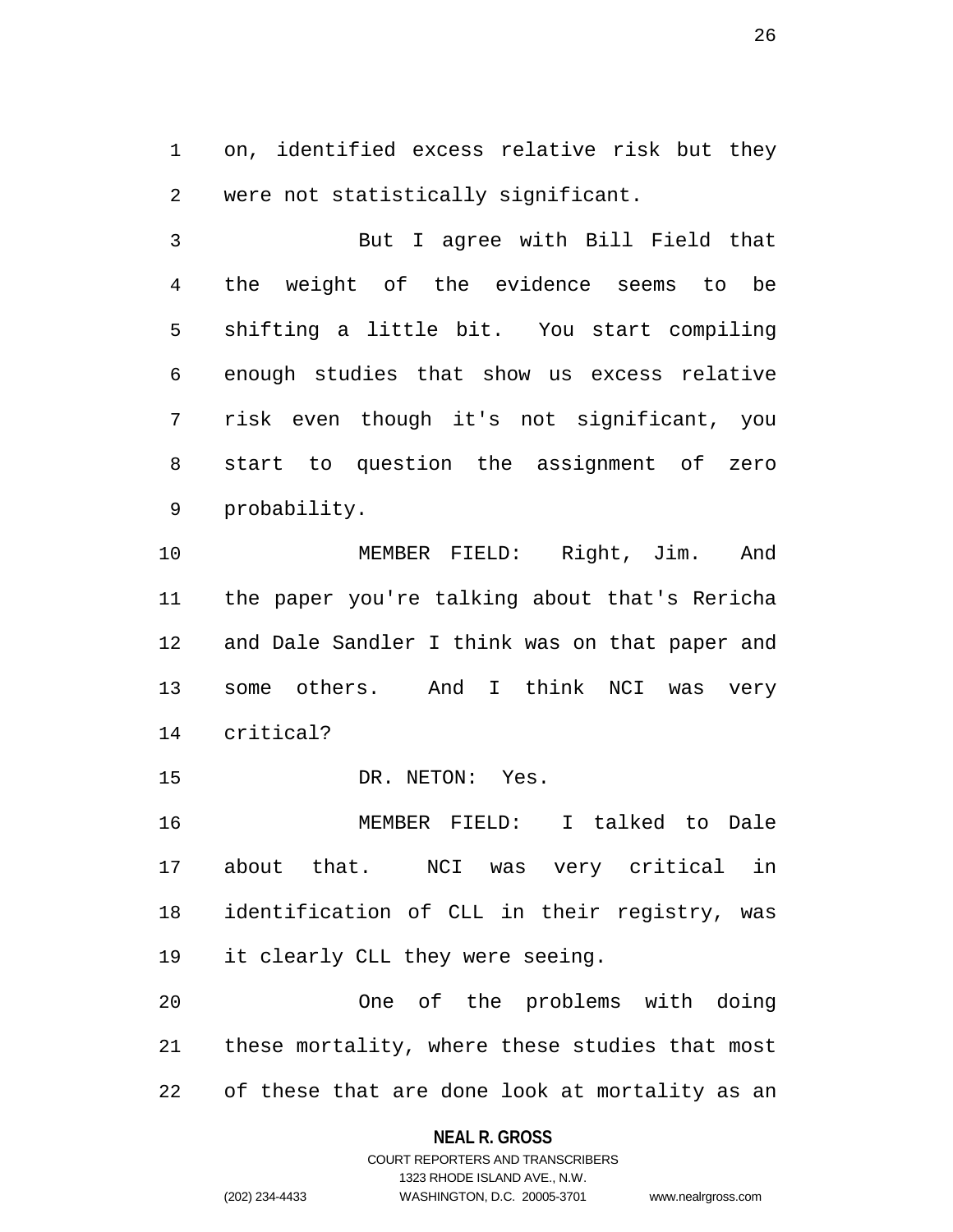1 end point and a lot of these don't show up on 2 death certificates.

3 So what was different about that 4 study that was performed that Jim just 5 discussed, that was a paper that didn't look 6 at mortality as an outcome. It looked at 7 incidence through an incidence registry.

8 MEMBER LOCKEY: Yes, this is Jim 9 Lockey. The study I was thinking about was 10 non-ionizing radiation. I'm sorry, I got it 11 confused. Okay.

12 ACTING CHAIR ZIEMER: Well, yes, 13 any further -- so Dr. Boice's arguments also I 14 guess went to mechanism as well the causation. 15 I think he talked about chemical studies as 16 well. Isn't that correct?

17 DR. NETON: That's correct.

18 MEMBER FIELD: This is Bill Field. 19 And I think for mechanistic arguments it's 20 very difficult because we're not really sure 21 what the target organ is.

22 So I think it's very difficult to

**NEAL R. GROSS**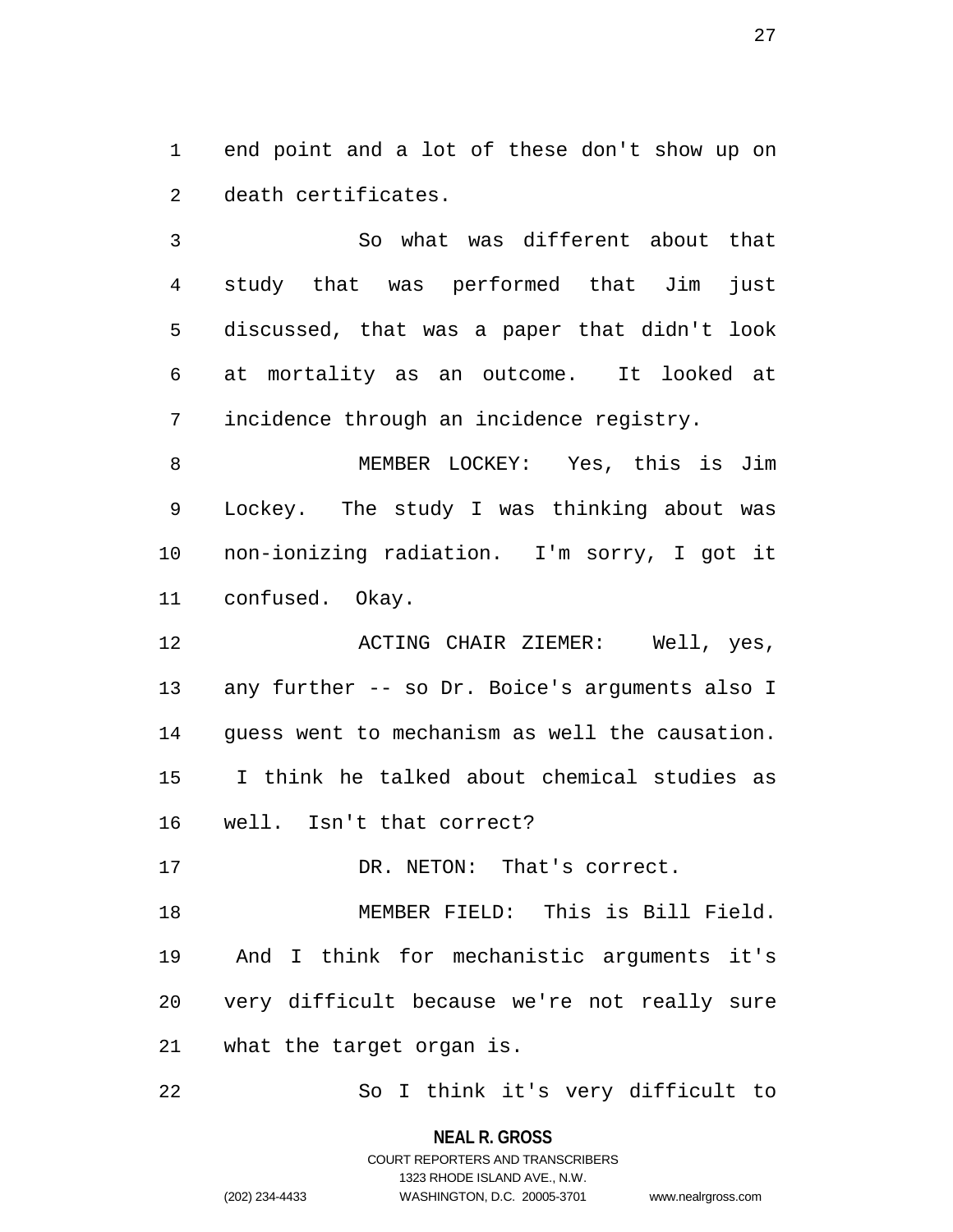1 really be able to predict what the mechanistic 2 pathways are or what the causal pathways are 3 from a biological viewpoint.

4 ACTING CHAIR ZIEMER: Okay, any 5 further comments on the first question of 6 inclusion of CLL in the list?

7 All right, if not let's talk for a 8 moment about the second one which has to do 9 with mechanism. There's several parts to 10 this.

11 One is as NIOSH pointed out, CLL 12 is now classified as a form of non-Hodgkin's 13 lymphoma and that seems to be important in 14 terms of thinking how to model it.

15 So NIOSH proposes a risk model 16 that is in essence similar to the use of 17 lymphoma and multiple myeloma risk models. 18 They have a latency period which is based on 19 some bit of scientific evidence, and it 20 appeared to me at least from what I could read 21 about this that they have selected a pretty 22 conservative midpoint value for the latency

### **NEAL R. GROSS**

## COURT REPORTERS AND TRANSCRIBERS 1323 RHODE ISLAND AVE., N.W. (202) 234-4433 WASHINGTON, D.C. 20005-3701 www.nealrgross.com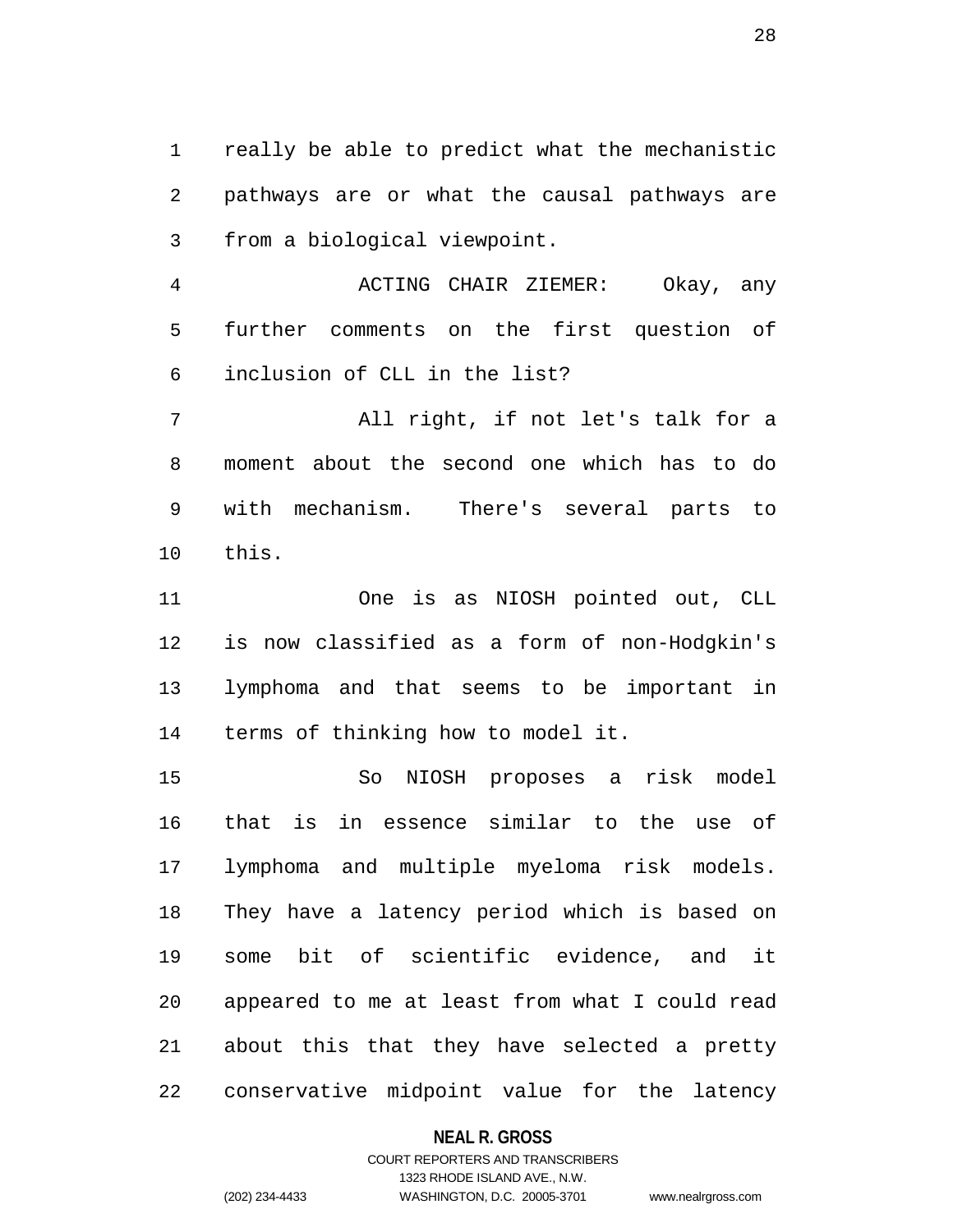1 period, 10-year. Originally they had selected 2 15 and it's now 10. They have a fairly large 3 uncertainty spread in the midpoint of five 4 years.

5 And then they're using an approach 6 where they determine the weighted dose to the 7 B lymphocytes based on the dose to a given 8 site and the probability that a B-cell 9 precursor will occupy that particular site. 10 So that's the way they have modeled it.

11 It seemed to me that one could 12 argue that that is a model that in a sense 13 uses the best available science from what we 14 know about both this particular type of cancer 15 as well as what the way you might go about 16 doing the dose reconstruction.

17 And Jim outlined this pretty well 18 of using the weighted doses, in his 19 presentation at our meeting. So let me get 20 comments on that.

21 Is the model appropriate and 22 scientifically defensible?

### **NEAL R. GROSS**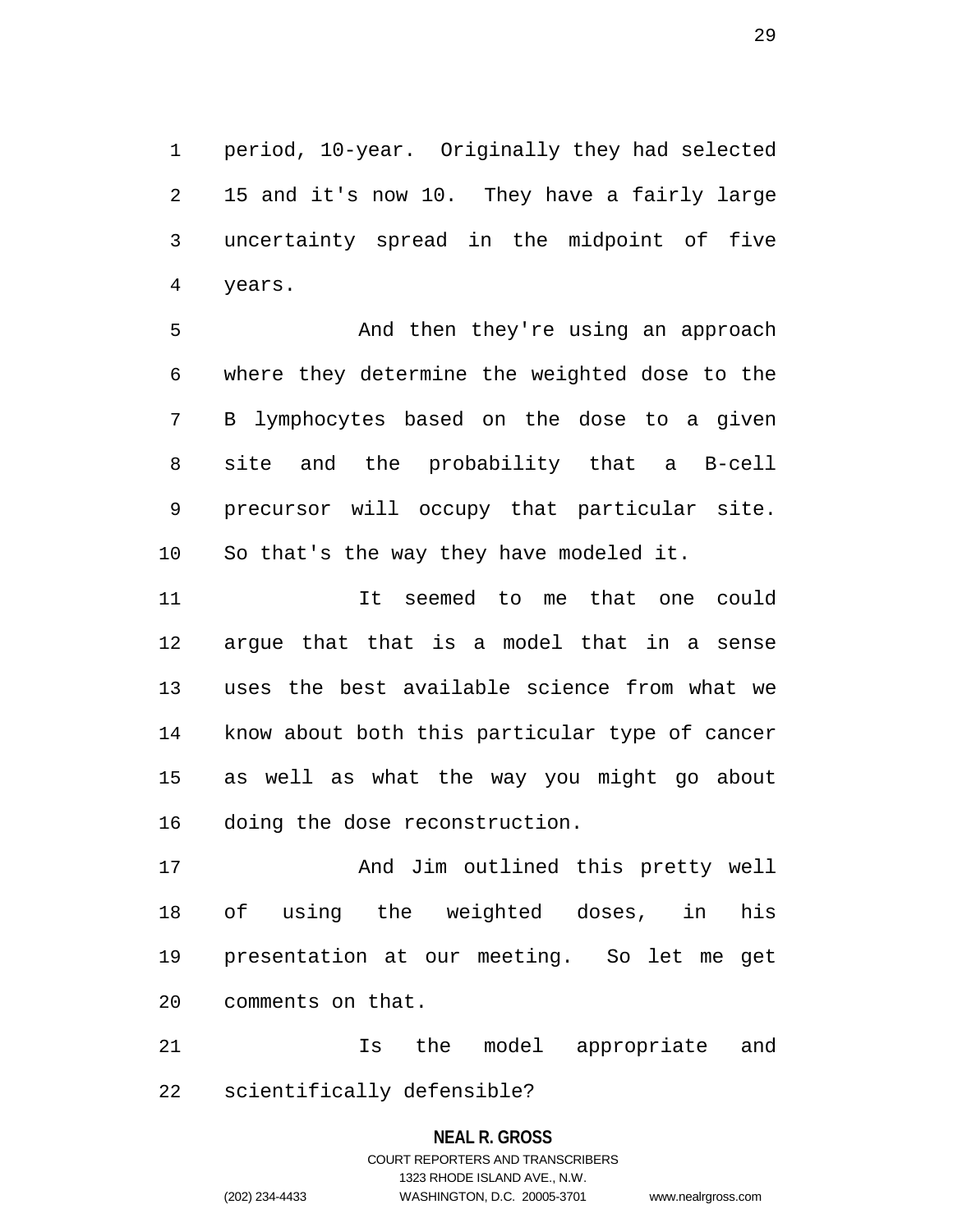30

1 MEMBER MUNN: This is Wanda. 2 ACTING CHAIR ZIEMER: Any 3 comments? 4 MEMBER MUNN: Yes. I believe so, 5 and one could always argue the level of 6 uncertainty and I think you could bring 7 arguments there either way on it. 8 But the choice of five years 9 certainly seems reasonable and should be 10 claimant friendly. 11 ACTING CHAIR ZIEMER: Other 12 comments? 13 MEMBER FIELD: Jim, this is Bill. 14 I agree. I think it's very rational and 15 certainly and sort of an outline given what we 16 know. 17 MEMBER LOCKEY: Yes Paul, Jim 18 Lockey. I agree with that. I mean there's 19 uncertainties, but by the nature of what we're 20 doing the benefit goes to the claimant so I 21 would agree with the model. 22 MEMBER ROESSLER: This is Gen. I

**NEAL R. GROSS**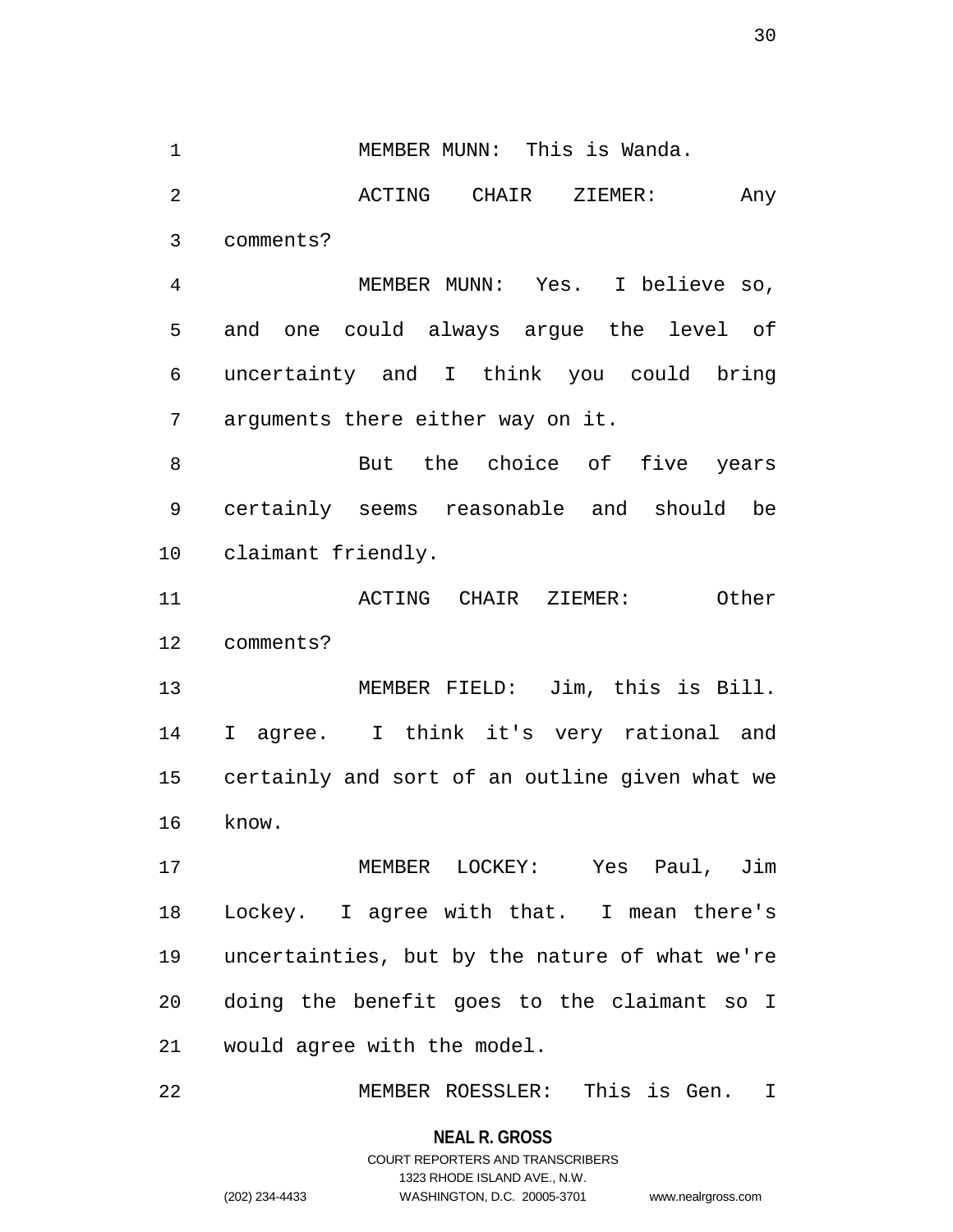1 do too. I'm going mostly on what I remember 2 from Jim Neton's presentation to us not only 3 this past time but before.

4 I think when you read this Federal 5 Register material it's a little bit hard to 6 wade through it and really figure out what the 7 risk model is. But I base mine on what Jim 8 had discussed with us at several meetings.

9 ACTING CHAIR ZIEMER: Well, it 10 was a weighted dose. It's done similar to how 11 you calculate the risk from organ doses when 12 you're doing the weighted ICRP models.

13 Jim, you talked about that.

14 DR. NETON: Yes, and it's exactly 15 that. It's analogous. It's a weighted dose 16 because for internal exposures it's a non-17 uniform exposure, and then you have to 18 calculate the weighted dose to which B 19 lymphocytes are exposed over time.

20 If it was an external parallel 21 beam exposure there would be no weighting 22 involved of course, but our biggest challenge

### **NEAL R. GROSS**

## COURT REPORTERS AND TRANSCRIBERS 1323 RHODE ISLAND AVE., N.W. (202) 234-4433 WASHINGTON, D.C. 20005-3701 www.nealrgross.com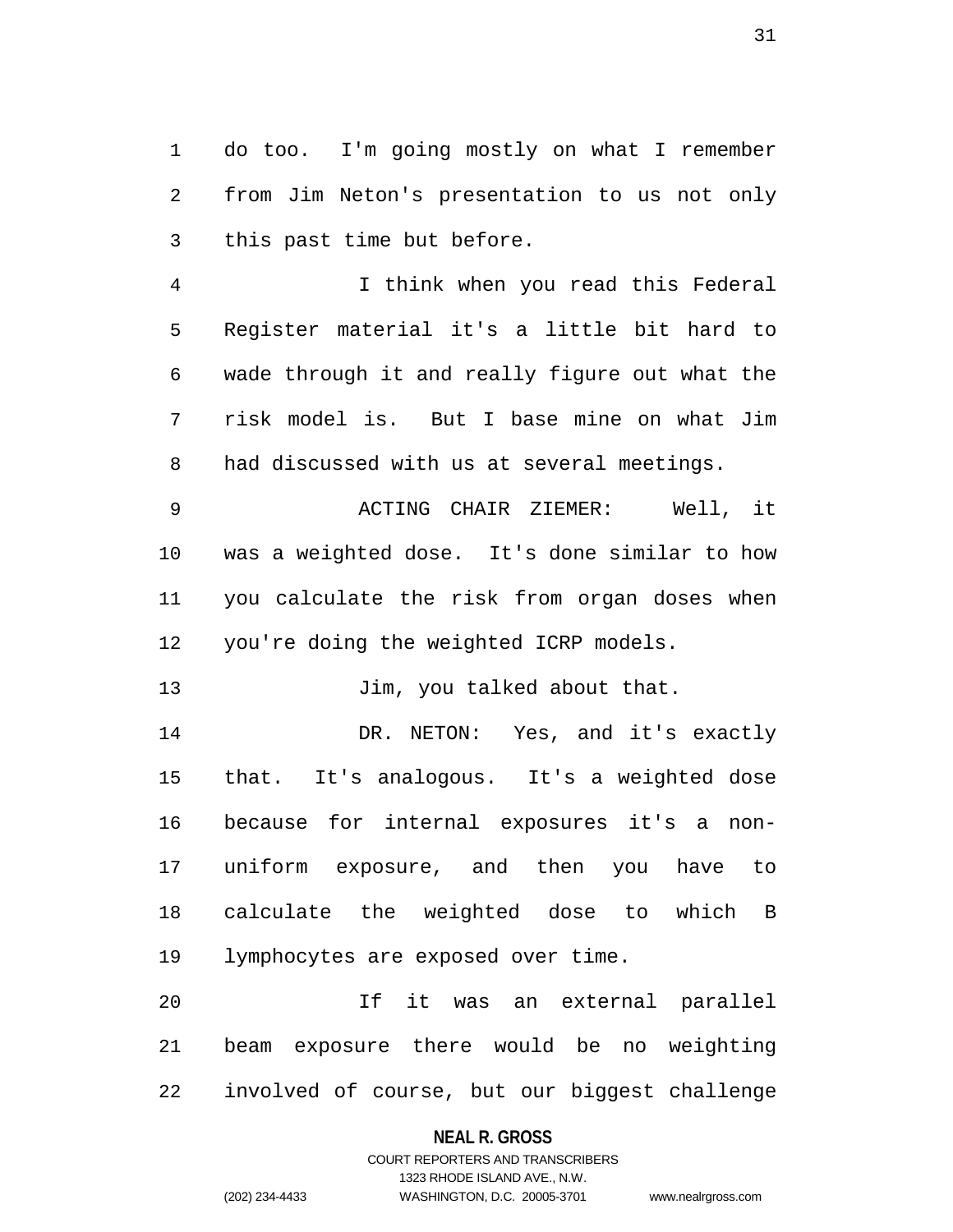1 in this business is the internal dose.

2 DR. MAURO: This is John Mauro. 3 If I could just come in with a thought. As I 4 was listening it seems that there's a line 5 that's being blurred in my mind that the first 6 part of your conversation went toward whether 7 or not it's a go, no go, yes, we need to 8 assume that CLL can be caused by radiation 9 exposure.

10 Next question I thought I would 11 hear more about is okay, given that we'll go 12 down that road it becomes like a risk per rem 13 and what's the risk coefficient? And that 14 sort of blends in a funny sort of way with 15 well, what tissue are we talking about?

16 So there's a blending of the risk 17 per rem and the modeling of the rem. In other 18 words, you have two, it's almost like three 19 steps.

20 Yes, there's effect, we think 21 there might be a bad effect. Two, what is the 22 risk coefficient, the lifetime risk of a

#### **NEAL R. GROSS**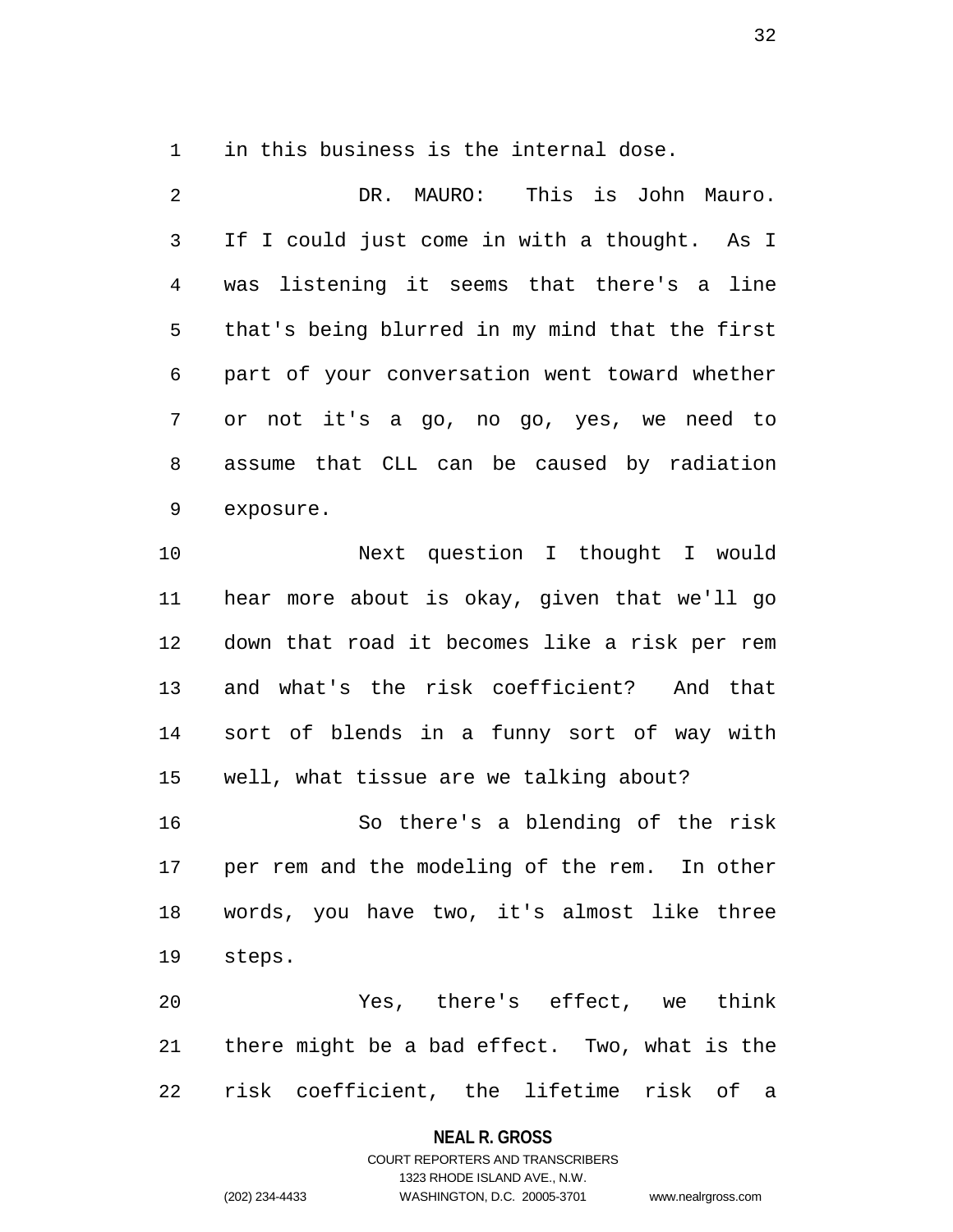1 cancer program, of that particular cancer 2 program. And what are the rem, what are the 3 dose and to what tissue? 4 I'm having a little trouble in the

5 last two, they seem to be overlapping in my 6 mind.

7 DR. NETON: John, this is Jim. 8 The risk per rem is independent of the dose.

9 DR. MAURO: Yes.

10 DR. NETON: It's the standard risk 11 model that we would use for multiple myeloma 12 and lymphoma.

13 So that's a stand-alone risk model 14 by itself, excess relative risk per sievert 15 with the various adjustments applied.

16 DR. MAURO: Oh, so your risk 17 coefficient is presuming that the 18 radiosensitivity so to speak is the same as it 19 would be for multiple myeloma? 20 DR. NETON: With some adjustments.

21 DR. MAURO: Okay, I didn't follow

22 that.

## **NEAL R. GROSS**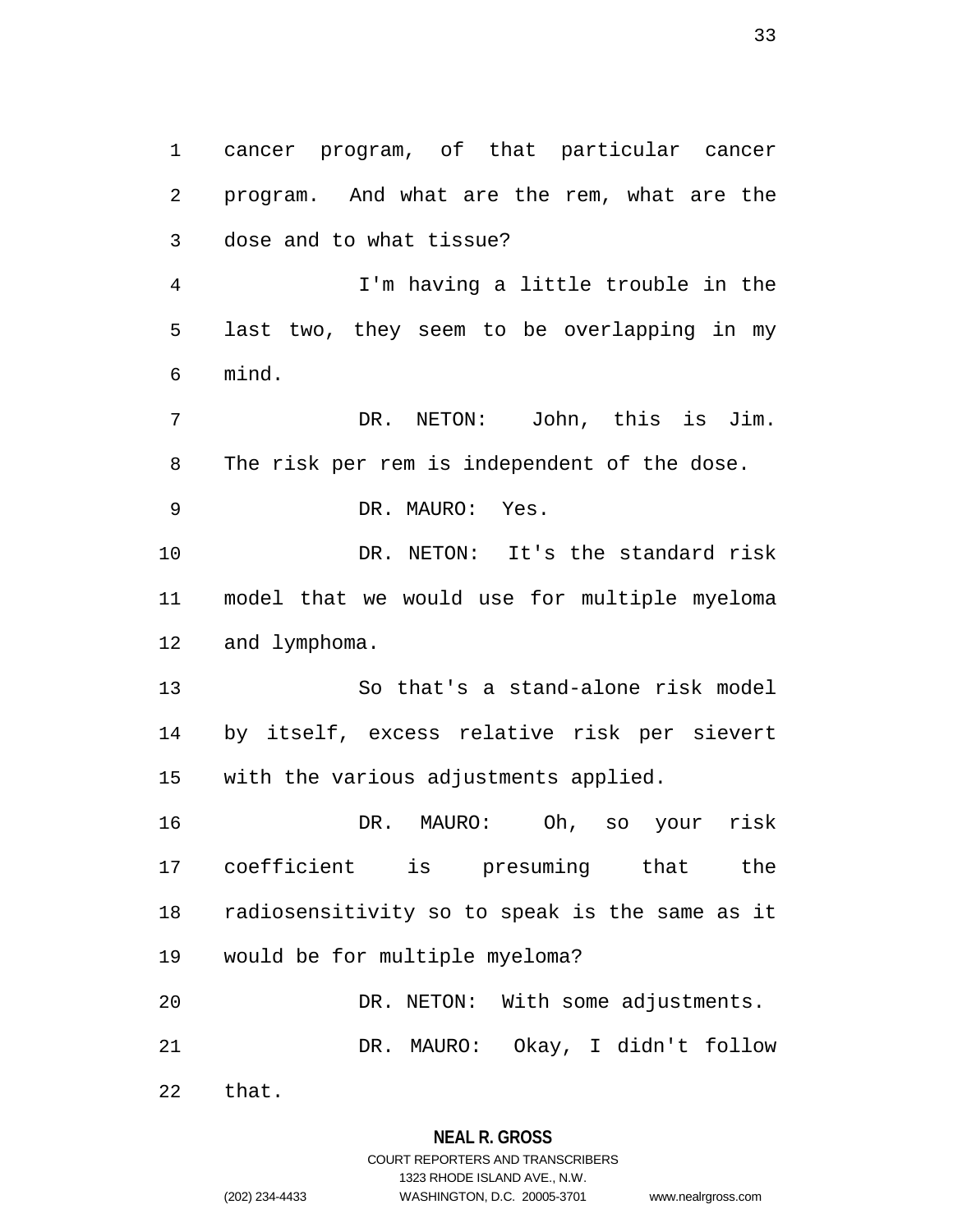1 DR. NETON: Right. And that's the 2 risk model itself.

3 Now you do bring up another point 4 though which is the dose reconstruction which 5 is particularly unique to this chronic 6 lymphocytic leukemia and frankly other 7 lymphomas, which is what's the target organ? 8 And those are very hard to separate.

9 The risk model is there but we 10 included in the risk model discussion how 11 we're going to do the dosimetry because it was 12 frankly a fairly difficult issue to deal with 13 and we wanted to make sure that people 14 understood how we were approaching it. But it 15 is a separate issue.

16 There's three issues here really. 17 There's the, is it radiogenic? If it is, or 18 should be considered radiogenic, if it is what 19 is the risk coefficient or risk model that 20 will be applied? And if you do have a risk 21 model how are you going to calculate the dose

22 of the target organ?

### **NEAL R. GROSS**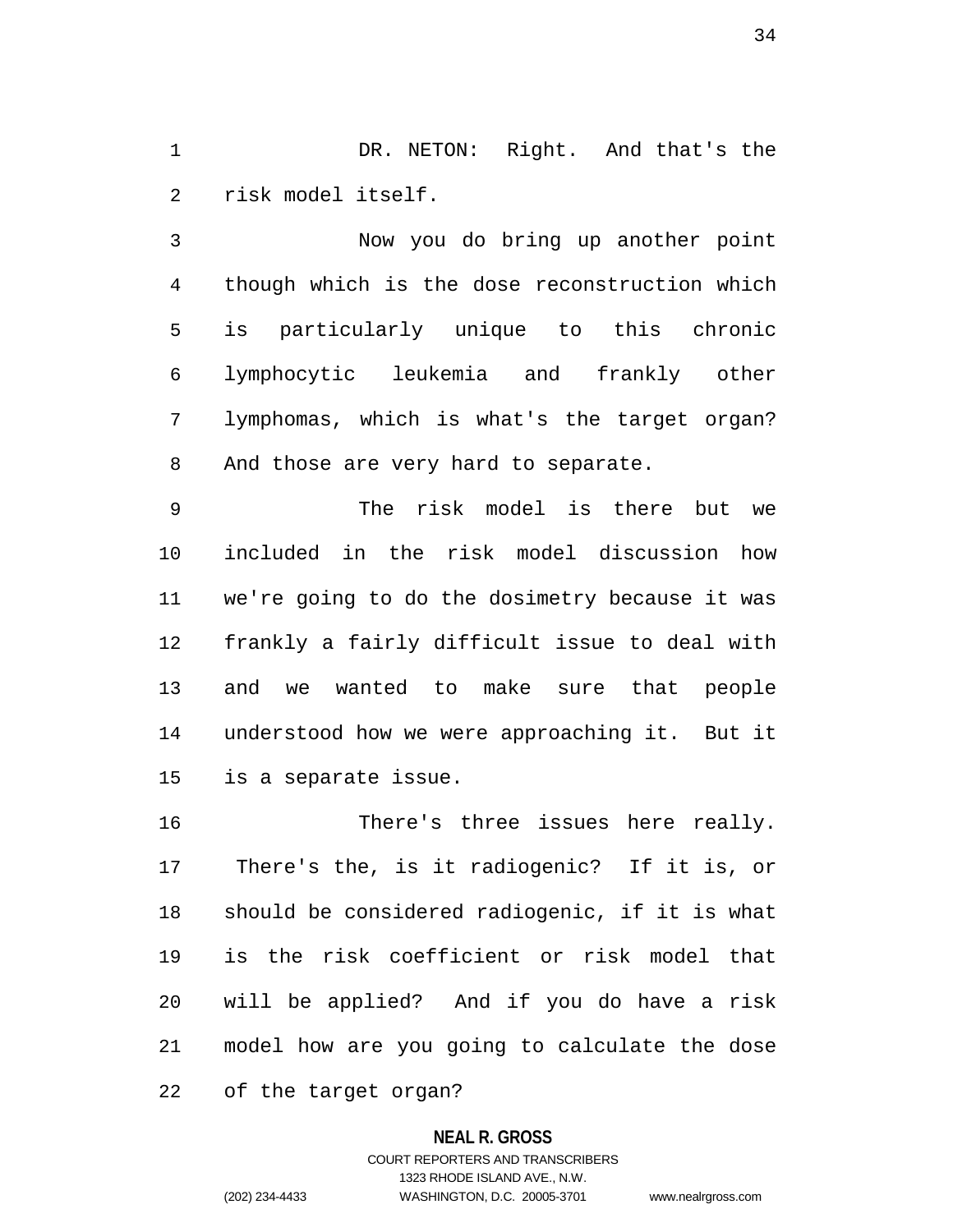1 DR. MAURO: Right.

2 DR. NETON: Unfortunately, the way 3 that the Federal Register notice came out, it 4 really only appears to question, ask questions 5 regarding the first two of those. But 6 embedded in that is this dosimetry calculation 7 as well. I hope that clarifies it. 8 ACTING CHAIR ZIEMER: And if it's 9 a whole body external dose that's one thing. 10 If it's an internal with specific organs are 11 radiated that's a separate different thing in

12 the calculation. But either way you're doing 13 the weighted organ situation depending on 14 whether it's a uniform to everything or a 15 specific organ or several organs.

16 DR. NETON: Well, we wouldn't 17 necessarily weight on a uniform whole body 18 exposure.

19 ACTING CHAIR ZIEMER: No.

20 DR. NETON: There are some 21 adjustments that can be made. They're trivial 22 compared to the what we do for internal

**NEAL R. GROSS**

COURT REPORTERS AND TRANSCRIBERS 1323 RHODE ISLAND AVE., N.W. (202) 234-4433 WASHINGTON, D.C. 20005-3701 www.nealrgross.com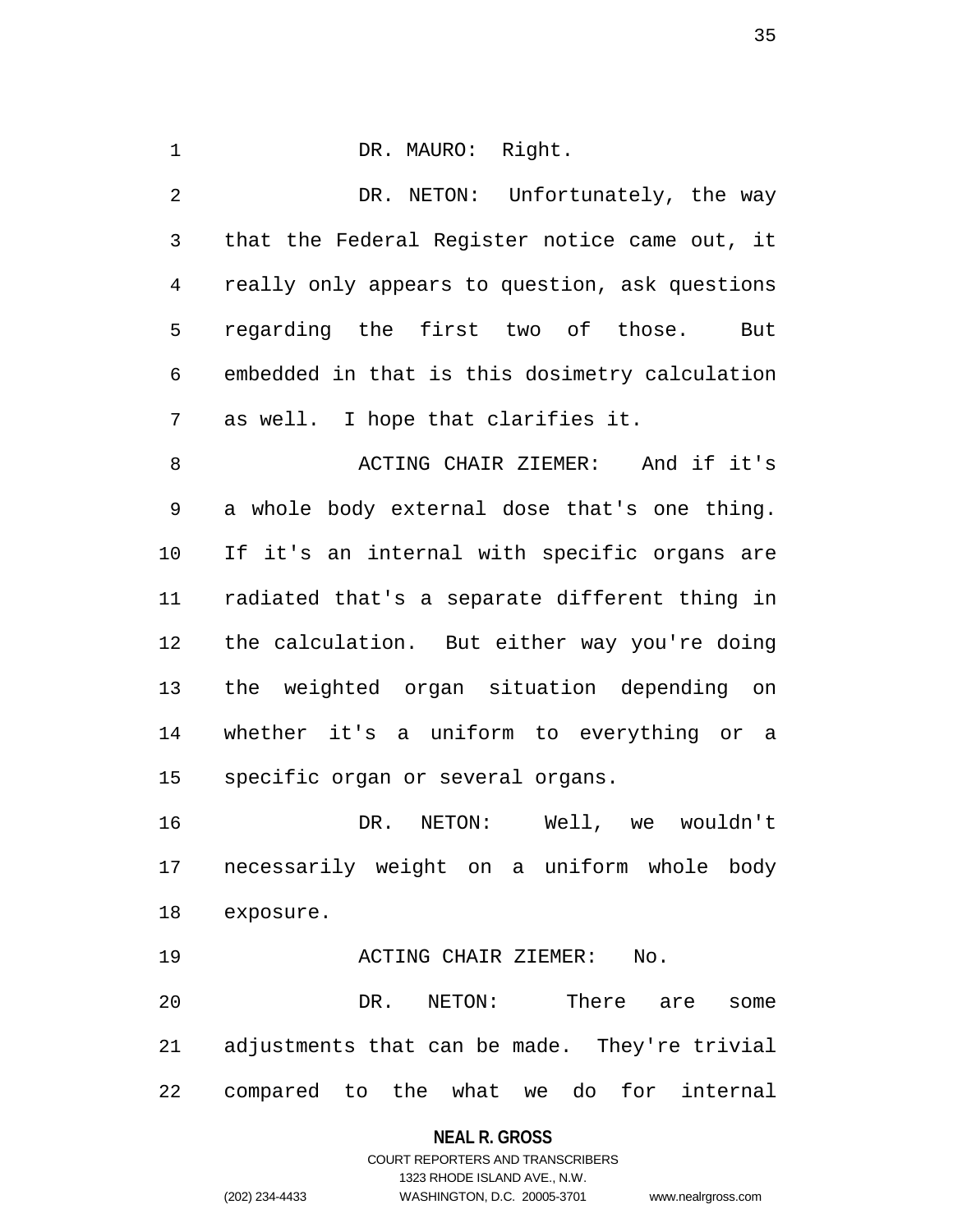1 though, you're right.

2 ACTING CHAIR ZIEMER: I have a 3 draft of some proposed comments and they would 4 follow from what we have talked about here. I 5 didn't want to send them out in advance 6 because I didn't want to necessarily bias 7 thoughts that you might have had. 8 But they now have gone into 9 cyberspace and depending on -- 10 MEMBER ROESSLER: They have come 11 through. 12 **12 ACTING CHAIR ZIEMER:** They are 13 through? Boy, they came through faster than I 14 can walk from my computer back to the table 15 here. 16 MEMBER ROESSLER: Yes, well, I 17 just got them. 18 ACTING CHAIR ZIEMER: Faster than 19 a speeding bullet. 20 MEMBER ROESSLER: Yes. 21 MEMBER MUNN: They've even 22 traveled all the way to Washington State.

## **NEAL R. GROSS**

|                | COURT REPORTERS AND TRANSCRIBERS |                    |
|----------------|----------------------------------|--------------------|
|                | 1323 RHODE ISLAND AVE N.W.       |                    |
| (202) 234-4433 | WASHINGTON, D.C. 20005-3701      | www.nealrgross.com |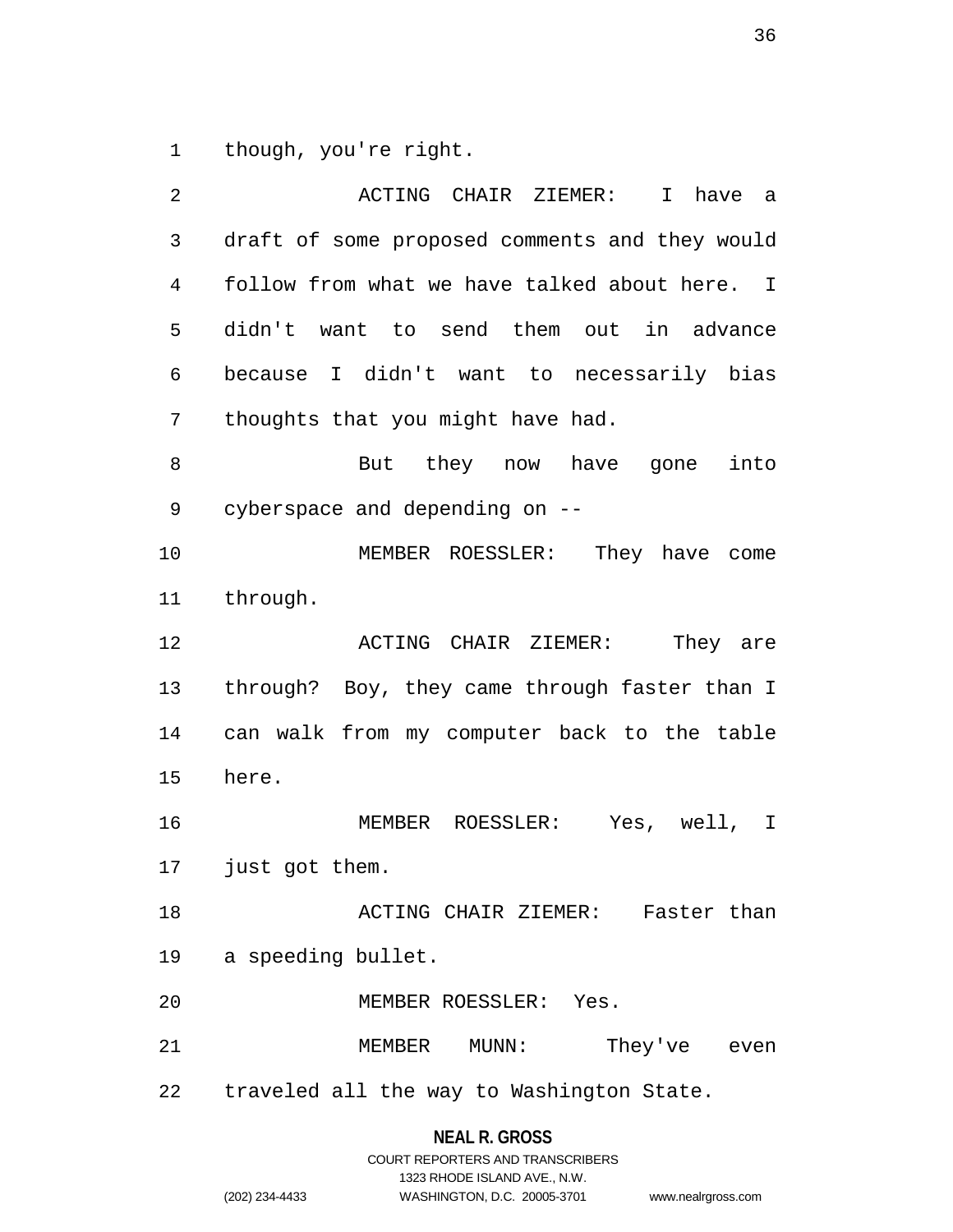1 ACTING CHAIR ZIEMER: Really? 2 Isn't that astounding? 3 MEMBER MUNN: Yes. 4 MEMBER POSTON: It's too hot in 5 Texas for them, they're not here yet. 6 MEMBER MUNN: Things have always 7 been a little slower there, John. 8 ACTING CHAIR ZIEMER: Yes, well, 9 the Pony Express isn't quite as fast I guess. 10 Anyway, has that reached 11 everybody? Or do you have your emails open? 12 MEMBER LOCKEY: Yes, I have mine. 13 MEMBER POSTON: Still lagging 14 behind. 15 ACTING CHAIR ZIEMER: Now this 16 was sent to everyone who was on the Ted Katz 17 mail-out of the meeting announcement. So I 18 think, Jim, did it -- I'm not sure. John 19 Mauro and Jim, were you on that list? 20 DR. NETON: I got a copy, Paul. 21 ACTING CHAIR ZIEMER: Okay. 22 DR. MAURO: I'm not sitting at my

> **NEAL R. GROSS** COURT REPORTERS AND TRANSCRIBERS 1323 RHODE ISLAND AVE., N.W.

(202) 234-4433 WASHINGTON, D.C. 20005-3701 www.nealrgross.com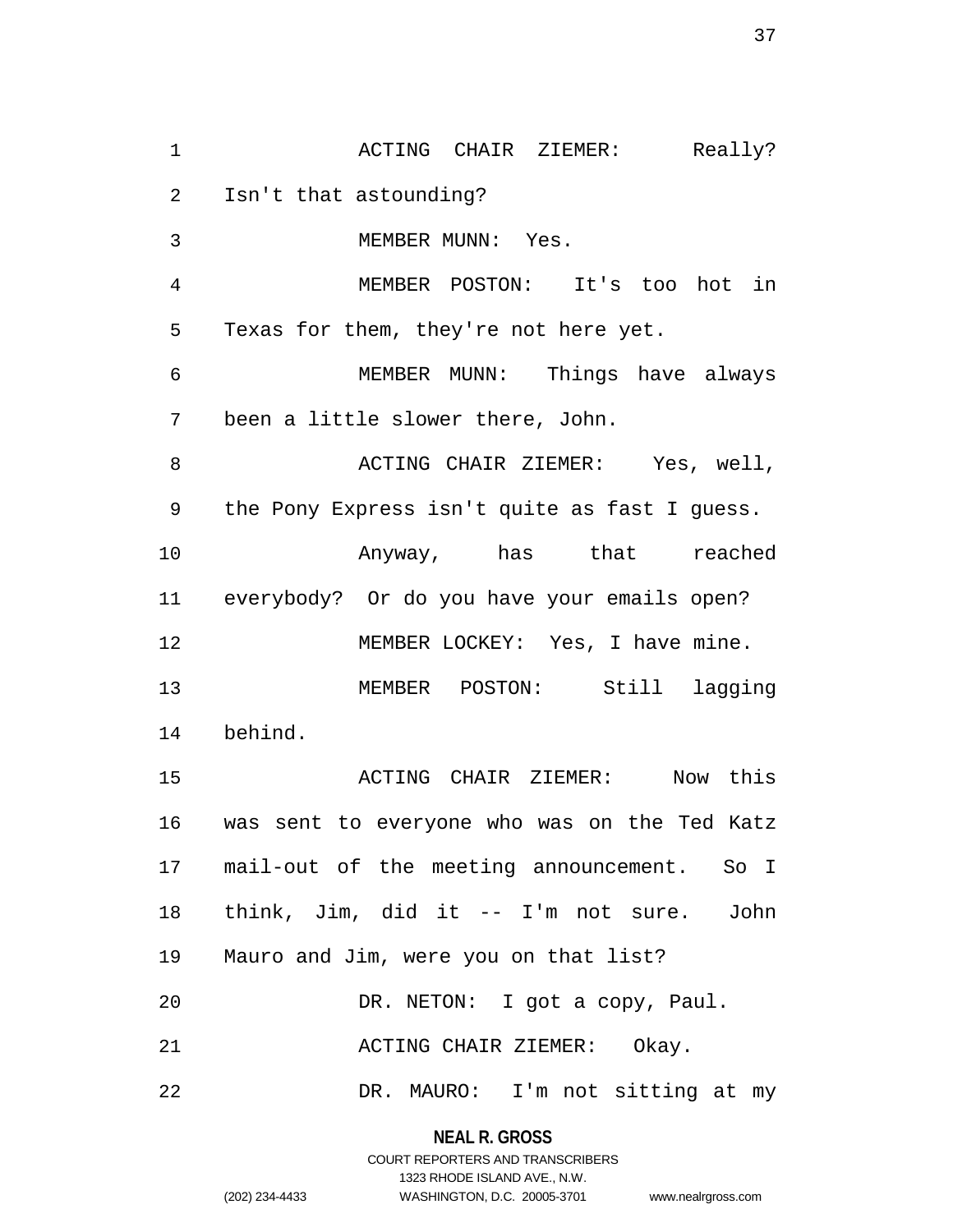1 computer right now so I --

2 ACTING CHAIR ZIEMER: Oh, okay. 3 DR. MAURO: Please go ahead. 4 ACTING CHAIR ZIEMER: Okay. 5 MEMBER POSTON: Paul, this is 6 Poston and I still don't have it. 7 MEMBER ROESSLER: Thank you, Paul, 8 for sending it to the email addresses that are 9 not CDC. I didn't warm up my CDC computer 10 this morning. 11 ACTING CHAIR ZIEMER: Well, I 12 sent it to where Ted does and he usually sends 13 them to multiple addresses. 14 John Poston's on that list, right? 15 Ted, are you there? 16 MR. KATZ: Yes, I'm here. And 17 John's on that list. 18 MEMBER ROESSLER: He's on the list 19 but it's using his CDC address. 20 MEMBER POSTON: Yes, so send it to 21 j-poston@tamu.edu. That's where I am. 22 ACTING CHAIR ZIEMER: Okay, I'm

**NEAL R. GROSS**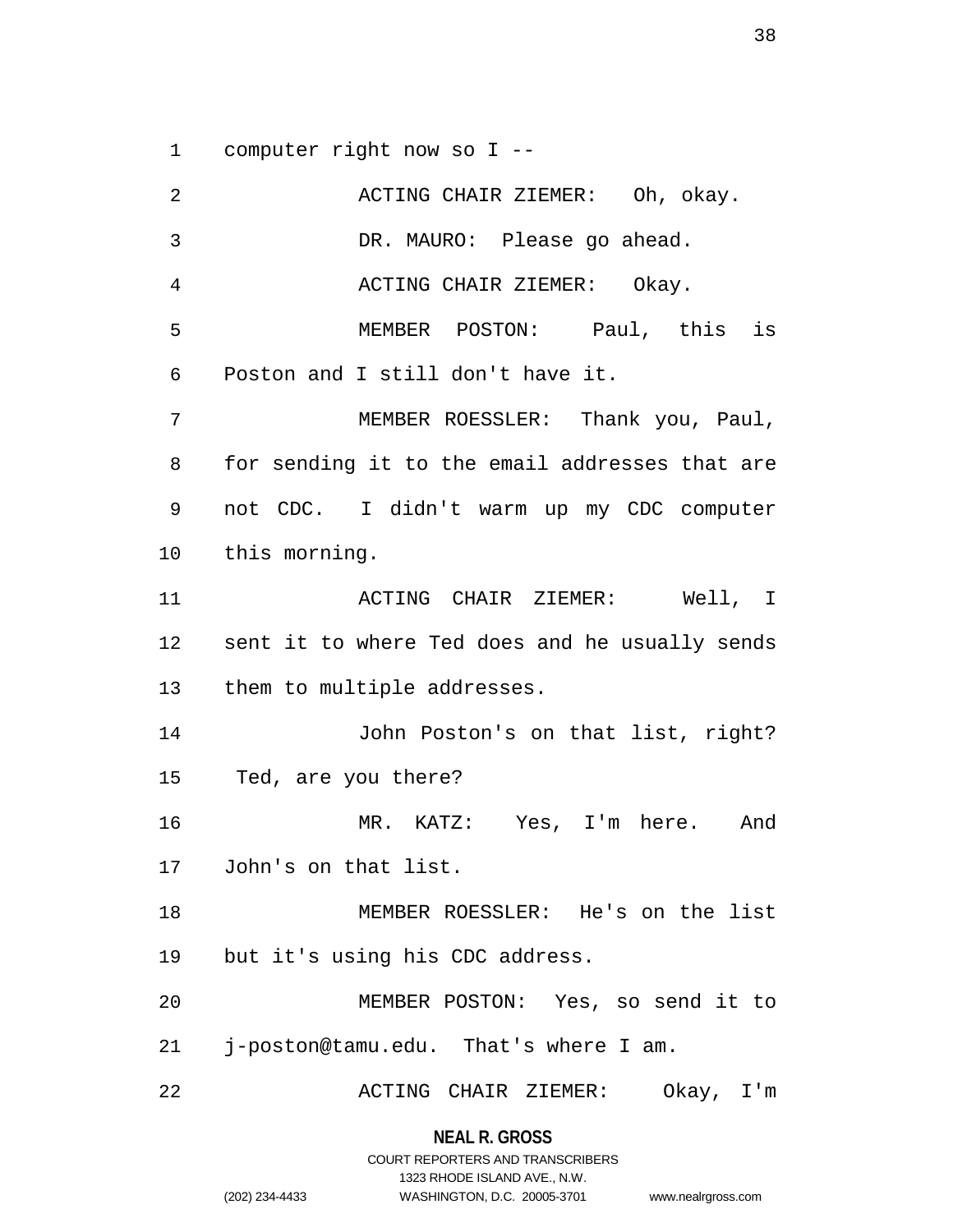1 going to resend here, John, to you. Just one 2 second here. Let me pull this back up.

3 Okay, now when I drafted this you 4 see I addressed it the Docket Office. That 5 would all change, okay?

6 Okay, so there's three sort of 7 parts to this and let's just take a look. And 8 you can polish this further but I want to sort 9 of see if this is the sense of what we want to 10 say.

11 Number one, Board offers, and of 12 course this would go to the Board for 13 approval. The Board offers the following 14 comments on the question, "Does 15 epidemiological and other scientific research 16 support the finding that CLL is caused by 17 radiation?"

18 First bullet, although most 19 Members of the Board do not have expertise in 20 epidemiological research, we are able as a 21 Group to assess the approach used by NIOSH to 22 answer this specific question. That approach

### **NEAL R. GROSS**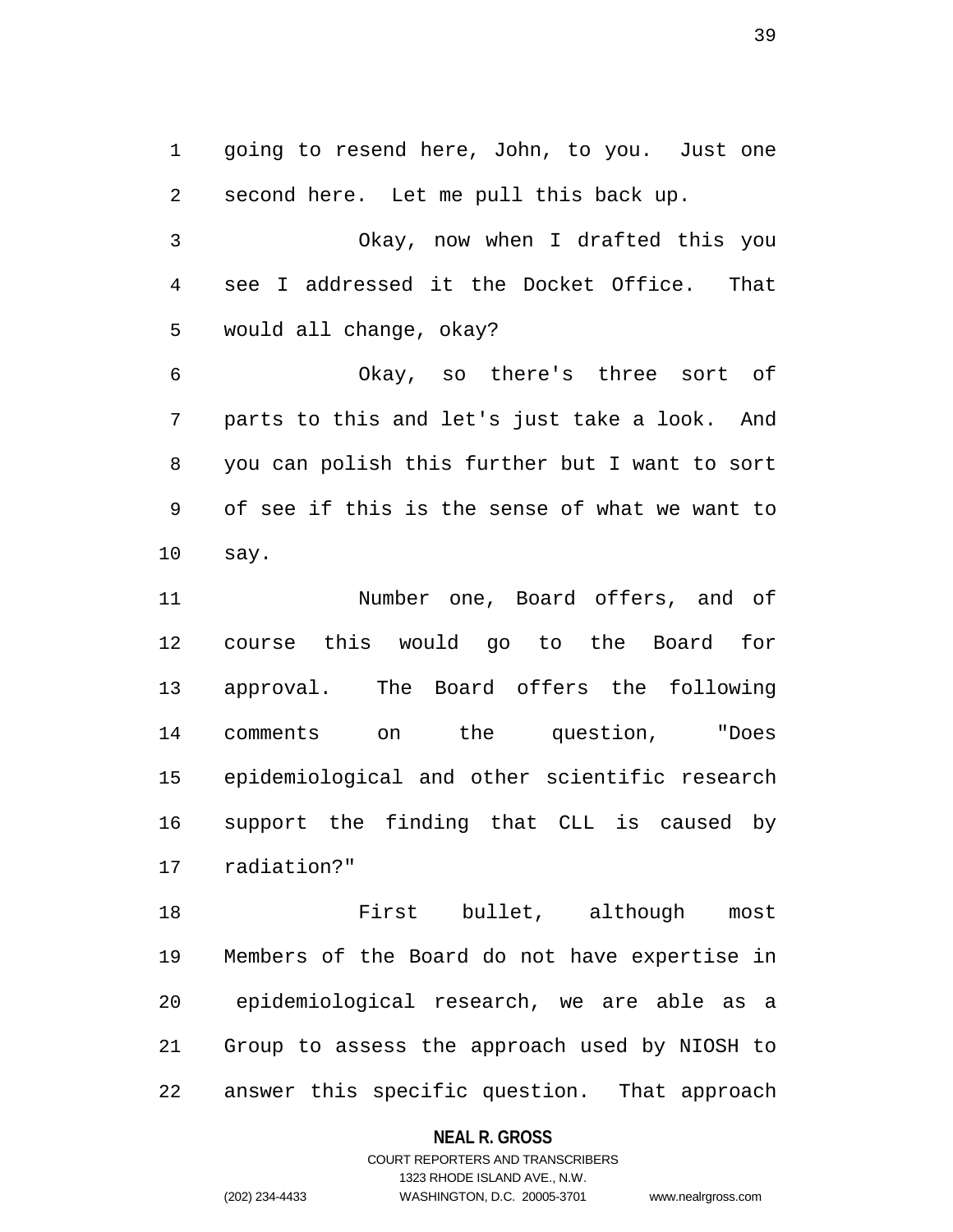1 has been detailed in docket number NIOSH 209. 2 Through the use of recognized 3 experts NIOSH has been able to demonstrate 4 that the available epidemiological evidence is 5 insufficient to rule out an association 6 between ionizing radiation and CLL.

7 Second bullet, including CLL as 8 radiogenic is appropriate in that it follows 9 NIOSH's approach of erring on the side of the 10 claimant when scientific knowledge is lacking. 11 So those are the comments on that 12 first question. Are those appropriate and are 13 there others that should be added?

14 MEMBER MUNN: This is Wanda. They 15 appear appropriate to me. You need to spell 16 out CLL the first time.

17 ACTING CHAIR ZIEMER: Yes.

18 MEMBER ROESSLER: And this is Gen. 19 I would on the second bullet perhaps put 20 something like "therefore, if it's appropriate 21 to include CLL" and so on. The second bullet 22 really follows from the first one.

### **NEAL R. GROSS**

COURT REPORTERS AND TRANSCRIBERS 1323 RHODE ISLAND AVE., N.W. (202) 234-4433 WASHINGTON, D.C. 20005-3701 www.nealrgross.com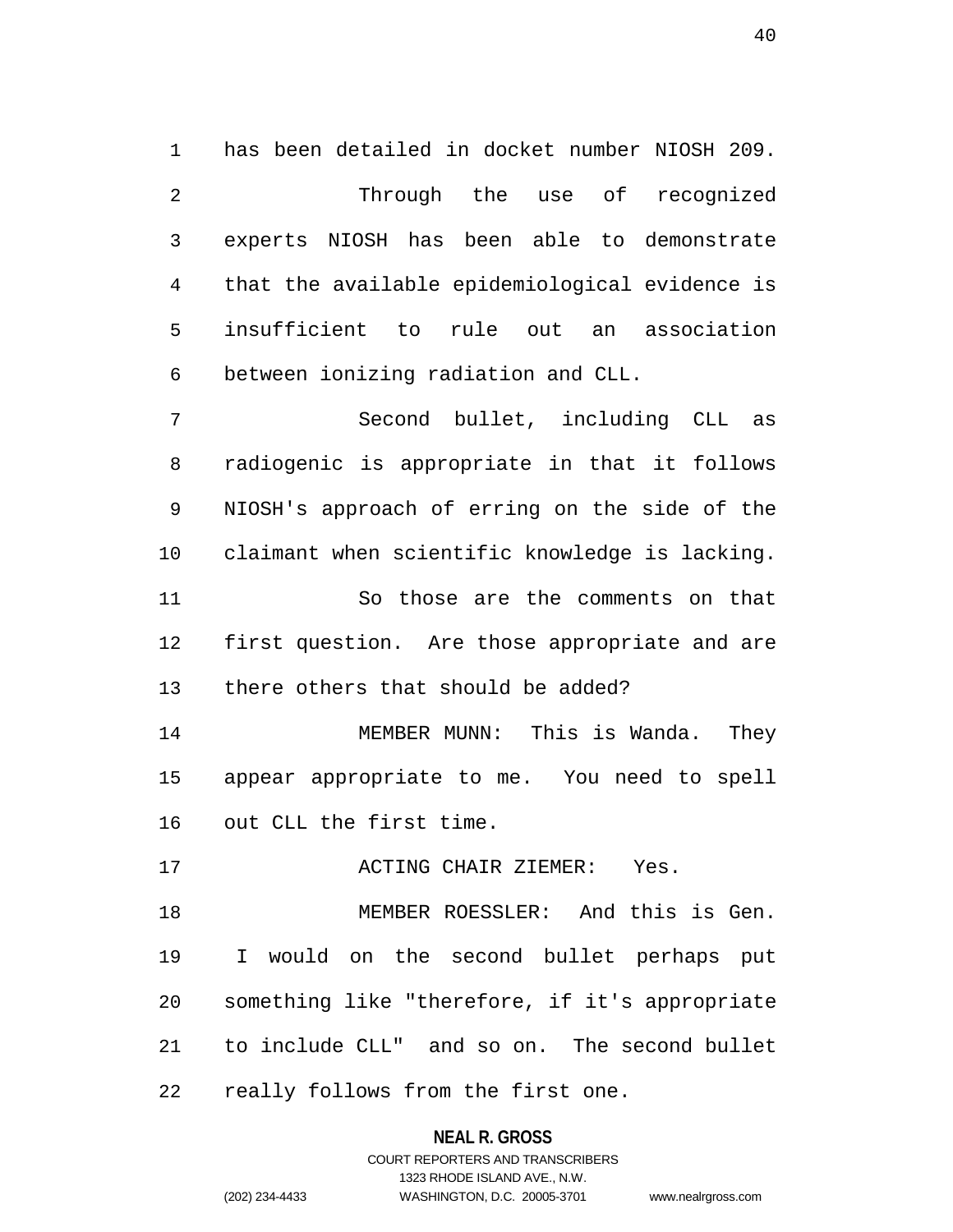1 ACTING CHAIR ZIEMER: Okay. Yes, 2 we can do additional wordsmithing, but I want 3 to make sure that the statements are 4 conceptually correct and acceptable keeping in 5 mind we need full Board approval. So I want 6 to make sure that those who are not technical 7 will feel comfortable. 8 I think this does not say that we 9 have reviewed all the underlying scientific 10 evidence. It basically says we believe that 11 NIOSH took the right approach. 12 MEMBER LOCKEY: Paul? 13 ACTING CHAIR ZIEMER: Yes. 14 MEMBER LOCKEY: When I was looking 15 at the language, "epidemiology evidence is 16 insufficient to rule out", it's insufficient, 17 rule out back to back. 18 I was just wondering if there's 19 another way to reword that. 20 ACTING CHAIR ZIEMER: Well, I 21 think the double negative is almost needed. 22 It's not sufficient to rule it in.

**NEAL R. GROSS**

COURT REPORTERS AND TRANSCRIBERS 1323 RHODE ISLAND AVE., N.W. (202) 234-4433 WASHINGTON, D.C. 20005-3701 www.nealrgross.com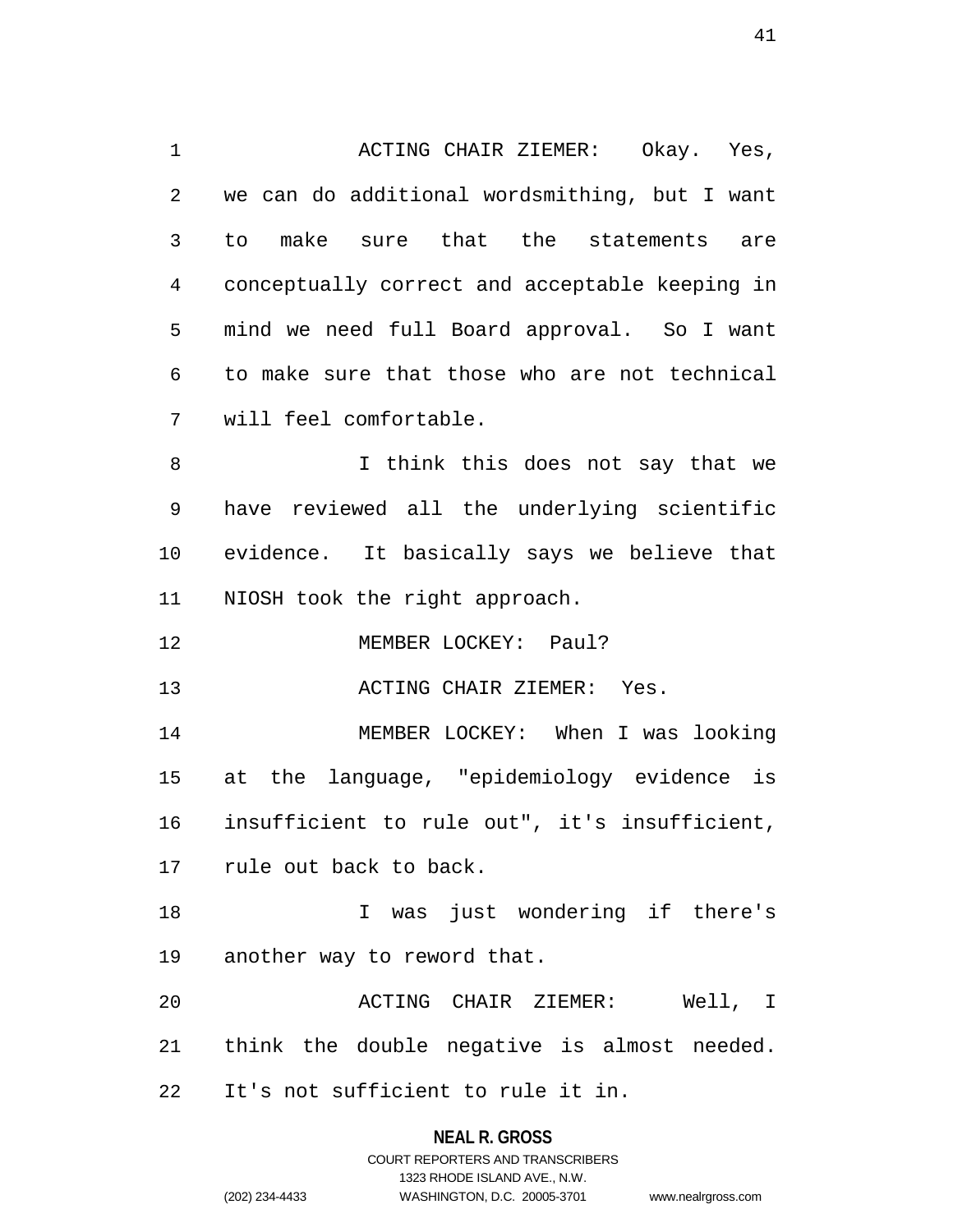1 MEMBER LOCKEY: I know that. I 2 was just trying to, I can understand this 3 double negative. I was just wondering what 4 another way to say it that way and then I 5 dropped it.

6 Let me look at it. If I come up 7 with something I'll --

8 ACTING CHAIR ZIEMER: All right. 9 Okay, I thought in a certain sense you were 10 trying to prove the negative and you can't 11 prove it so it's insufficient to disprove it.

12 Well, okay, shall I move on? Or 13 are we sort of okay with this given that we'll 14 allow between now and whenever, we'll allow 15 additional time for people to, I know this is 16 hitting you suddenly but it, sort of had a 17 pre-discussion on it and I want to see if 18 we've captured it correctly.

19 Shall I move on?

20 MEMBER MUNN: Let's move on.

21 ACTING CHAIR ZIEMER: Second 22 item, this is really a statement that we agree

### **NEAL R. GROSS**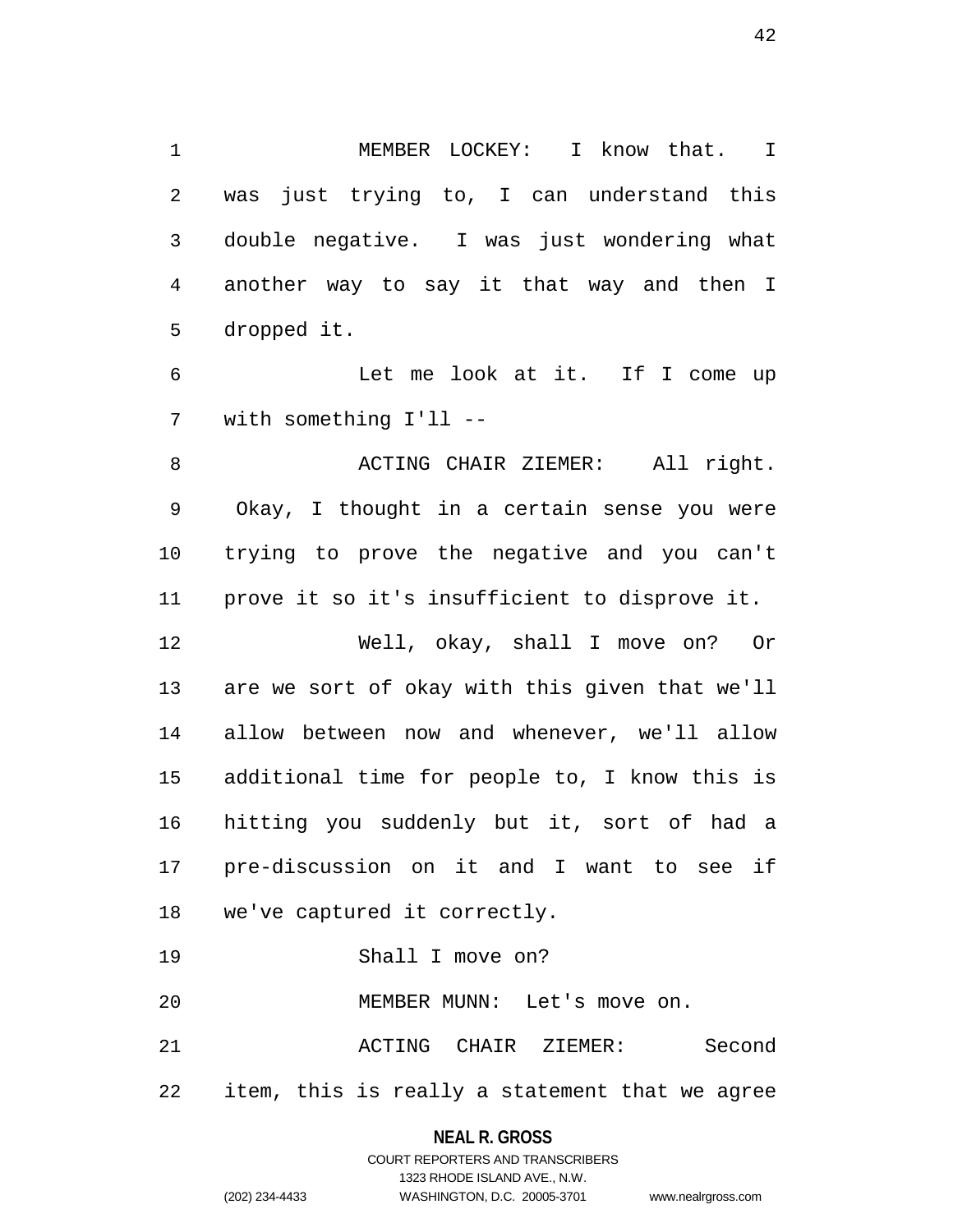1 with the reason for doing it this way. The 2 Board agrees with the NIOSH position set forth 3 in the docket, and then I quote that, "given 4 that the law requires the use of the upper 99 5 percent credibility level in making 6 compensation decisions, the inclusion of CLL 7 despite the limited evidence of radiogenicity 8 it's considered appropriate by NIOSH."

9 Now that's NIOSH's own statement. 10 And I'm proposing that we endorse that. Any 11 concerns? I guess not.

12 Okay, third item. The Board 13 offers the following comments on the question, 14 "If CLL were to be covered by EEOICPA, does 15 the risk model proposed by the National 16 Institute of Occupational Safety and Health 17 use the best available science and 18 methodological approaches to express the dose-19 response relationship between radiation 20 exposure and CLL?

21 First bullet, we agree that the 22 use of the lymphoma and multiple myeloma risk

#### **NEAL R. GROSS**

COURT REPORTERS AND TRANSCRIBERS 1323 RHODE ISLAND AVE., N.W. (202) 234-4433 WASHINGTON, D.C. 20005-3701 www.nealrgross.com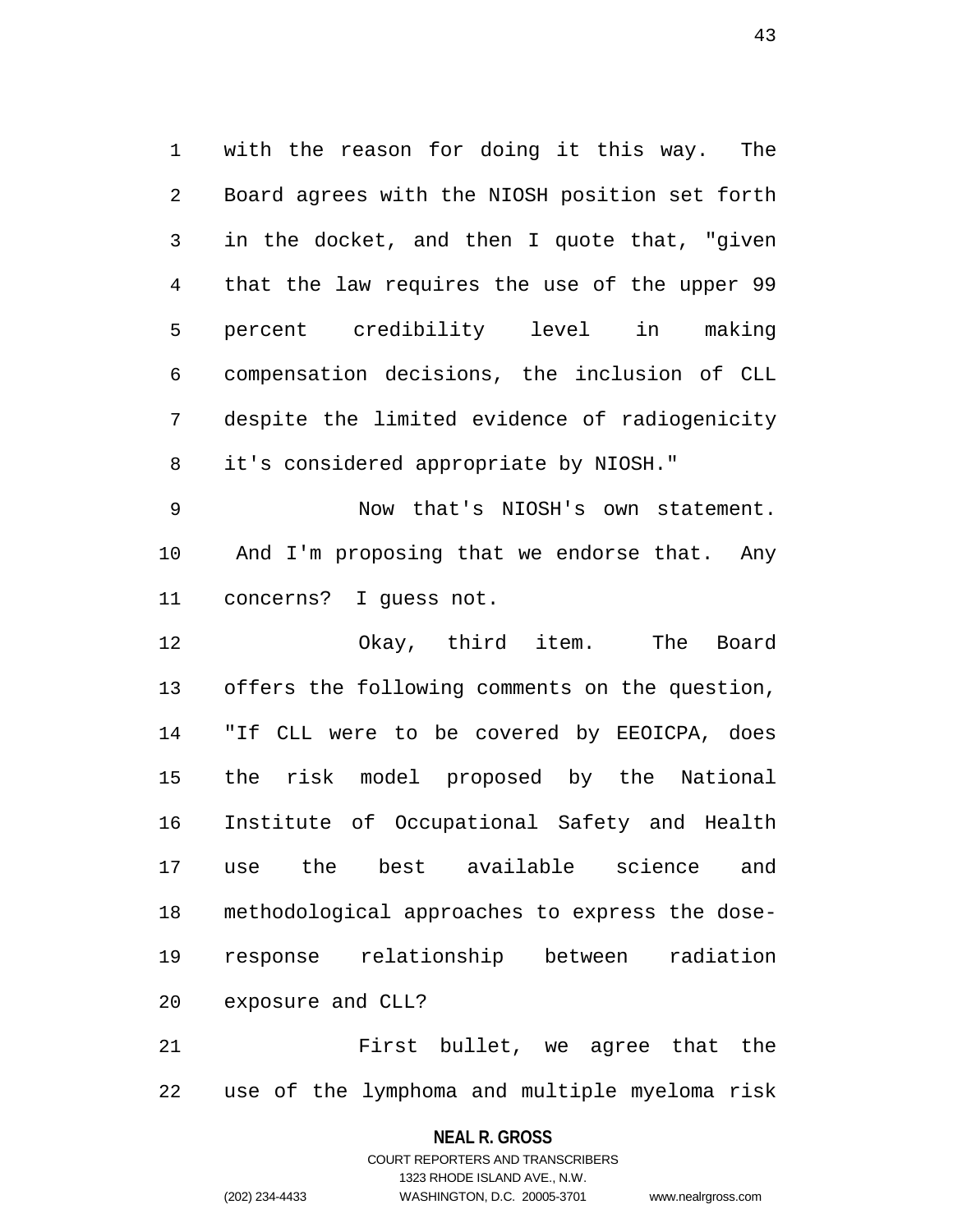1 model as a starting point is appropriate given 2 the fact that CLL is now classified as a form 3 of non-Hodgkin's lymphoma.

4 Second point, the proposed risk 5 model makes use of the available scientific 6 literature concerning the latency period for 7 CLL and selects a conservative, claimant-8 favorable value for the midpoint of the 9 latency period.

10 Third, the proposed uncertainty 11 band for the midpoint of the latency period is 12 sufficiently large so as to fairly reflect the 13 spread seen in available studies.

14 And finally, we concur with the 15 approach of using the weighted radiation dose 16 to the B lymphocytes based on the dose to a 17 given site and the probability that a B-cell 18 precursor for CLL will occupy that site.

19 MEMBER ROESSLER: This is Gen. I 20 have a comment on the first bullet. Okay, the 21 end part, "given the fact that CLL is now 22 classified as a form of non-Hodgkin's

#### **NEAL R. GROSS**

## COURT REPORTERS AND TRANSCRIBERS 1323 RHODE ISLAND AVE., N.W. (202) 234-4433 WASHINGTON, D.C. 20005-3701 www.nealrgross.com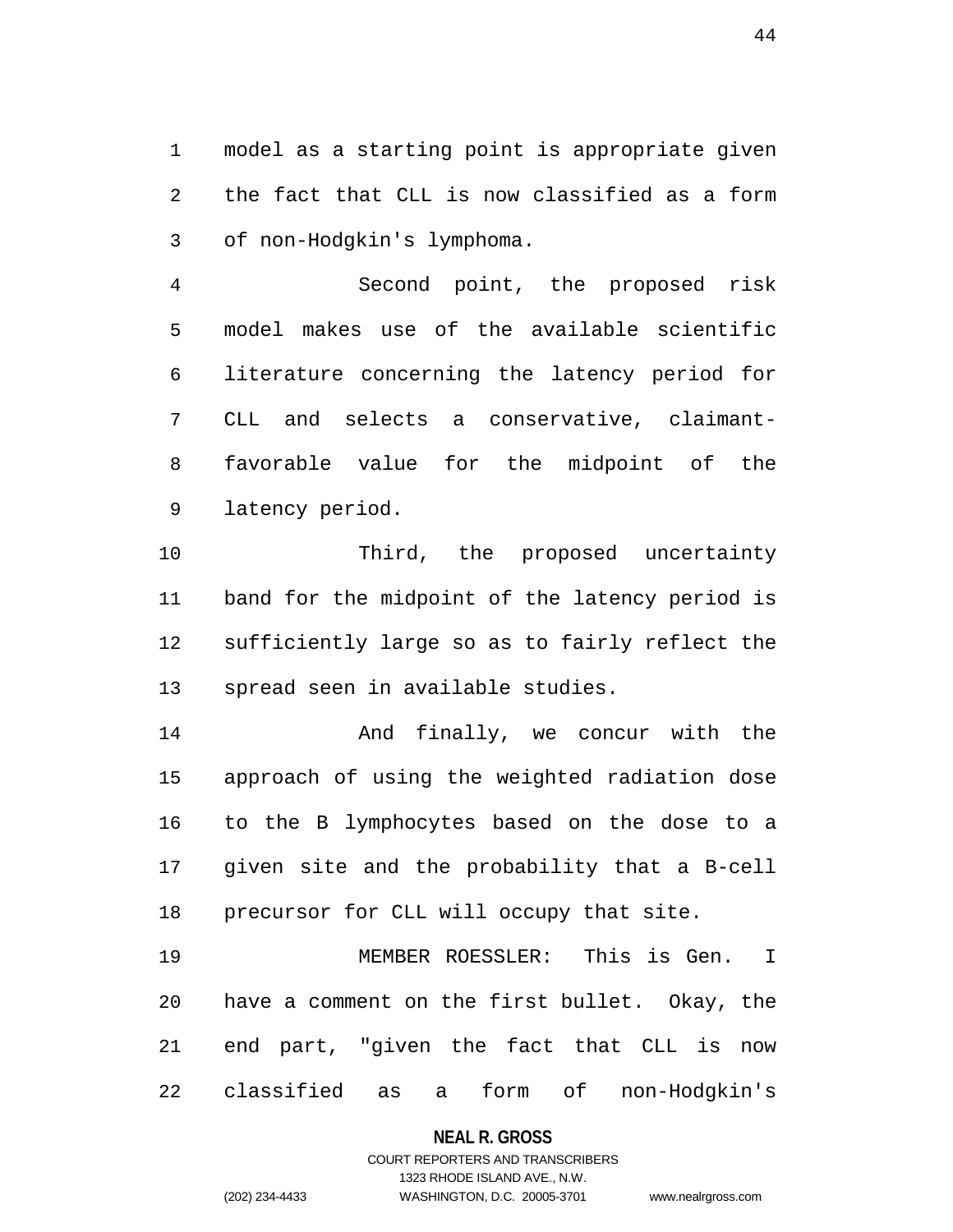1 lymphoma", should we say who has now 2 classified it? 3 ACTING CHAIR ZIEMER: It'd 4 probably be good to do that. 5 MEMBER ROESSLER: I don't 6 remember. 7 ACTING CHAIR ZIEMER: I'm 8 thinking it was an international group. Jim, 9 can you help us? 10 DR. NETON: Yes, I'm wondering if 11 the World Health Organization? 12 MEMBER ROESSLER: Yes, WHO I 13 think. 14 ACTING CHAIR ZIEMER: Classified 15 by the World Health Organization. 16 MEMBER ROESSLER: I think that 17 would add weight to that. 18 ACTING CHAIR ZIEMER: Good. 19 MEMBER MUNN: Was NCI in there? 20 DR. NETON: Yes, NCI also. 21 ACTING CHAIR ZIEMER: Then 22 National Institute itself, or National Cancer

### **NEAL R. GROSS**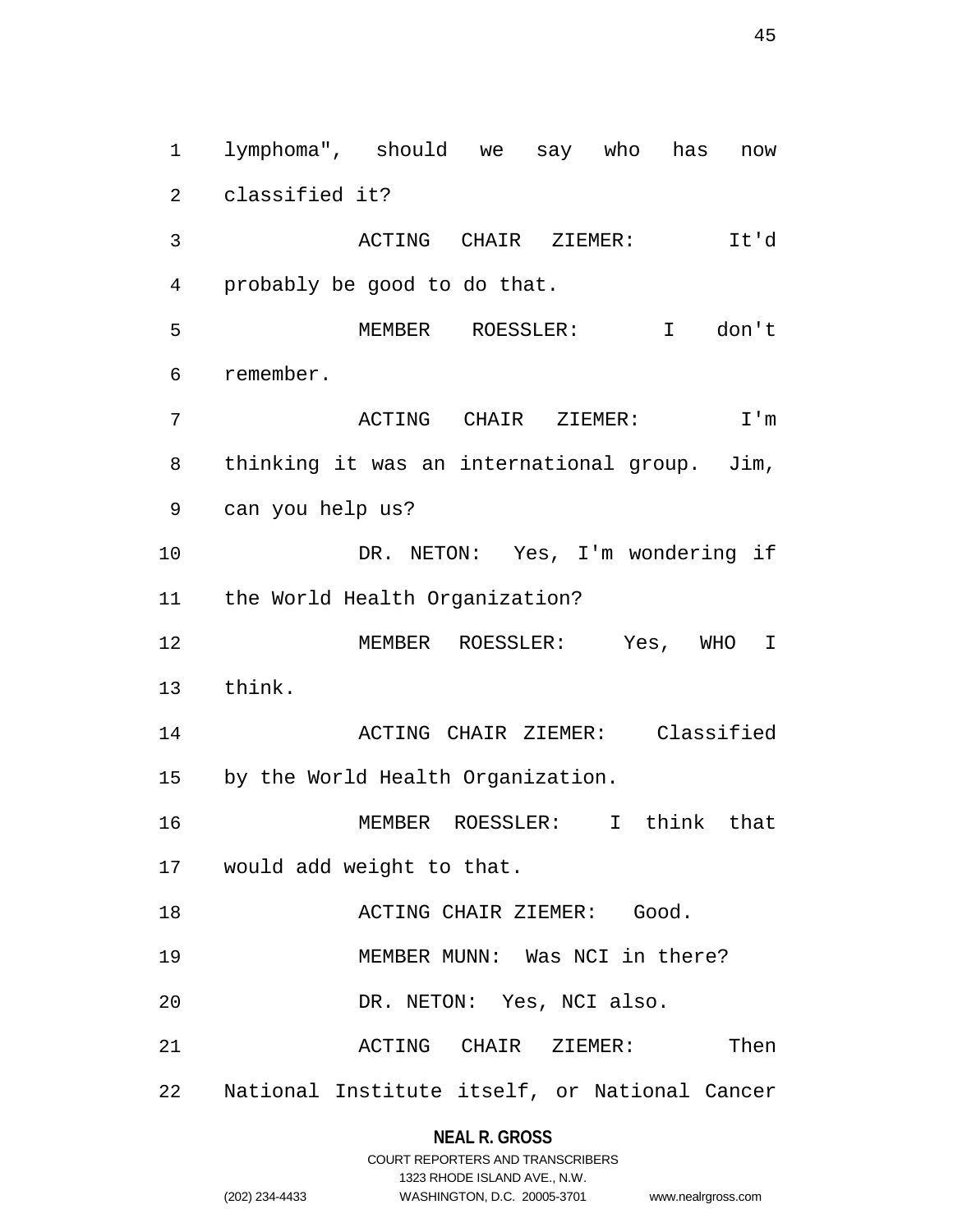1 Institute, yes.

2 DR. NETON: I have to go back to 3 the original document to get this 4 specifically. 5 MS. LIN: Yes, you're correct. 6 It's NCI and WHO. It's on Page 15271. 7 DR. NETON: Okay, thanks. 8 ACTING CHAIR ZIEMER: Okay, I'll 9 add both of those to this. Good, thank you. 10 Other comments? 11 MEMBER LOCKEY: Paul, Jim Lockey. 12 Let me see what you think about this language 13 in that "insufficient to rule out." 14 Available epidemiology evidence 15 supports a possible and biologically plausible 16 association, is that too strong? Epidemiology 17 evidence supports a possible and biologically 18 plausible association between ionizing 19 radiation and CLL. 20 MEMBER ROESSLER: I don't think 21 that's really what we're saying here. That's 22 pretty strong.

#### **NEAL R. GROSS**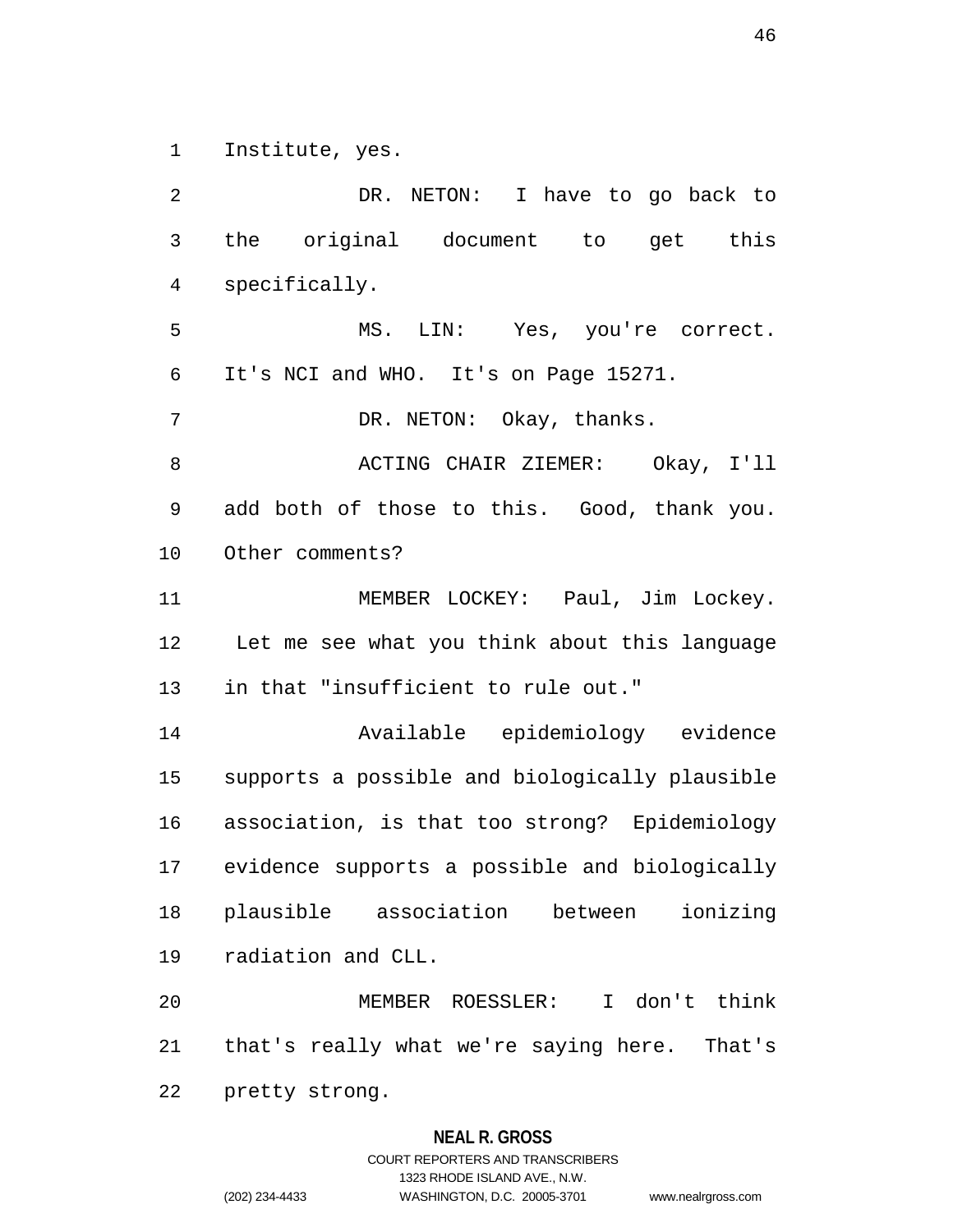1 MEMBER LOCKEY: How about this, 2 "possible association" and take out the 3 biological plausibility? 4 MEMBER ROESSLER: I think that's 5 still too strong. I think the "insufficient 6 to rule out" is really what we're going on. 7 MEMBER MUNN: And the 8 classification by non-Hodgkin's lymphoma by 9 WHO and NCI. 10 MEMBER LOCKEY: Okay. 11 ACTING CHAIR ZIEMER: We might be 12 able to do both by saying there may be a 13 possible, well let's see. 14 MEMBER LOCKEY: Well, there is 15 some studies that says a possible association, 16 elevated risk, right? 17 MEMBER ROESSLER: But then there 18 are some that say there isn't. 19 MEMBER LOCKEY: And there's some 20 that say there isn't, right. 21 DR. NETON: This is Jim. There 22 are none that have a statistically significant

### **NEAL R. GROSS**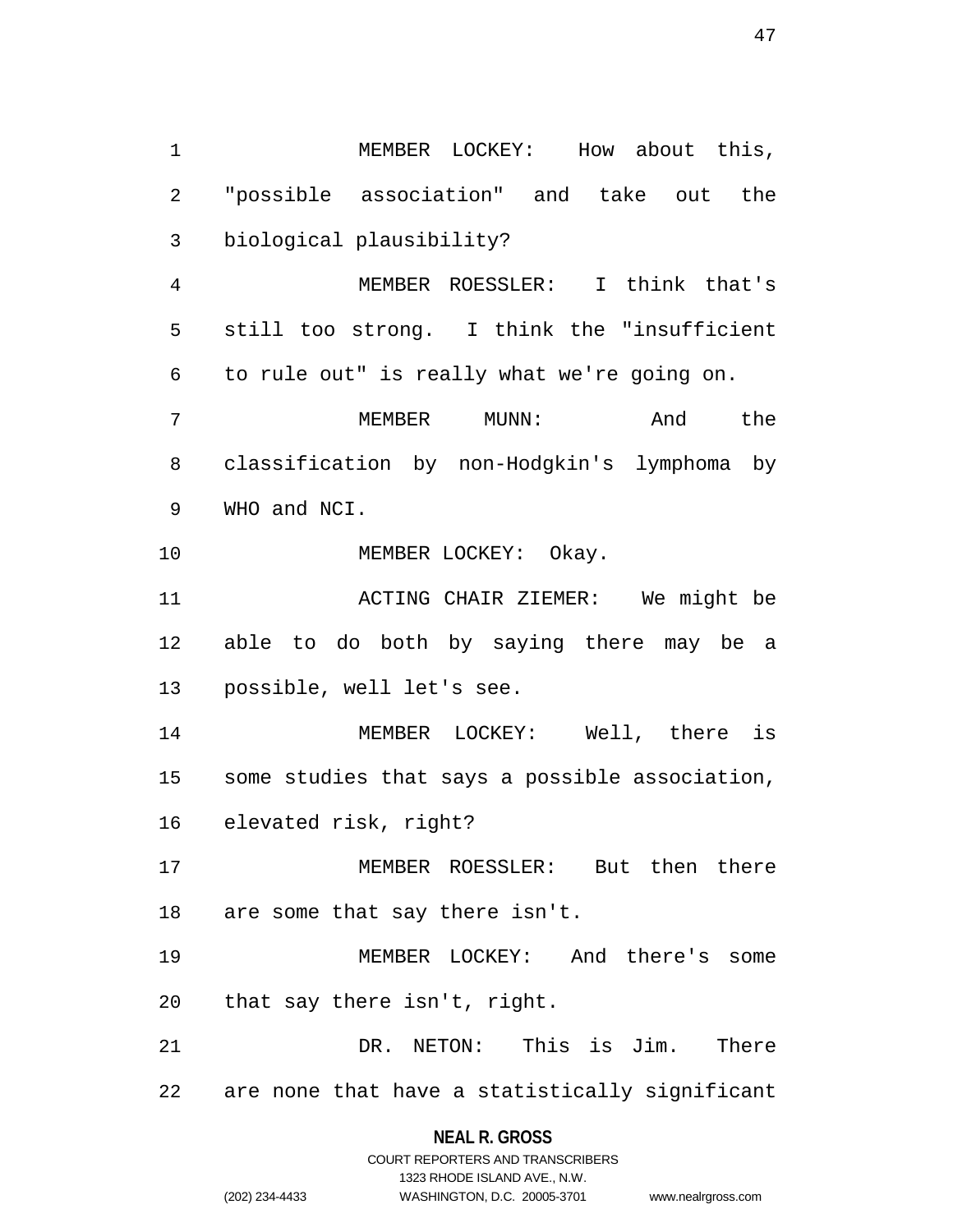1 result except for --

2 (Simultaneous speaking.) 3 MEMBER LOCKEY: So you would say 4 that was possible, right, Jim? 5 DR. NETON: Yes, I would say. 6 Yes. 7 MEMBER FIELD: Yes, I think I'd 8 pick the word "epidemiology" is used as 9 suggested, suggestive association. 10 MEMBER LOCKEY: Suggested to me is 11 stronger than possible. 12 MEMBER FIELD: Yes. 13 MEMBER MUNN: And it's still truly 14 uncertain. 15 MEMBER LOCKEY: Or you could say 16 "a possible but uncertain", how about that? 17 "A possible but uncertain association", 18 supports a possible but uncertain association? 19 MEMBER ROESSLER: Sounds better. 20 ACTING CHAIR ZIEMER: Possible 21 but uncertain association. 22 MEMBER FIELD: I guess when I hear

> **NEAL R. GROSS** COURT REPORTERS AND TRANSCRIBERS 1323 RHODE ISLAND AVE., N.W.

48

(202) 234-4433 WASHINGTON, D.C. 20005-3701 www.nealrgross.com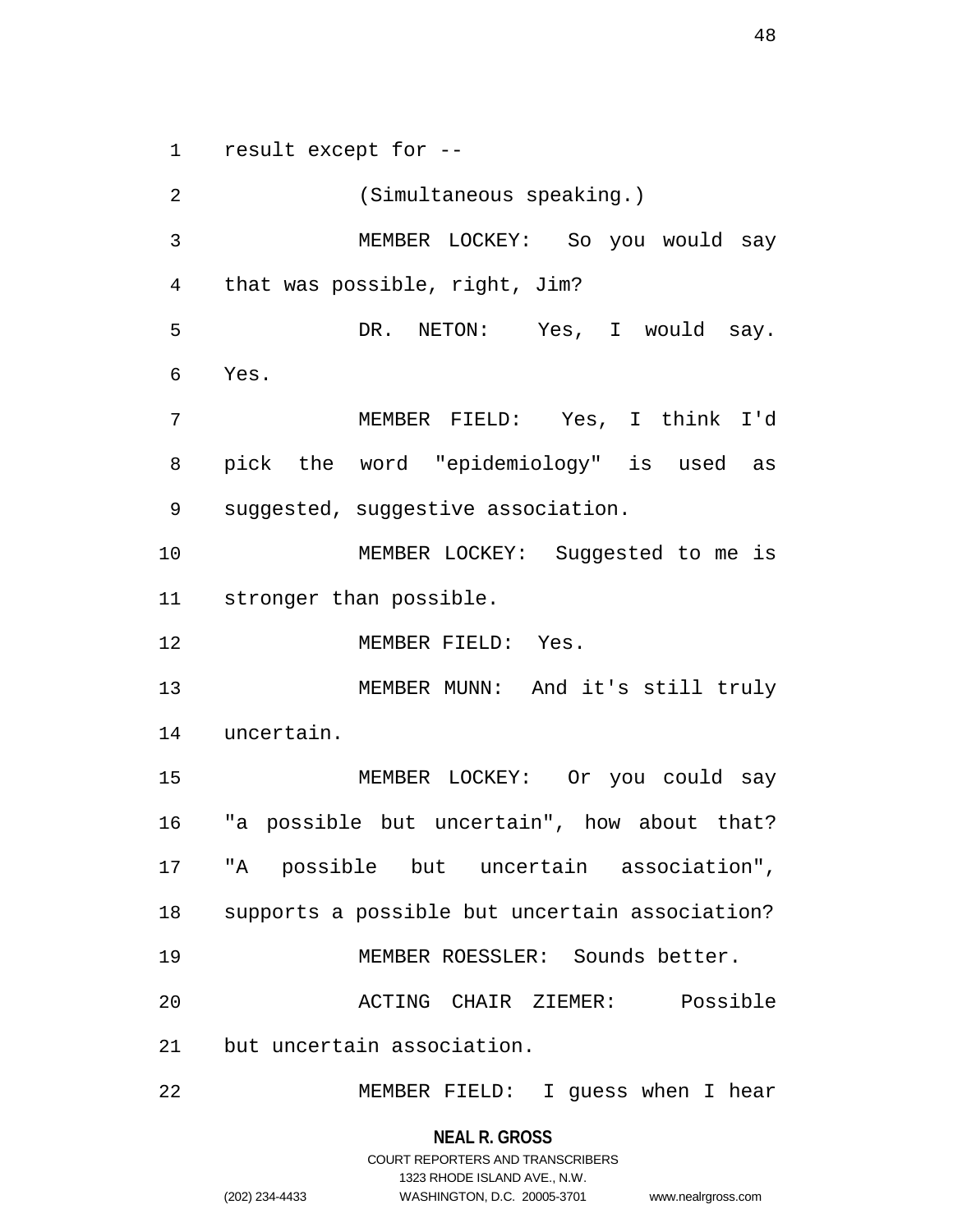1 that I think what's the uncertain part? Is it 2 the confidence interval?

3 ACTING CHAIR ZIEMER: You mean 4 just, how about just the possible? What if we 5 said, "because some studies suggest the 6 possible association, NIOSH has demonstrated 7 that the available evidence is insufficient to 8 rule out?" No, let's see. That's a little 9 too wordy.

10 MEMBER ROESSLER: Perhaps we 11 should just leave it and the Board Members 12 might have other ideas. I think it says what 13 we intend to it's just cumbersome.

14 MEMBER LOCKEY: It is cumbersome. 15 And "insufficient to rule out," I'm not sure 16 what that means. That's why I was, I know 17 what possible means. That usually means 33 18 percent, something like that. But I don't 19 know what insufficient to rule out means.

20 MEMBER MUNN: Well, it means you 21 don't have enough information to say 22 absolutely it's, can you prove that negative?

### **NEAL R. GROSS**

## COURT REPORTERS AND TRANSCRIBERS 1323 RHODE ISLAND AVE., N.W. (202) 234-4433 WASHINGTON, D.C. 20005-3701 www.nealrgross.com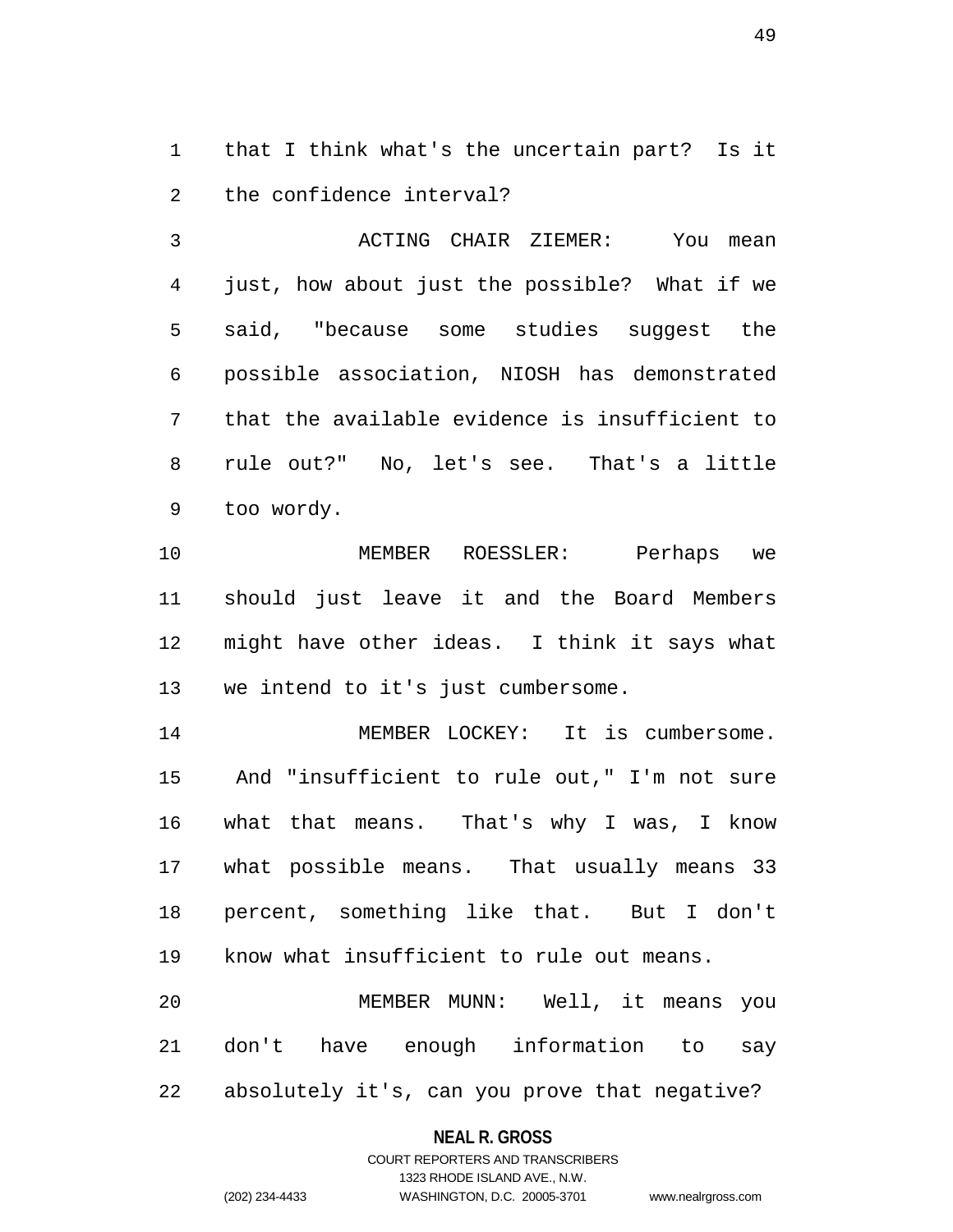1 ACTING CHAIR ZIEMER: And that may 2 have actually been one of NIOSH's own 3 statements. I'm looking to see.

4 Does that ring any bells, Jim? 5 MS. LIN: The statement that you 6 have "insufficient to rule out" actually comes 7 from one of the reviewer, and NIOSH quoted 8 that. It doesn't necessarily mean that that's 9 the language that NIOSH will use to describe 10 CLL sufficient.

11 Page 15270, the second paragraph 12 is, one reviewer concluded that "the available 13 evidence is insufficient to rule out an 14 association between ionizing radiation and 15 CLL," end of quote.

16 ACTING CHAIR ZIEMER: All right, 17 yes. See, it's right there in the docket.

18 MEMBER LOCKEY: That was one of 19 the reviewers though. We could say "supports 20 a possible but not firm association"? 21 MS. LIN: I think if I'm to take a

22 sentence from this NPRM and say that that's

## **NEAL R. GROSS** COURT REPORTERS AND TRANSCRIBERS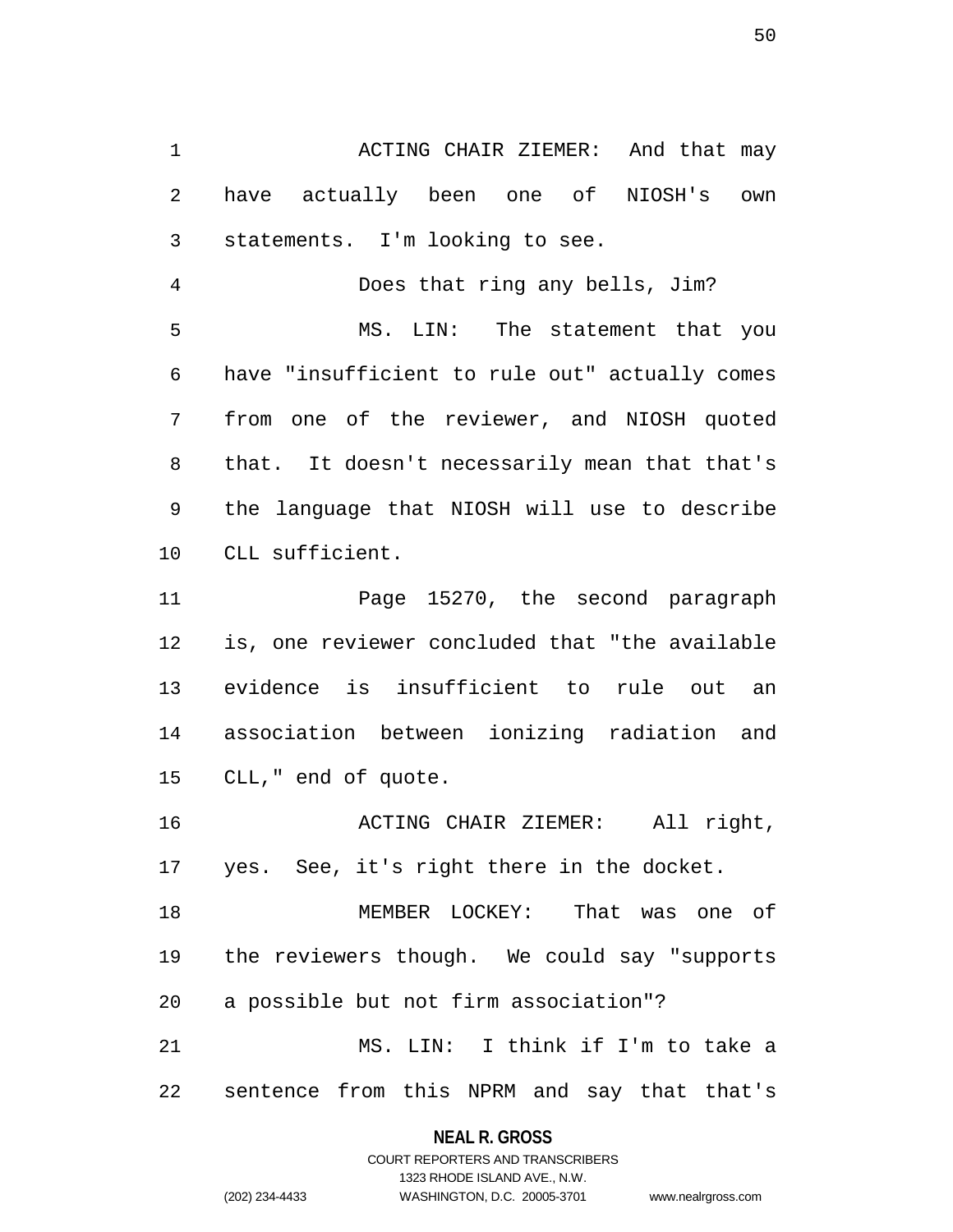1 NIOSH's position I would say that it just 2 doesn't, it can no longer say that the PoC is 3 zero.

4 DR. MAURO: This is John Mauro. I 5 have a thought on this. The term 6 "insufficient to rule out" on the surface 7 sounds fine. But then you realize that 8 statement is true about an innumerable number 9 of biological endpoints.

10 MEMBER LOCKEY: Absolutely, that's 11 the problem. That's my problem with that 12 statement. You could say that about anything. 13 Most anything, not everything but 14 almost. I'm sorry, I shouldn't have been so 15 dogmatic.

16 ACTING CHAIR ZIEMER: Okay, well, 17 I'll tell you what. Let's work, we don't want 18 to spend all our time wordsmithing this now. 19 Let me work on it and if others of 20 you have some wording just send it to me and 21 I'll take what you get and prepare a final 22 thing to supply to the Board for their meeting

### **NEAL R. GROSS**

## COURT REPORTERS AND TRANSCRIBERS 1323 RHODE ISLAND AVE., N.W. (202) 234-4433 WASHINGTON, D.C. 20005-3701 www.nealrgross.com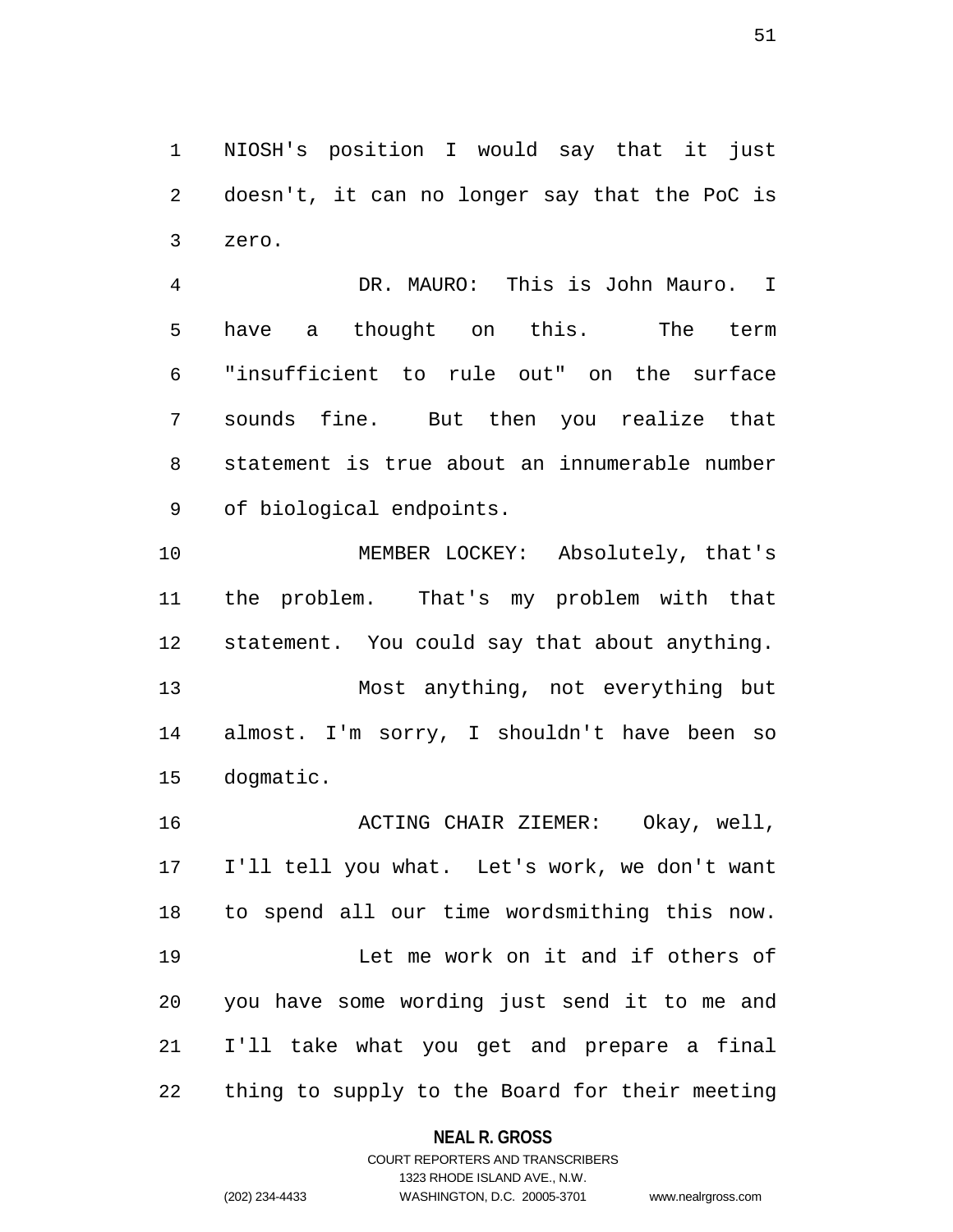1 and then we'll have another crack at it.

2 Would that be agreeable? 3 In other words, we want to get rid 4 of the "insufficient to rule out" and put in 5 some terms that indicate that there could be 6 an association. 7 That's the point, right? 8 MEMBER MUNN: Well, some of us are 9 not so hot about completely abandoning the 10 "insufficient to rule out." That means 11 something in my mind and I think it would mean 12 something in the mind of a nontechnical reader 13 or a reviewer who was not completely steeped 14 in the full depth of the literature. It 15 simply means you don't have enough to say for 16 sure that it's not true.

17 ACTING CHAIR ZIEMER: Well, I 18 think we're sort of all agreeing with the 19 concept, and the question is do we have it 20 worded in a way that we're all comfortable 21 with.

22 And let me just suggest that you

**NEAL R. GROSS**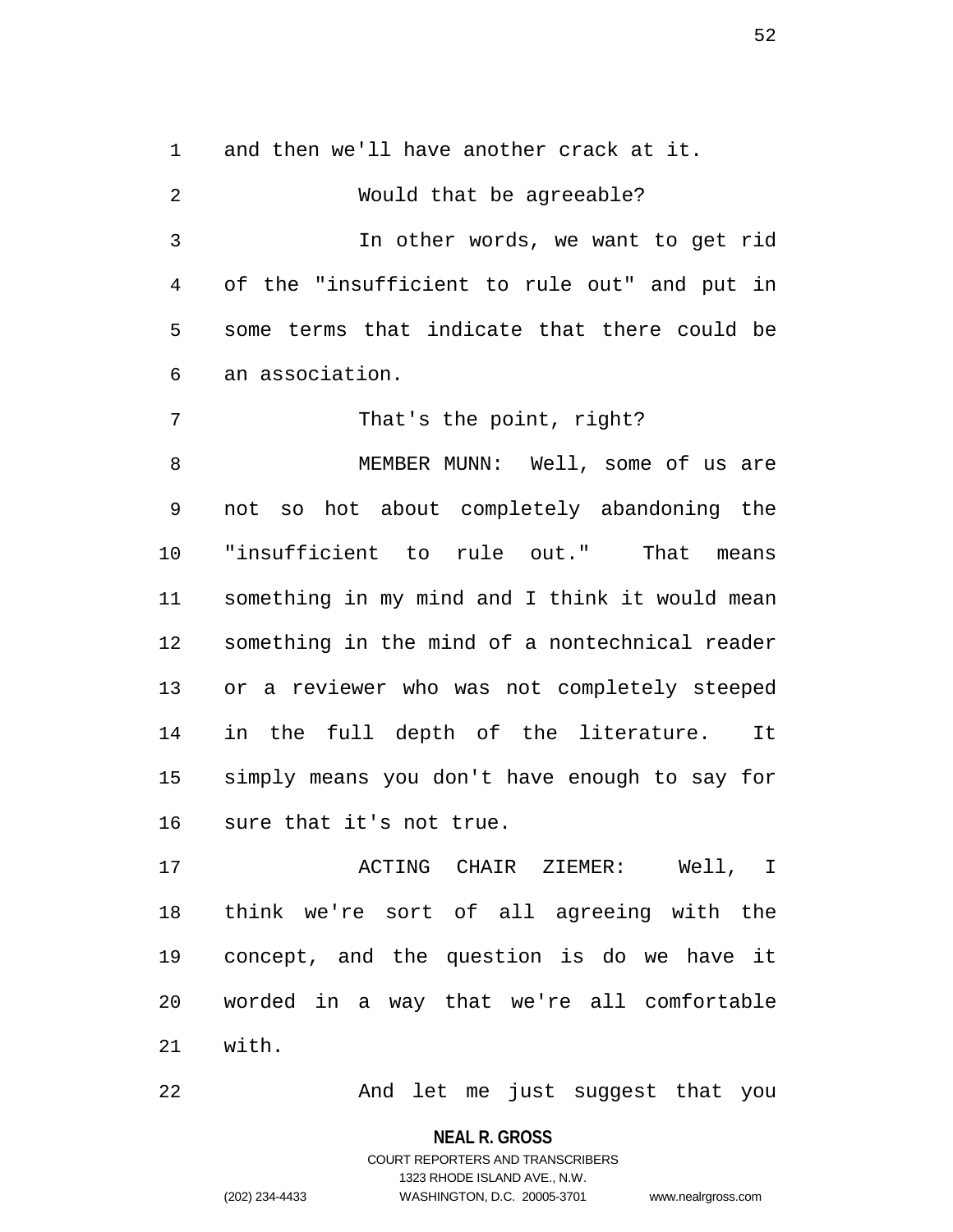1 all give it some additional thought and send 2 me suggested wording for that sentence. And 3 then let me take a look at it so that we don't 4 have to spend a half hour here today on a 5 particular sentence. I think right now it's 6 of agreeing conceptually.

7 MEMBER LOCKEY: Yes, I agree.

8 BOOK ACTING CHAIR ZIEMER: Okay. Now 9 with that exception of that particular phrase, 10 are there other points that need to be added 11 to this document or any major heartaches with 12 it?

13 MEMBER MUNN: No.

14 ACTING CHAIR ZIEMER: As I see it 15 right now, what we're doing with what I have 16 here is supporting NIOSH's position, and it's 17 not providing new evidence. For example, it 18 doesn't talk about major limitations of the 19 determinations.

20 I think we're already aware of 21 those and I don't know whether we need to 22 discuss them. But I think it is important,

### **NEAL R. GROSS**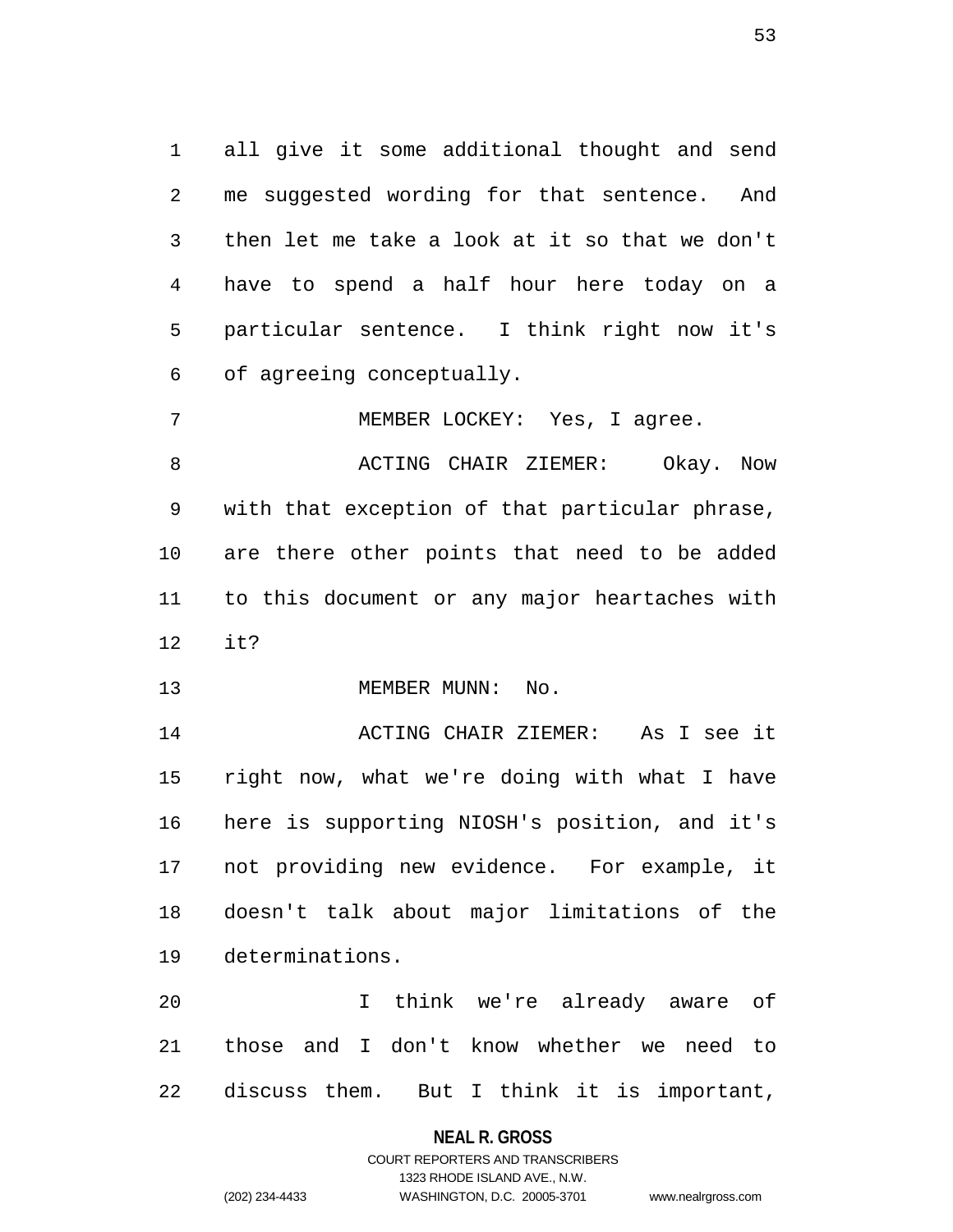1 for example, if we're on record as saying yes, 2 we agree that CLL should be added and we agree 3 with the model that's going to be used. Those 4 two things are very important.

5 MEMBER MUNN: It's brief. It 6 addresses all of the questions that are asked 7 in the docket. Looks fine.

8 MEMBER FIELD: Yes, I aqree. I 9 think you did an excellent job putting this 10 together.

11 MEMBER LOCKEY: I do too.

12 MEMBER ROESSLER: And I agree too.

13 ACTING CHAIR ZIEMER: So shall we 14 sort of, I'm wanting to take it by consent 15 that we're in general agreement with the draft 16 with the minor editorial changes plus finding 17 some alternate wording for that first bullet 18 if needed.

19 Is that where we stand? Anyone 20 have heartache with that?

21 MEMBER MUNN: No.

22 MEMBER LOCKEY: No.

## **NEAL R. GROSS** COURT REPORTERS AND TRANSCRIBERS 1323 RHODE ISLAND AVE., N.W. (202) 234-4433 WASHINGTON, D.C. 20005-3701 www.nealrgross.com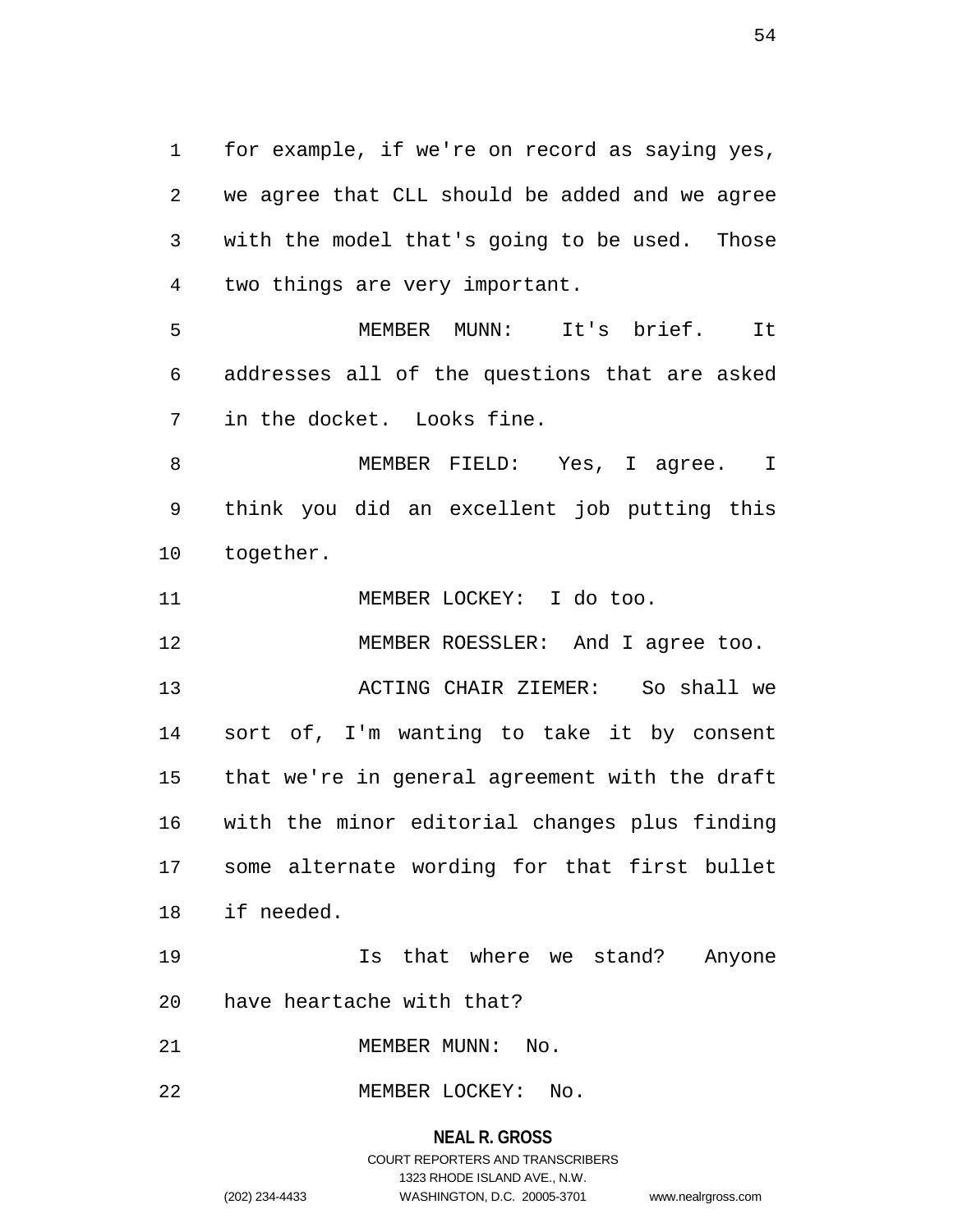2 ACTING CHAIR ZIEMER: Okay, I'm 3 going to, unless I hear objection I'll take it 4 by consent that this will be the basic 5 document. 6 We'll change it to a letter to the 7 Secretary and I guess get some suggested 8 wording on that first bullet and then we'll 9 have it, provide a draft. 10 Ted, when would we need to get the

1 MEMBER ROESSLER: None here.

11 draft to the Board? Obviously as soon as 12 possible, but what's the drop-dead date?

13 MR. KATZ: Well, I mean it will be 14 good to get it to the Board at least a week in 15 advance of the meeting, but it's not extensive 16 so I think that would be gracious plenty.

17 ACTING CHAIR ZIEMER: Okay. So 18 let's ask all of you who have wording 19 suggestions on that bullet or anything else 20 that pops into your mind, if you could get 21 that to me in the next week and then I'll 22 develop a final document and we'll go from

#### **NEAL R. GROSS**